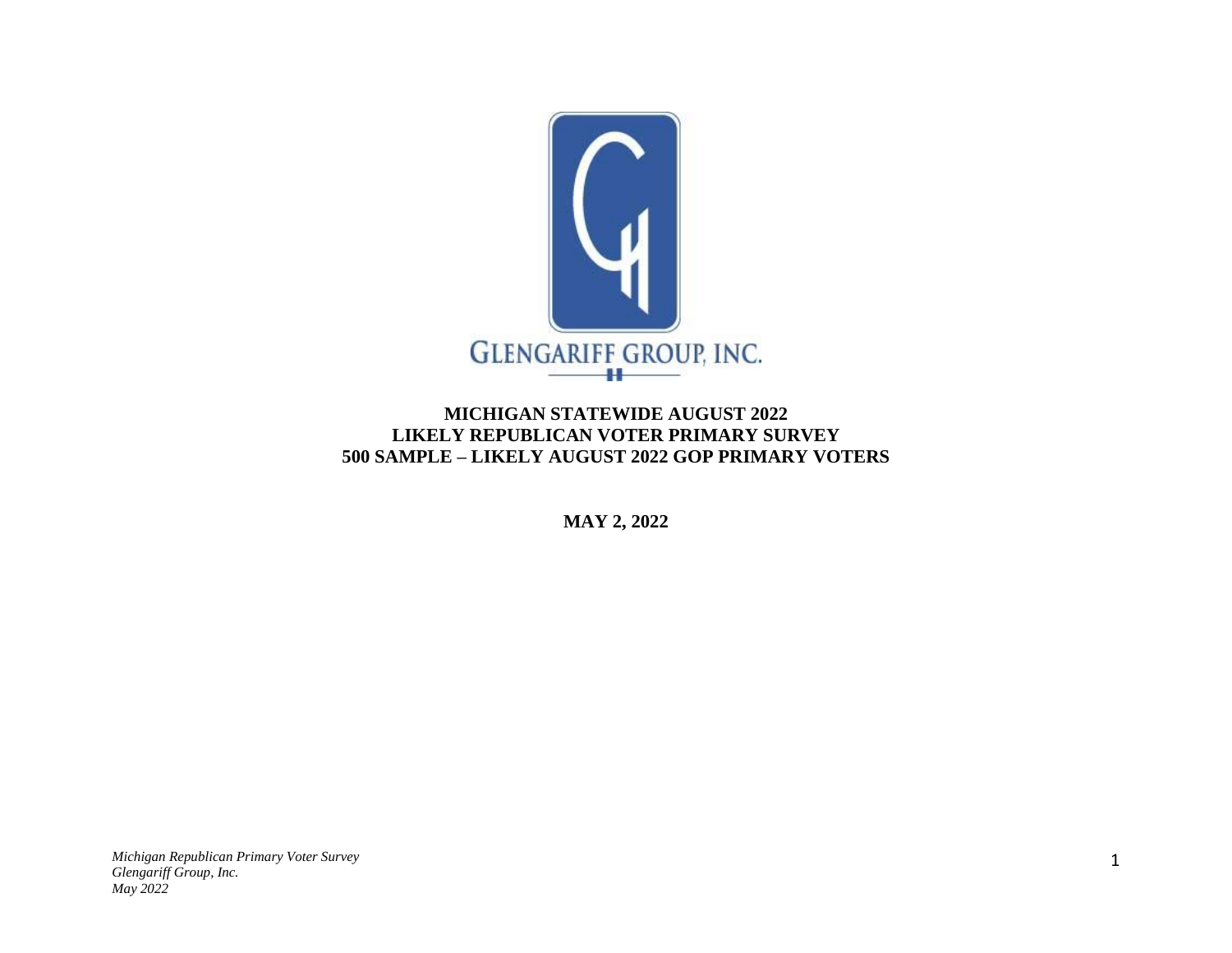## **TABLE OF CONTENTS**

| Page | Topic                                                                                 |
|------|---------------------------------------------------------------------------------------|
|      | Methodology                                                                           |
|      | Key Findings                                                                          |
| 9    | <b>Aggregate Survey Results</b>                                                       |
| 19   | <b>Cross-tabulation Report</b>                                                        |
| 42   | Appendix A/Question 6: What do you think is the most important issue facing Michigan? |

#### **METHODOLOGY**

The Glengariff Group, Inc. conducted a Michigan statewide survey of likely August 2022 Republican Primary voters. The 500 sample, live operator telephone survey was conducted on April 29-May 1, 2022 and has a margin of error of  $+/4.4\%$  with a 95% level of confidence. 40.0% of respondents were contacted via landline telephone. 60.0% of respondents were contacted via cell phone telephone. This survey was commissioned by the Detroit Regional Chamber.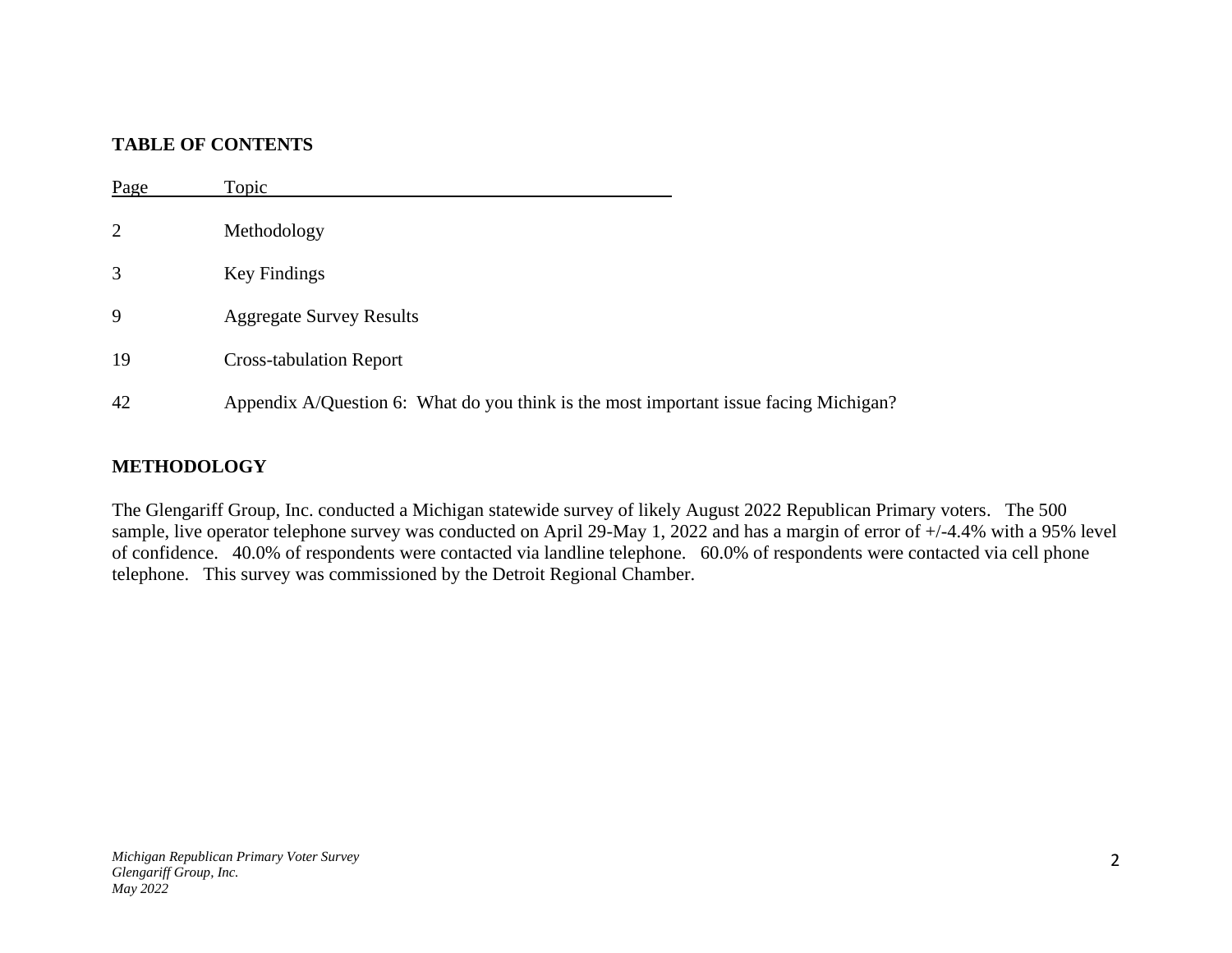## **KEY FINDINGS**

## **TRUMP EXTREMELY POPULAR – ENDORSEMENT WILL HAVE A MAJOR INFLUENCE ON VOTERS**

\* Former President Donald Trump is viewed favorably by likely Republican primary voters by a margin of 81.0% favorable to 9.8% unfavorable. 8.0% have no opinion of him.

98.6% of 'Trump Republicans' view him favorably while 70.7% of 'Classic Republicans' view him favorably. 16.3% of 'Classic Republicans' view him unfavorably while 11.7% have no opinion of him.

\* Likely voters were asked whether an endorsement from Donald Trump would be important or not important in determining how they voted in the Gubernatorial primary. 57.0% said a Trump endorsement is important while 42.6% said an endorsement was not important.

| 28.4% | Very important       |
|-------|----------------------|
| 28.6% | Somewhat important   |
| 14.2% | Not very important   |
| 28.4% | Not important at all |

83.3% of 'Trump Republicans' said the endorsement was important. Among 'Classic Republicans', 44.5% said the endorsement was important while 55.5% said a Trump endorsement was not important.

61.6% of evangelical Republican primary voters said the endorsement was important to them compared to 51.6% of nonevangelical Republican primary voters.

64.6% of social conservative voters said the Trump endorsement is important compared to 48.0% of fiscal conservative voters.

Among those voters who will be most persuaded by a Trump endorsement are primary voters over the age of 65; 64.3% said the endorsement is important to them while 35.6% said the endorsement is not important – 36.2% of older voters said the Trump endorsement is 'VERY IMPORTANT' to their decision.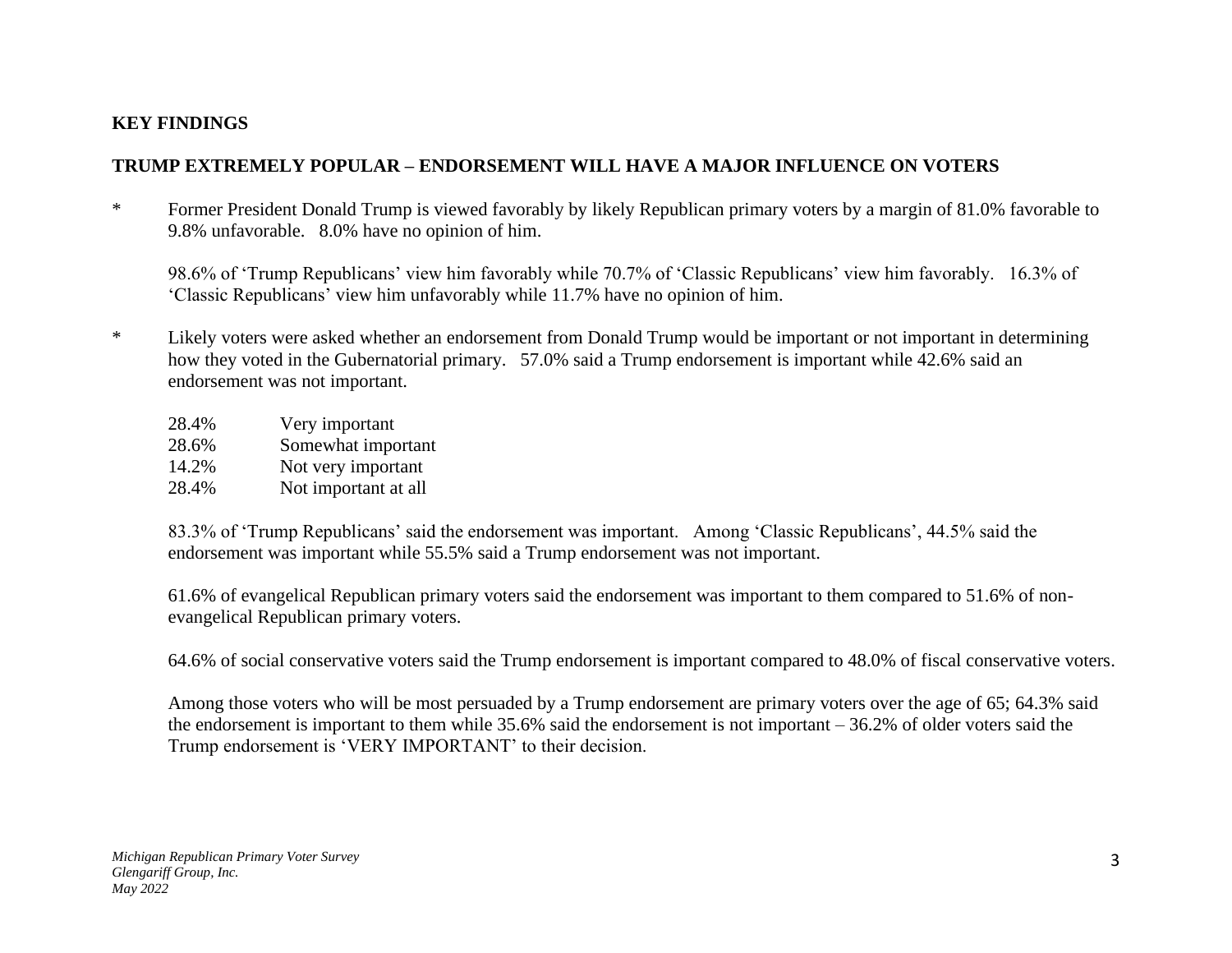## **FIVE CANDIDATES ABOVE 25% NAME IDENTIFICATION; CRAIG LEADS NAME ID AT 50.6%**

\* Respondents were read the names in rotated order of all ten Republican primary candidates that have submitted signatures for the ballot. They were asked if they had heard or that person, and if yes did they have a favorable or unfavorable opinion of that person.

James Craig has the highest name identification at 50.6%. Perry Johnson, Ryan Kelley, Kevin Rinke and Garrett Soldano all had name identification above 25.0% among likely GOP primary voters.

| <b>CANDIDATE</b>   | <b>OVERALL NAME ID</b> | <b>FAVORABLE</b> | <b>UNFAVORABLE</b> | NO OPINION |
|--------------------|------------------------|------------------|--------------------|------------|
| James Craig        | 50.6%                  | 31.6%            | 2.8%               | 16.2%      |
| Perry Johnson      | 41.8%                  | 11.2%            | 4.8%               | 25.8%      |
| Ryan Kelley        | 40.0%                  | 11.2%            | 2.8%               | 26.0%      |
| Kevin Rinke        | $39.0\%$               | 11.6%            | 1.4%               | 26.0%      |
| Garrett Soldano    | $26.6\%$               | 12.6%            | 1.4%               | 12.6%      |
| Michael Brown      | 19.2%                  | 4.6%             | $0.6\%$            | 14.0%      |
| Tudor Dixon        | $17.0\%$               | 4.0%             | 2.2%               | 10.8%      |
| Donna Brandenburg  | 13.8%                  | 1.6%             | 1.6%               | 10.6%      |
| Michael Markey Jr. | $9.6\%$                | $0.6\%$          | 1.4%               | 7.6%       |
| Ralph Rebandt      | $7.4\%$                | 1.2%             | 1.0%               | 5.2%       |

#### **CRAIG HAS DOUBLE DIGIT LEAD AMONG CONTENDERS; SOLDANO PLACES SECOND; 44.6% UNDECIDED**

\* Respondents were read the names of all ten filed candidates in alphabetical order and asked who they would support to be the Republican nominee for Governor.

44.6% of likely Republican primary voters remain undecided. At 23.0% James Craig has a double-digit lead on the secondplace candidates, Garrett Soldano who is at 8.2%. James Craig is only candidate to place in double-digits.

Kevin Rinke, Ryan Kelley and Perry Johnson all place between 5.2% and 5.6%.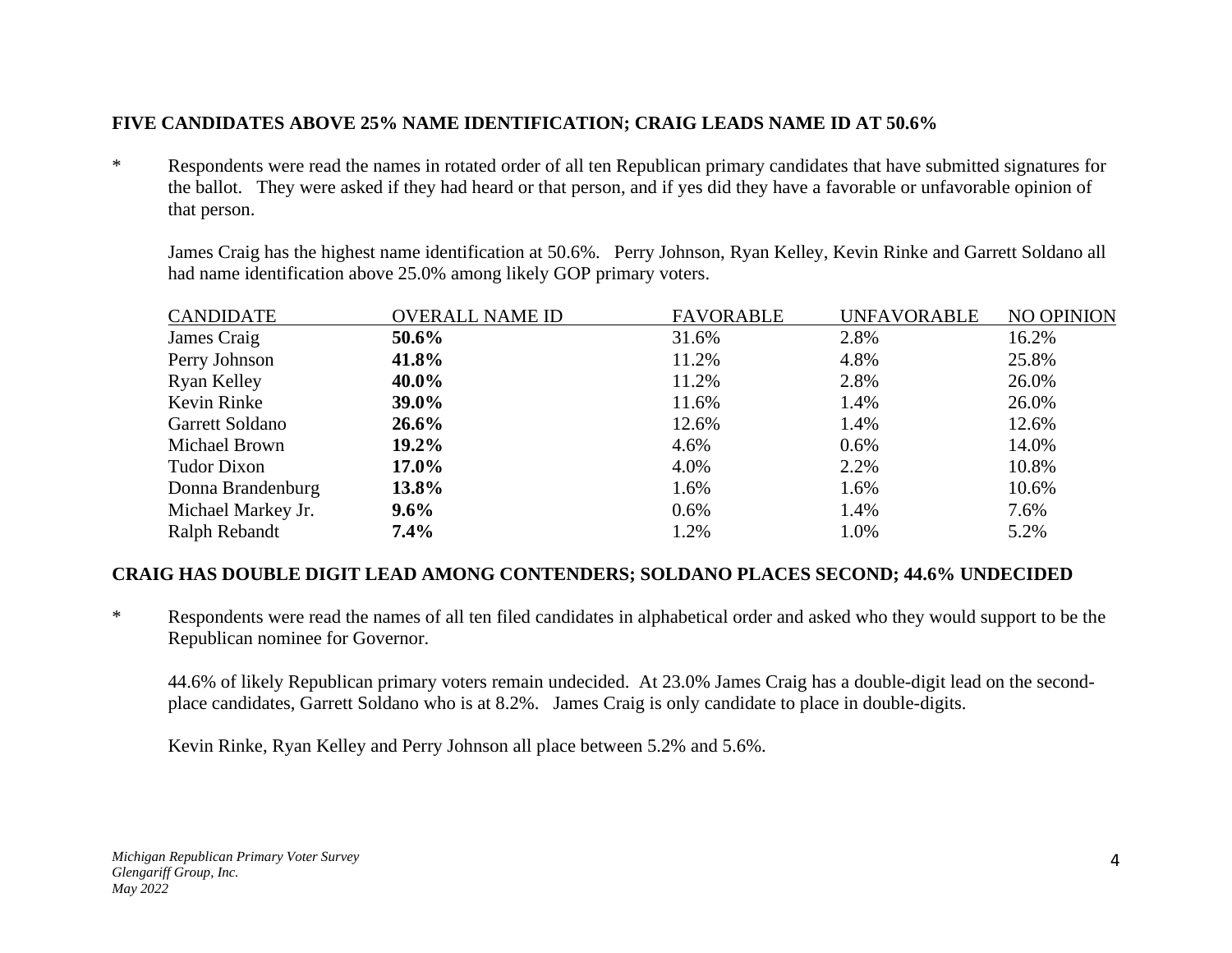| Candidate            |
|----------------------|
| Undecided            |
| James Craig          |
| Garrett Soldano      |
| Kevin Rinke          |
| Ryan Kelley          |
| Perry Johnson        |
| <b>Michael Brown</b> |
| Donna Brandenburg    |
| <b>Tudor Dixon</b>   |
| Ralph Rebandt        |
| Michael Markey Jr.   |
| Refused to answer    |
|                      |

\* Among the 82.2% of voters that say they will *definitely* vote in the primary (17.8% said they will probably vote)

| Definitely Voting |                    |  |  |
|-------------------|--------------------|--|--|
| Percentage        | Candidate          |  |  |
| 43.6%             | Undecided          |  |  |
| 23.4%             | James Craig        |  |  |
| 9.0%              | Garrett Soldano    |  |  |
| 6.6%              | Kevin Rinke        |  |  |
| 5.6%              | Perry Johnson      |  |  |
| 4.6%              | <b>Ryan Kelley</b> |  |  |
| 2.2%              | Michael Brown      |  |  |
| 2.2%              | Donna Brandenburg  |  |  |
| 1.5%              | Tudor Dixon        |  |  |
| $0.5\%$           | Ralph Rebandt      |  |  |
| 0.2%              | Michael Market Jr. |  |  |
| $0.6\%$           | Refused to answer  |  |  |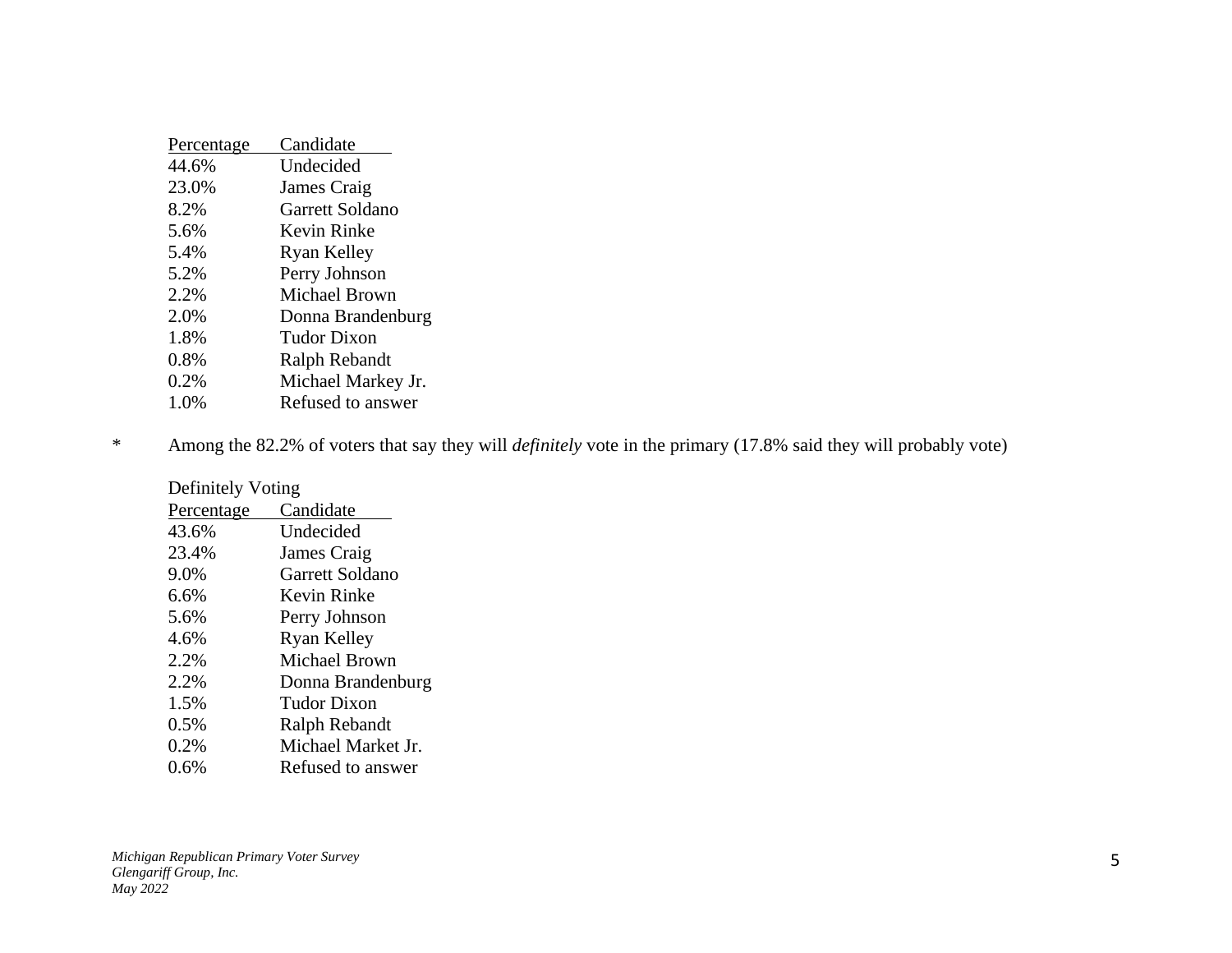\* James Craig holds a commanding 40.7% of the vote in Metro Detroit, with Kevin Rinke in second place at 5.7%.

But James Craig takes only 11.8% of the vote in out-state Michigan statistically tied with Garrett Soldano who comes in at 10.8% in out-state.

39.2% of Metro primary voters are undecided while 48.0% of out-state primary voters are undecided.

## **FOR THE THREE CANDIDATES FACING PETITION CHALLENGES, VOTERS HAVE NO CLEAR SECOND OPTION**

\* Respondents were asked who would be their second choice for Governor. For the three Republican gubernatorial candidates whose petition signatures have been challenged, there was no clear 'second choice' for any of the respondents.

Among James Craig supporters, 59.1% had no second choice or were undecided.

- 30.4% Did not have a second choice
- 28.7% Were undecided
- 12.2% Perry Johnson
- 8.7% Kevin Rinke
- 7.8% Ryan Kelley
- 4.3% Michael Brown
- 3.5% Garrett Soldano
- 1.7% Donna Brandenburg
- 1.7% Tudor Dixon
- 0.9% Ralph Rebandt
- 0.0% Michael Markey Jr.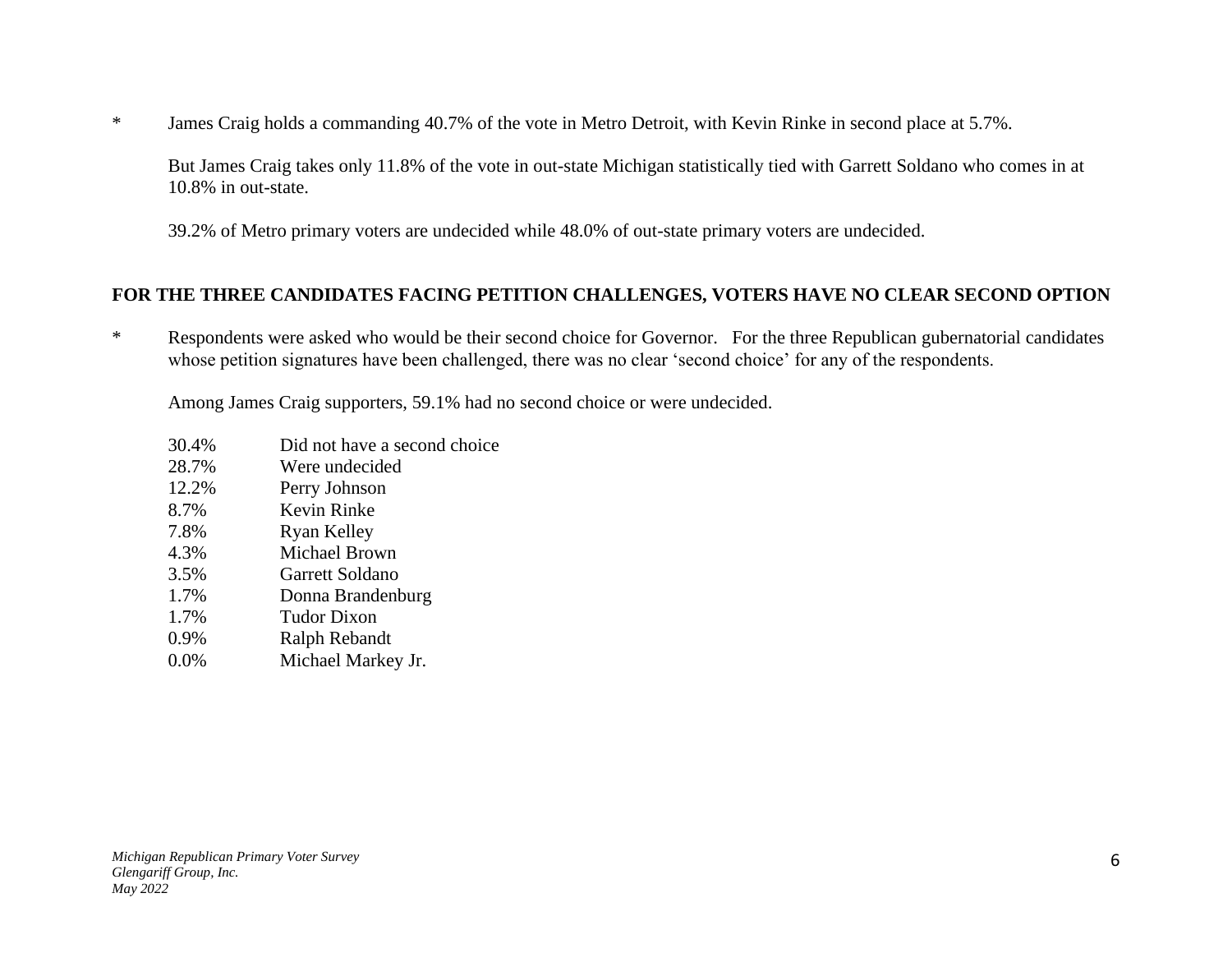Among Perry Johnson supporters, 30.8% had no second choice or were undecided. But 26.9% would go to James Craig. And 19.2% would go to Kevin Rinke.

| 26.9% | James Craig                  |
|-------|------------------------------|
| 19.2% | Kevin Rinke                  |
| 15.4% | Undecided                    |
| 15.4% | Did not have a second choice |
| 7.7%  | Ryan Kelley                  |
| 3.8%  | Donna Brandenburg            |
| 3.8%  | Michael Brown                |
| 3.8%  | <b>Tudor Dixon</b>           |
| 3.8%  | Refused to answer            |

Tudor Dixon's limited support would fall to Michael Brown (44.4%) and Garrett Soldano (22.2%).

## **61.6% OF GOP PRIMARY VOTERS SUPPORT OVERTURNING ROE V WADE**

\* By a margin of 61.6%-26.0%, likely Republican primary voters support the U.S. Supreme Court overturning the Roe vs. Wade decision that made abortion legal. *49.8% of primary voters STRONGLY SUPPORT overturning Roe v. Wade.*

Evangelical primary voters support overturning the decision by a margin of 76.4%-16.4%. Non-evangelical primary voters support overturning the decision by a far narrower margin of 48.0%-39.8%.

'Trump Republicans' support overturning the decision 74.6%-15.9%. 'Classic Republicans' support overturning the decision 55.5%-31.0%.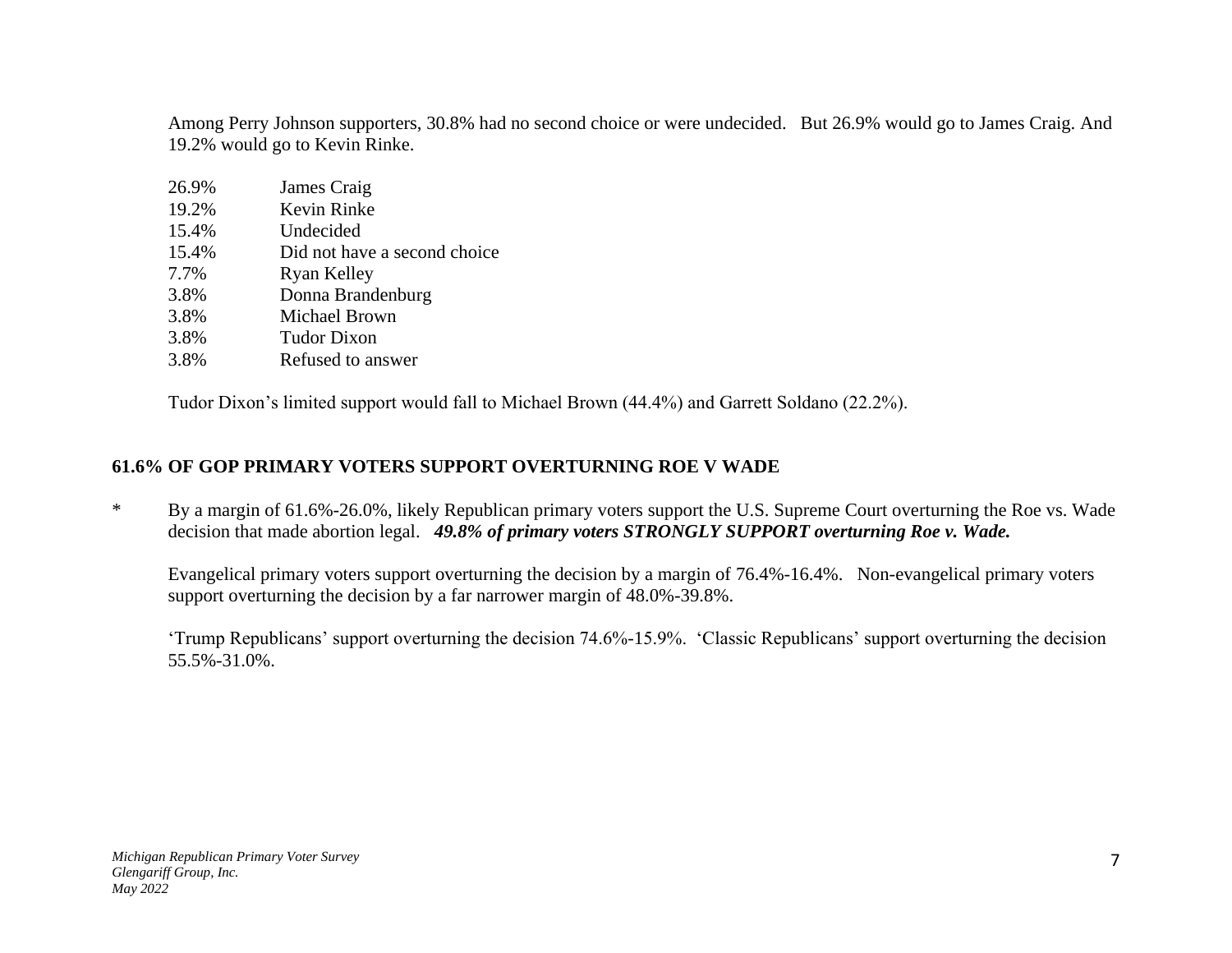## **PLURALITY OF GOP PRIMARY VOTERS SUPPORT OVERTURNING THE 2020 PRESIDENTIAL RESULTS**

\* *By a margin of 48.4%-34.6%, likely Republican primary voters support overturning the 2020 Presidential election results in Michigan.* 37.6% STRONGLY SUPPORT overturning the results while 22.6% STRONGLY OPPOSE overturning the results.

Among those primary voters that are definitely going to vote in August, 50.9% support overturning the results while 32.4% oppose overturning the results.

#### *'Trump Republicans' support overturning the election results by a margin of 69.4%-13.7%, with the remainder undecided. "Classic Republicans' oppose overturning the election results by a margin of 36.4% (overturn) to 49.8% (do not overturn).*

Evangelical Republicans support overturning the election results by a margin of 54.8%-28.4%. Non-evangelical Republicans are split with 42.6% supporting overturning the results and 41.7% opposing overturning the results.

Female primary voters support overturning the election by a margin of 56.7%-29.6%. But male primary voters are split with 40.7% support for overturning the election and 39.3% opposed to overturning the election.

## **GOP PRIMARY VOTERS MOTIVATED TO VOTE AT 7.9**

\* Likely GOP primary voters are solidly motivated to vote at 7.9 on a 10.0-point scale.

Votes who say they will definitely vote are at an 8.2. But voters that say they will probably vote come in at a low 6.4.

Among the top five candidates, Garrett Soldano's supporters are the most highly motivated at 9.1 on a 10-point scale.

| 9.1 | Garrett Soldano    |
|-----|--------------------|
| 8.6 | Kevin Rinke        |
| 8.3 | James Craig        |
| 8.3 | Perry Johnson      |
| 7.4 | <b>Ryan Kelley</b> |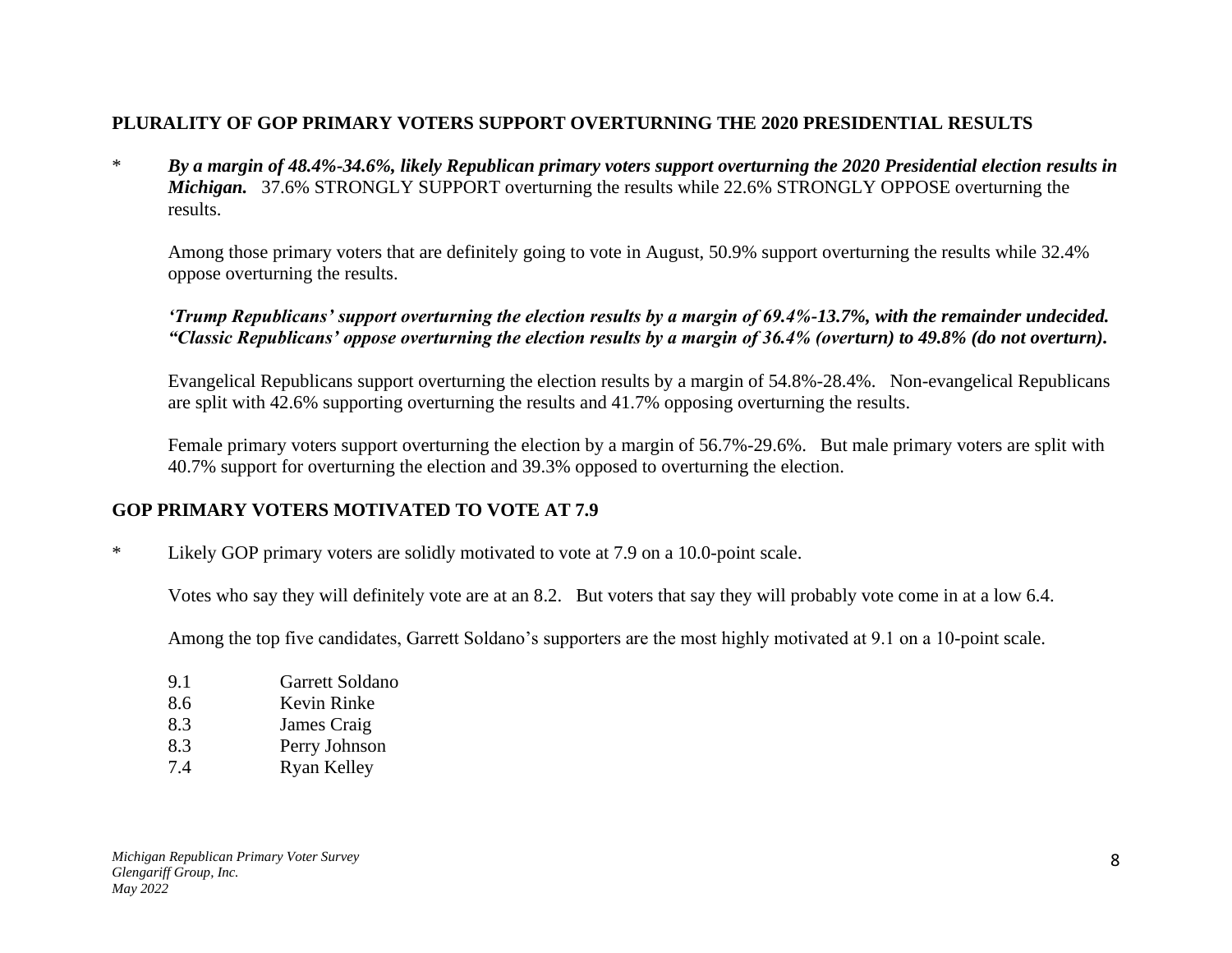#### MICHIGAN GUBERNATORIAL REPUBLICAN PRIMARY SURVEY

Hello, my name is . I'm not selling anything. I'm doing a quick survey of voters in Michigan. It should take five minutes.

Are you registered to vote in the state of Michigan?

- 1. Yes....CONTINUE 100.0% (500)
- 2. No….TERMINUATE
- 1. On August 2<sup>nd</sup>, Michigan voters will go to the polls to vote in the primary election for Governor and other offices. Would you say you will definitely vote in the August primary, probably vote, probably not vote or definitely not vote in the August primary election?
	- 1. Definitely vote....CONTINUE 82.2% (522)
	- 2. Probably vote....CONTINUE 17.8% (89)
	- 3. Probably not vote….TERMINATE
	- 4. Definitely not vote….TERMINUATE
- 2. In a primary election, Michigan law requires that you pull either a Republican primary ballot or a Democratic primary ballot. Will you be voting in the Republican primary or the Democratic primary in August?
	- 1. Republican Primary...CONTINUE 100.0% (500)
		-
	- 2. Democratic Primary….TERMINATE
	- 3. Don't Know/ Refused….TERMINATE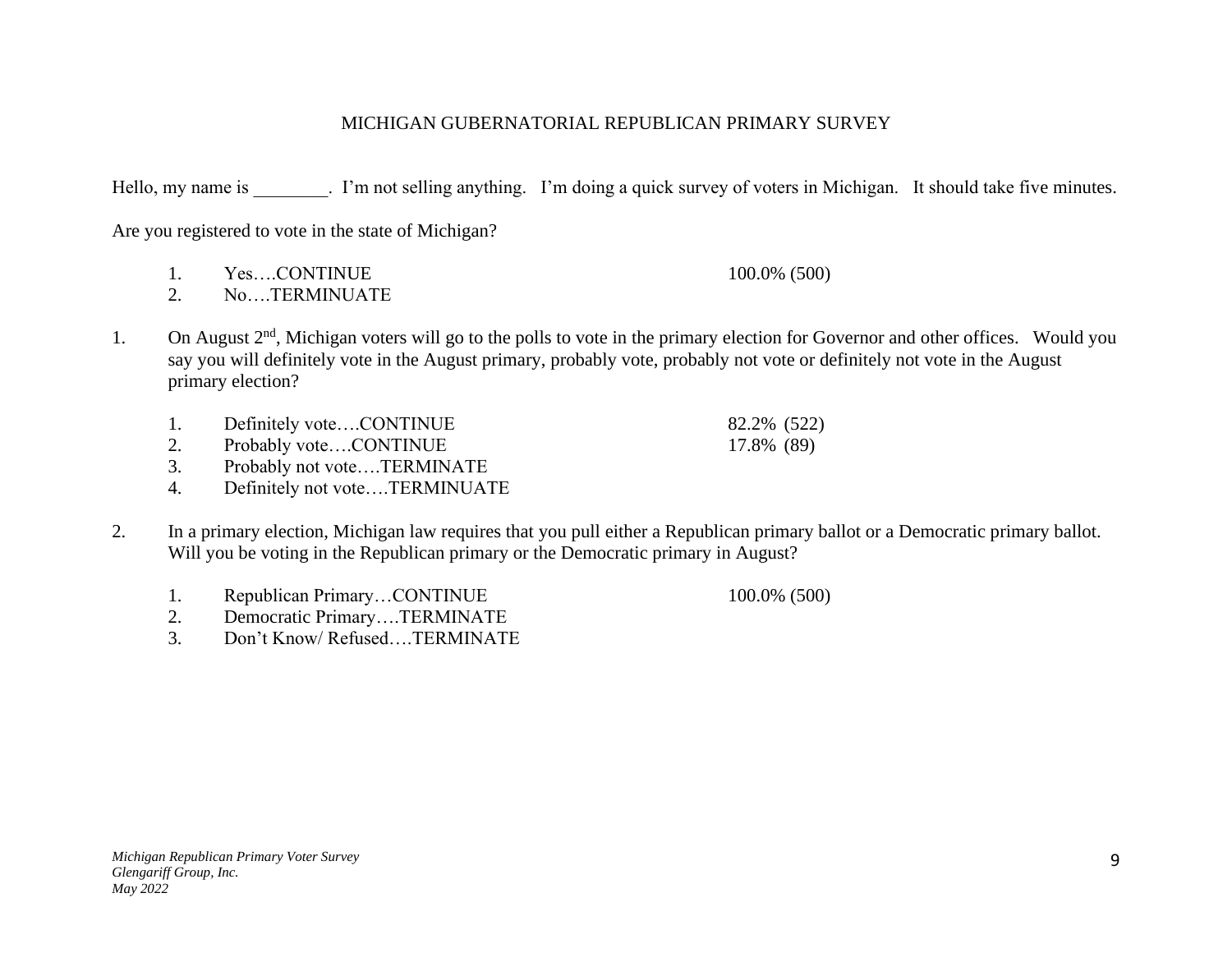3. Can you tell me which county you vote in?

| 1. | Northern/UP           | 13.0% (65)    |
|----|-----------------------|---------------|
| 2. | West                  | 14.0% (70)    |
| 3. | Southwest             | $10.6\%$ (53) |
| 4. | Mid Michigan          | 10.8% (54)    |
| 5. | <b>East Central</b>   | 12.8% (64)    |
| 6. | <b>Oakland County</b> | 13.6% (68)    |
| 7. | <b>Macomb County</b>  | (35)<br>7.0%  |
| 8. | <b>Wayne County</b>   | (47)<br>9.4%  |
| 9. | Remainder of Det MSA  | 8.8%<br>(44)  |

# 4. REGION [CODE]

| Metro                                             | 38.8% (194) |
|---------------------------------------------------|-------------|
| (Oakland, Macomb, Wayne, Remainder of MSA)        |             |
| <b>Out State</b>                                  | 61.2% (306) |
| (Northern/UP, West, Southwest, Mid, East Central) |             |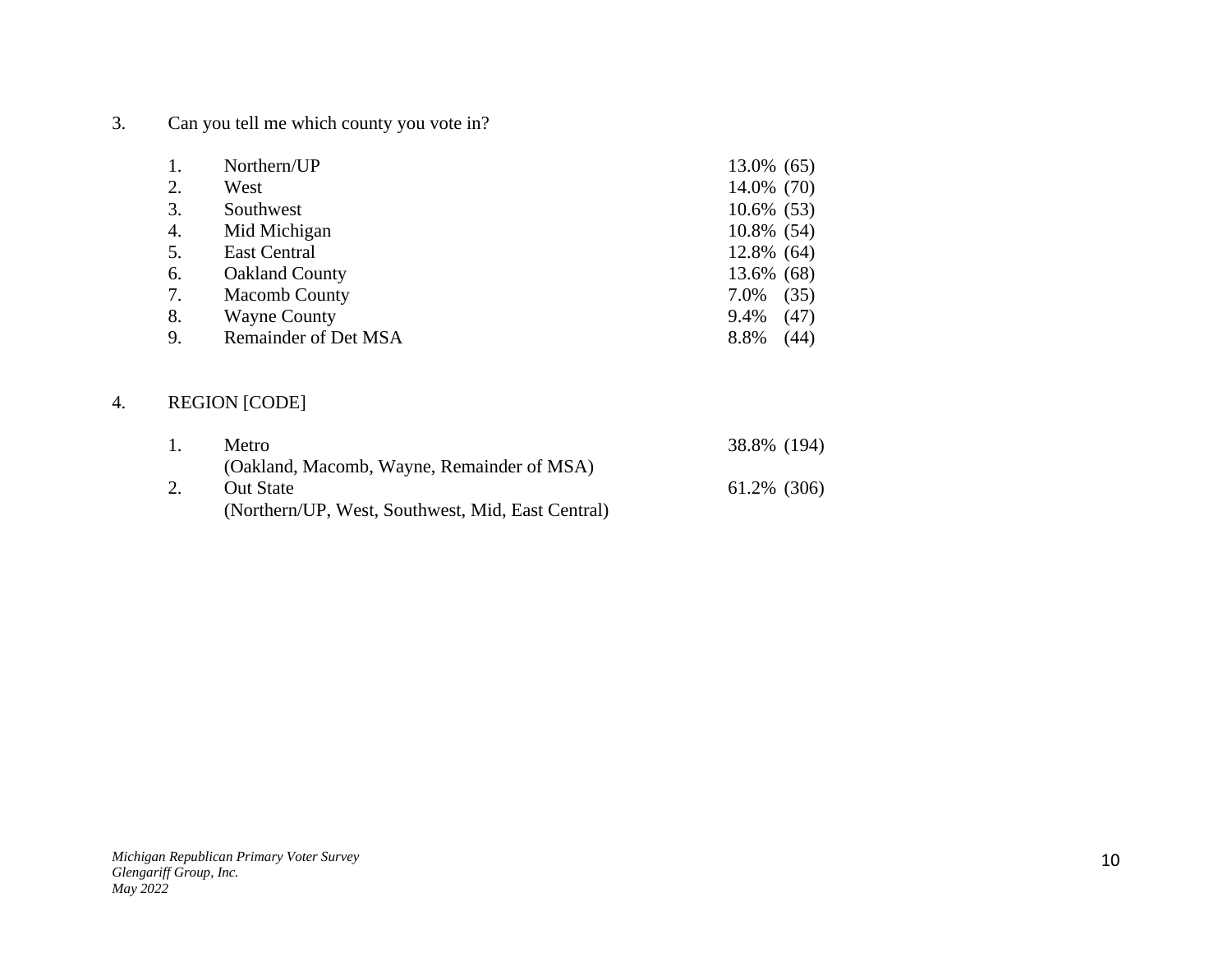5. And what would you say is the most important issue facing Michigan right now?

\_\_\_\_\_\_\_\_\_\_\_\_\_\_\_\_\_\_\_\_\_\_\_\_\_\_\_\_\_\_\_\_\_\_\_\_\_\_\_\_\_\_\_\_\_\_\_\_\_\_\_\_\_\_\_\_\_\_\_\_

# [RECORD AS STATED/ CODE RESPONSE]

| And what would you say is the most          |                |         |  |
|---------------------------------------------|----------------|---------|--|
| important issue facing Michigan right now?  | Number         | Percent |  |
| The economy and jobs                        | 178            | 35.6 %  |  |
| Roads and infrastructure                    | 49             | 9.8%    |  |
| Democratic leadership                       | 76             | 15.2 %  |  |
| Taxes and government spending               | 12             | 2.4 %   |  |
| Corrupt government/ Election integrity      | 26             | 5.2 %   |  |
| Crime and drugs                             | 5              | $1.0\%$ |  |
| Immigration/Border security                 | 12             | 2.4 %   |  |
| Education funding and quality of curriculum | 16             | 3.2 %   |  |
| Energy independence vs going green          | 8              | $1.6\%$ |  |
| Covid and the issues it caused              | 10             | 2.0 %   |  |
| Labor shortage/ People don't want to work   | 16             | 3.2 %   |  |
| Abortion                                    | 8              | $1.6\%$ |  |
| Quality of health care                      | 3              | $0.6\%$ |  |
| Cultural/social division                    | $\overline{4}$ | $0.8\%$ |  |
| Misc                                        | 1              | 0.2 %   |  |
| Don't know/Refused/Nothing                  | 76             | 15.2 %  |  |
| Total                                       | 500            | 100.0%  |  |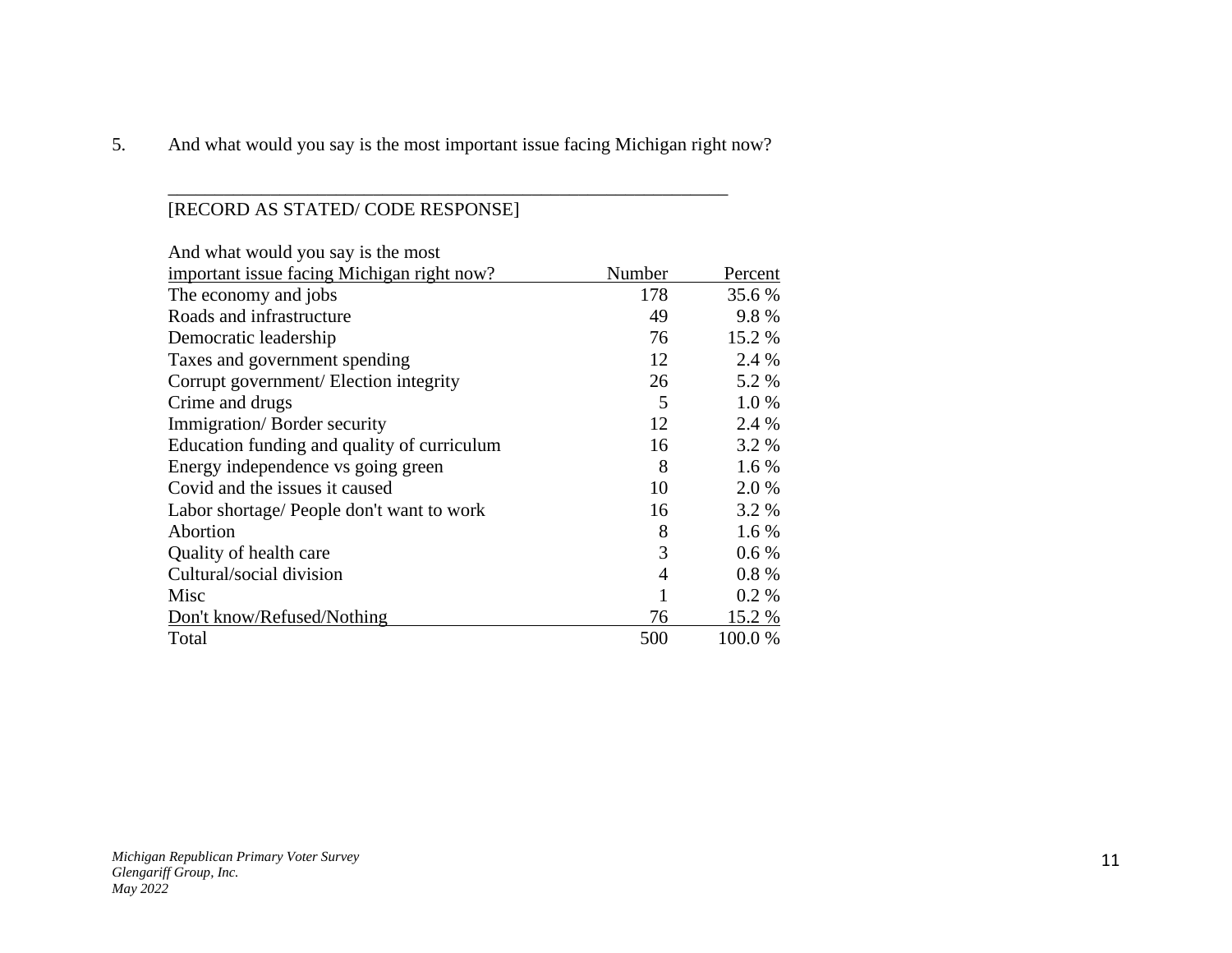I am going to read you the names of some people. For each, please tell me if you have ever heard of them and if you have heard of them, please tell me if you have a favorable or unfavorable impression of that person.

| 6. |                 | Donald Trump                    | NAME ID: 98.8%        |
|----|-----------------|---------------------------------|-----------------------|
|    | 1.              | Heard, Favorable                | 81.0% (405)           |
|    | 2.              | Heard, Unfavorable              | 9.8%<br>(49)          |
|    | 3.              | Heard, No Opinion               | 8.0%<br>(40)          |
|    | 4.              | Never heard of                  | (0)<br>$0.0\%$        |
|    | 5.              | Don't Know/ RefusedDO NOT OFFER | 1.2%<br>(6)           |
|    | $[ROTATE 7-16]$ |                                 |                       |
| 7. |                 | Donna Brandenburg               | <b>NAME ID: 13.8%</b> |
|    | 1.              | Heard, Favorable                | 1.6%<br>(8)           |
|    | 2.              | Heard, Unfavorable              | 1.6%<br>(8)           |
|    | 3.              | Heard, No Opinion               | $10.6\%$ (53)         |
|    | 4.              | Never heard of                  | 85.4% (427)           |
|    | 5.              | Don't Know/RefusedDO NOT OFFER  | $0.8\%$<br>(4)        |
| 8. |                 | <b>Michael Brown</b>            | <b>NAME ID: 19.2%</b> |
|    | 1.              | Heard, Favorable                | (23)<br>4.6%          |
|    | 2.              | Heard, Unfavorable              | 0.6%<br>(3)           |
|    | 3.              | Heard, No Opinion               | 14.0% (70)            |
|    | 4.              | Never heard of                  | 79.8% (399)           |
|    | 5.              | Don't Know/RefusedDO NOT OFFER  | 1.0%<br>(5)           |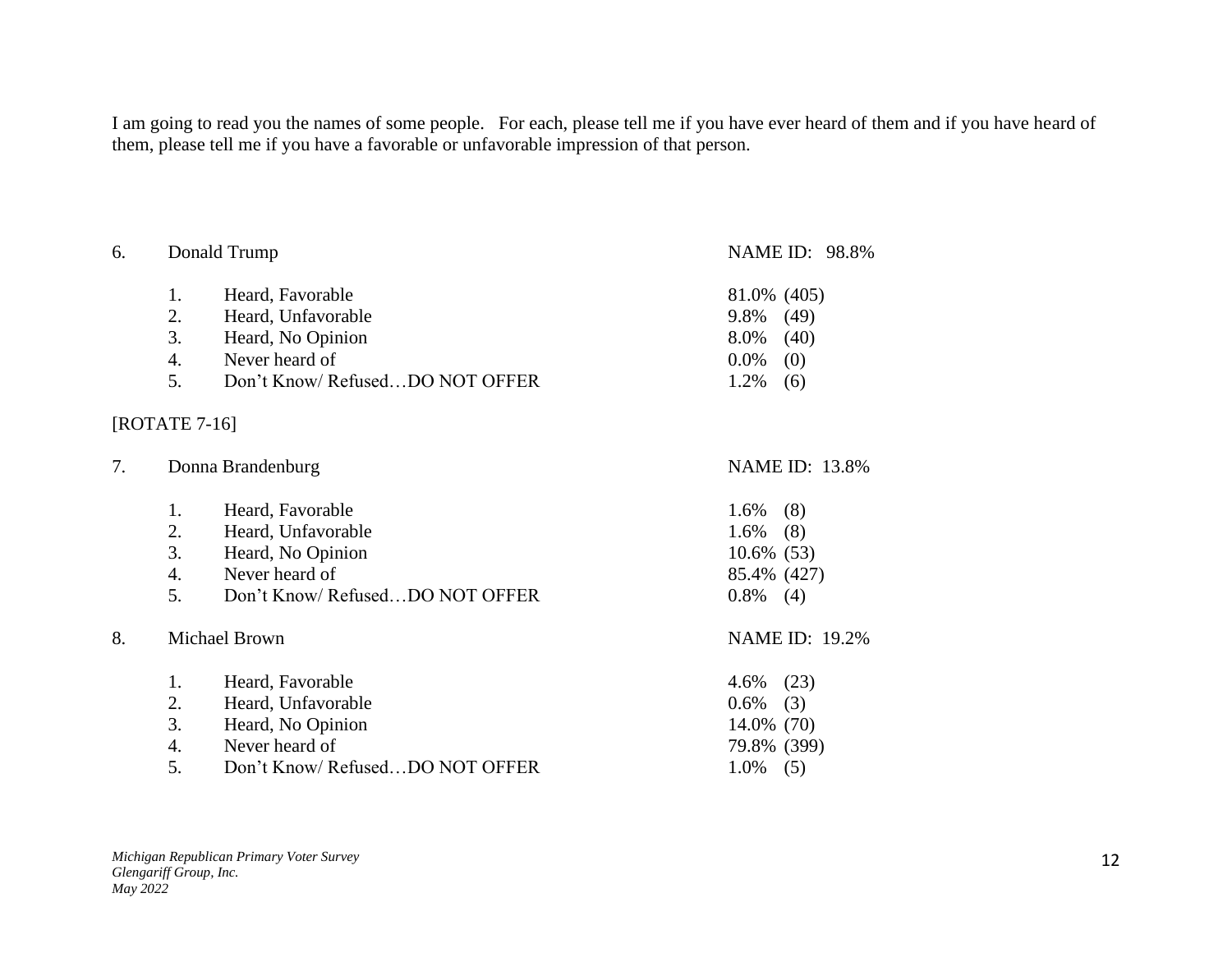| 9.  |    | James Craig                     | <b>NAME ID: 50.6%</b> |
|-----|----|---------------------------------|-----------------------|
|     | 1. | Heard, Favorable                | 31.6% (158)           |
|     | 2. | Heard, Unfavorable              | 2.8%<br>(14)          |
|     | 3. | Heard, No Opinion               | 16.2% (81)            |
|     | 4. | Never heard of                  | 48.8% (244)           |
|     | 5. | Don't Know/RefusedDO NOT OFFER  | $0.6\%$ (3)           |
| 10. |    | <b>Tudor Dixon</b>              | <b>NAME ID: 17.0%</b> |
|     | 1. | Heard, Favorable                | (20)<br>4.0%          |
|     | 2. | Heard, Unfavorable              | 2.2%<br>(11)          |
|     | 3. | Heard, No Opinion               | 10.8% (54)            |
|     | 4. | Never heard of                  | 82.8% (414)           |
|     | 5. | Don't Know/RefusedDO NOT OFFER  | $0.2\%$ (1)           |
| 11. |    | Perry Johnson                   | <b>NAME ID: 41.8%</b> |
|     | 1. | Heard, Favorable                | 11.2% (56)            |
|     | 2. | Heard, Unfavorable              | 4.8%<br>(24)          |
|     | 3. | Heard, No Opinion               | 25.8% (129)           |
|     | 4. | Never heard of                  | 57.8% (289)           |
|     | 5. | Don't Know/RefusedDO NOT OFFER  | $0.4\%$<br>(2)        |
| 12. |    | <b>Ryan Kelley</b>              | <b>NAME ID: 40.0%</b> |
|     | 1. | Heard, Favorable                | 11.2% (56)            |
|     | 2. | Heard, Unfavorable              | 2.8%<br>(14)          |
|     | 3. | Heard, No Opinion               | 26.0% (130)           |
|     | 4. | Never heard of                  | 59.2% (296)           |
|     | 5. | Don't Know/ RefusedDO NOT OFFER | 0.8%<br>(4)           |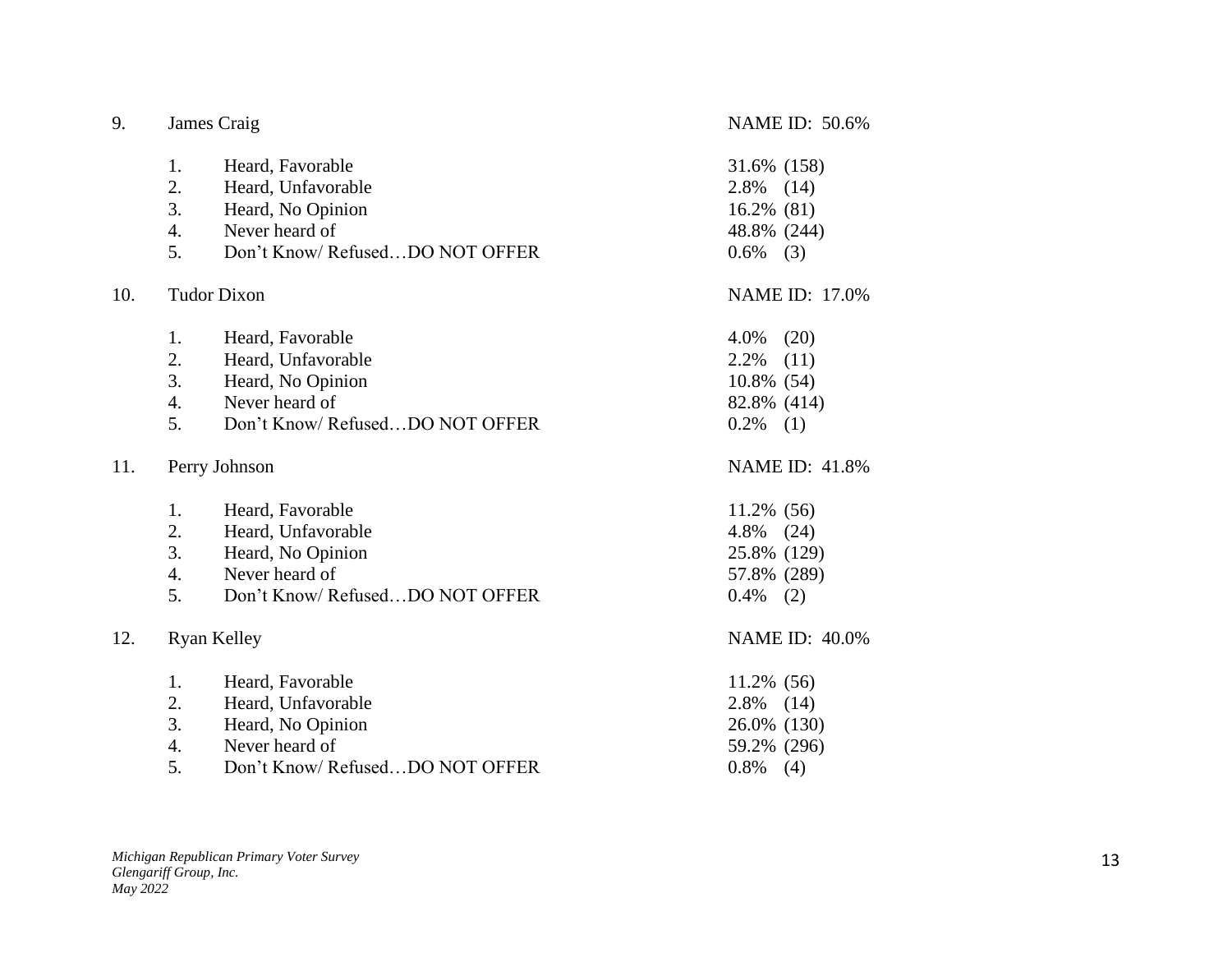| 13. |    | Michael Markey Jr.              | <b>NAME ID: 9.6%</b>  |
|-----|----|---------------------------------|-----------------------|
|     | 1. | Heard, Favorable                | (3)<br>0.6%           |
|     | 2. | Heard, Unfavorable              | 1.4%<br>(7)           |
|     | 3. | Heard, No Opinion               | 7.6%<br>(38)          |
|     | 4. | Never heard of                  | 90.4% (452)           |
|     | 5. | Don't Know/RefusedDO NOT OFFER  | 0.0%<br>(0)           |
| 14. |    | Ralph Rebandt                   | <b>NAME ID: 7.4%</b>  |
|     | 1. | Heard, Favorable                | 1.2%<br>(6)           |
|     | 2. | Heard, Unfavorable              | 1.0%<br>(5)           |
|     | 3. | Heard, No Opinion               | 5.2%<br>(26)          |
|     | 4. | Never heard of                  | 92.4% (462)           |
|     | 5. | Don't Know/RefusedDO NOT OFFER  | 0.2%<br>(1)           |
| 15. |    | Kevin Rinke                     | <b>NAME ID: 39.0%</b> |
|     | 1. | Heard, Favorable                | 11.6% (58)            |
|     | 2. | Heard, Unfavorable              | 1.4%<br>(7)           |
|     | 3. | Heard, No Opinion               | 26.0% (130)           |
|     | 4. | Never heard of                  | 61.0% (305)           |
|     | 5. | Don't Know/RefusedDO NOT OFFER  | $0.0\%$<br>(0)        |
| 16. |    | Garrett Soldano                 | NAME ID: 26.6%        |
|     | 1. | Heard, Favorable                | 12.6% (63)            |
|     | 2. | Heard, Unfavorable              | 1.4%<br>(7)           |
|     | 3. | Heard, No Opinion               | 12.6% (63)            |
|     | 4. | Never heard of                  | 73.0% (365)           |
|     | 5. | Don't Know/ RefusedDO NOT OFFER | 0.4%<br>(2)           |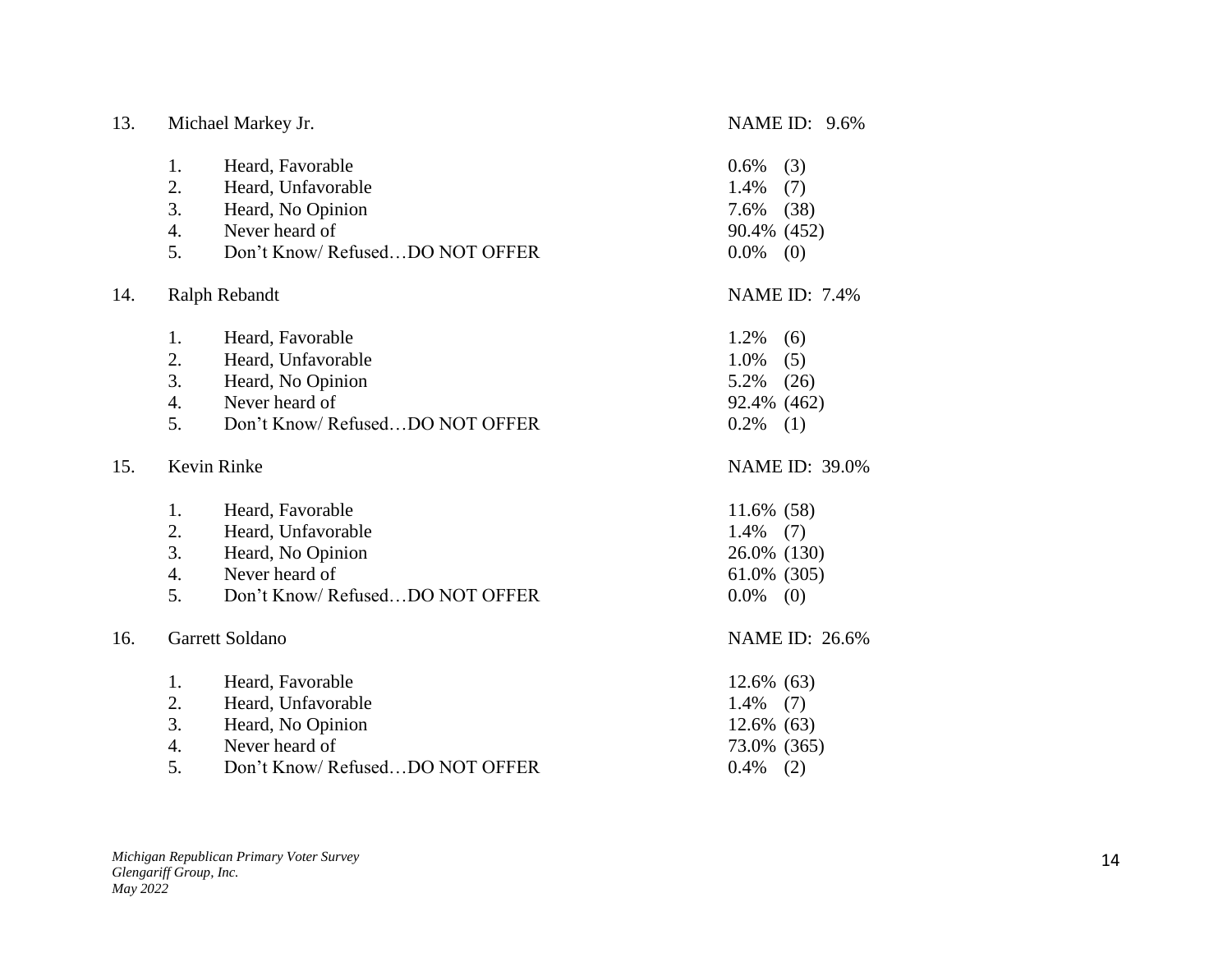17. On August 2<sup>nd</sup>, Michigan Republican voters will go to the polls to select a Republican nominee for Governor. I am going to read you the list of candidates in alphabetical order. Please tell me which one candidate you would support to the Republican nominee for Governor in Michigan? [READ FULL LIST 1-10]. IF DON'T KNOW ASK: WHICH WAY DO YOU LEAN?

| 1.  | Donna Brandenburg                | 2.0%        | (10)  |
|-----|----------------------------------|-------------|-------|
| 2.  | Michael Brown                    | 2.2%        | (11)  |
| 3.  | James Craig                      | 23.0% (115) |       |
| 4.  | <b>Tudor Dixon</b>               | 1.8%        | (9)   |
| 5.  | Perry Johnson                    | 5.2%        | (26)  |
| 6.  | Ryan Kelley                      | 5.4%        | (27)  |
| 7.  | Michael Markey Jr.               | 0.2%        | (1)   |
| 8.  | Ralph Rebandt                    | 0.8%        | (4)   |
| 9.  | Kevin Rinke                      | 5.6%        | (28)  |
| 10. | Garrett Soldano                  | 8.2%        | (41)  |
| 11. | UndecidedDO NOT OFFER/MOVE TO 19 | 44.6%       | (223) |
| 12. | RefusedDO NOT OFFER/MOVE TO 19   | 1.0%        | (5)   |

18. And who would be your second choice? [READ FULL LIST 1-10]. IF DON'T KNOW ASK: WHICH WAY DO YOU LEAN?

| 1.  | Donna Brandenburg            | 1.8%       | (5)  |
|-----|------------------------------|------------|------|
| 2.  | Michael Brown                | 4.4%       | (12) |
| 3.  | James Craig                  | 10.3%      | (28) |
| 4.  | <b>Tudor Dixon</b>           | 1.1%       | (3)  |
| 5.  | Perry Johnson                | 8.8%       | (24) |
| 6.  | Ryan Kelley                  | 8.5%       | (23) |
| 7.  | Michael Markey Jr.           | $0.0\%$    | (0)  |
| 8.  | Ralph Rebandt                | 1.1%       | (3)  |
| 9.  | Kevin Rinke                  | 8.8%       | (24) |
| 10. | Garrett Soldano              | 4.8%       | (13) |
| 11. | UndecidedDO NOT OFFER        | 23.5% (64) |      |
| 12. | No Second ChoiceDO NOT OFFER | 26.5% (72) |      |
| 13. | RefusedDO NOT OFFER          | 0.4%       | (1)  |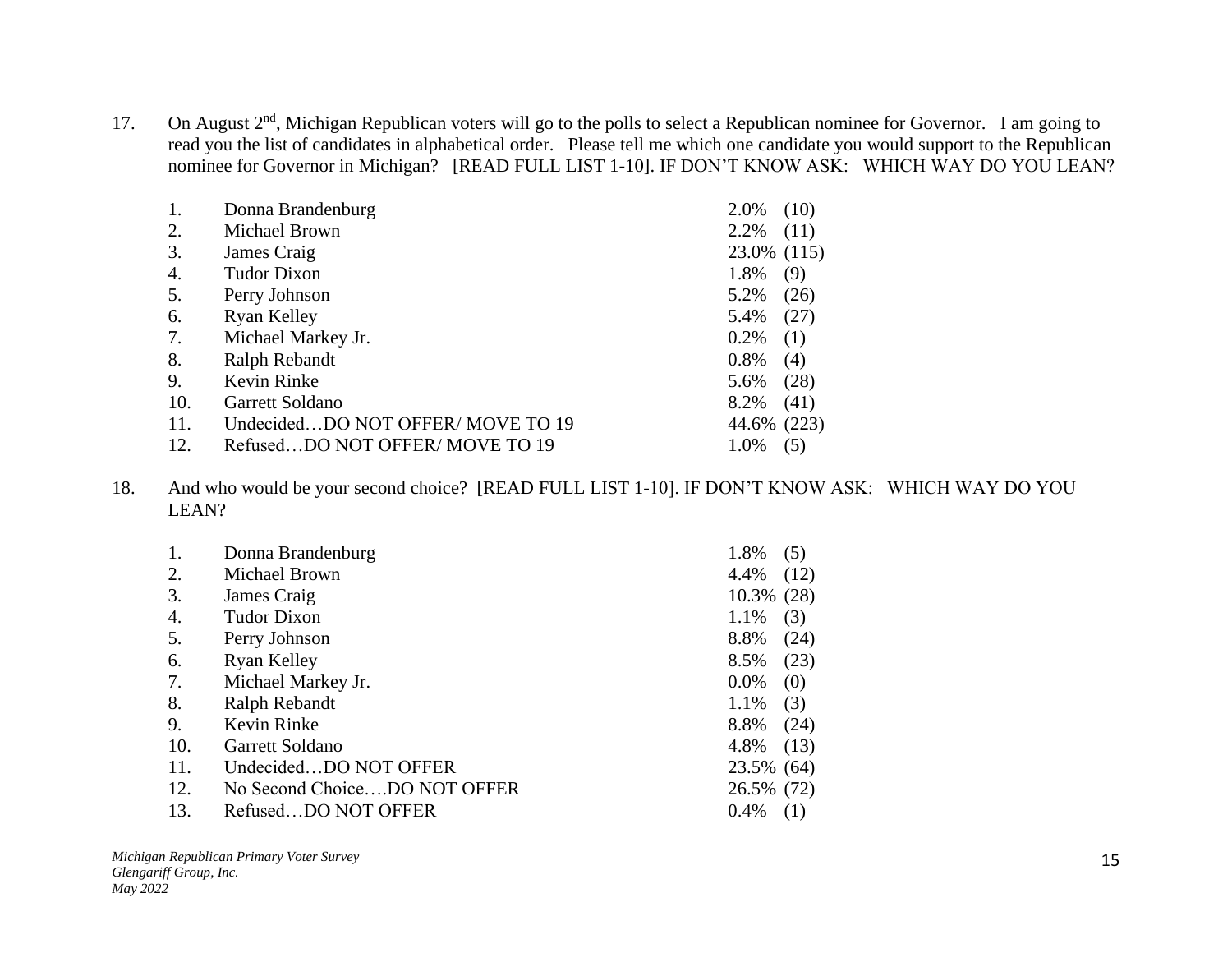19. How important or not important would an endorsement from Donald Trump be to you in determining how you voted in the Gubernatorial primary? Would you say a Donald Trump endorsement would be very important, somewhat important, not very important, or not important at all?

| 1. | Very important                |             | 28.4% (142) IMPORTANT:           | 57.0% |
|----|-------------------------------|-------------|----------------------------------|-------|
|    | Somewhat important            | 28.6% (143) |                                  |       |
| 3. | Not very important            | 14.2% (71)  |                                  |       |
| 4. | Not important at all          |             | 28.4% (142) NOT IMPORTANT: 42.6% |       |
| 5. | Undecided/RefusedDO NOT OFFER | $0.4\%$ (2) |                                  |       |

20. This summer, the U.S. Supreme Court may decide whether to uphold or overturn Roe v Wade, the decision that legalized abortion in the United States. Would you say you support or oppose overturning Roe v Wade and making abortion illegal in Michigan? ASK: WOULD THAT BE STRONGLY SUPPORT/OPPOSE OR JUST SOMEWHAT SUPPORT/OPPOSE?

| 1. | Strongly support                      | 49.8% (249) SUPPORT: | 61.6% |
|----|---------------------------------------|----------------------|-------|
| 2. | Somewhat support                      | 11.8% (59)           |       |
| 3. | Somewhat oppose                       | $8.2\%$ (41)         |       |
| 4. | Strongly oppose                       | 17.8% (89) OPPOSE:   | 26.0% |
|    | Undecided/Neutral/RefusedDO NOT OFFER | $12.4\%$ (62)        |       |

21. Do you support or oppose overturning the results of the 2020 Presidential election in Michigan? ASK: WOULD THAT BE STRONGLY SUPPORT/OPPOSE OR JUST SOMEWHAT SUPPORT/OPPOSE?

| 1. | Strongly support                      | 37.6% (188) SUPPORT: | 48.4% |
|----|---------------------------------------|----------------------|-------|
| 2. | Somewhat support                      | 10.8% (54)           |       |
| 3. | Somewhat oppose                       | $12.0\%$ (60)        |       |
| 4. | Strongly oppose                       | 22.6% (113) OPPOSE:  | 34.6% |
|    | Undecided/Neutral/RefusedDO NOT OFFER | 17.0% (85)           |       |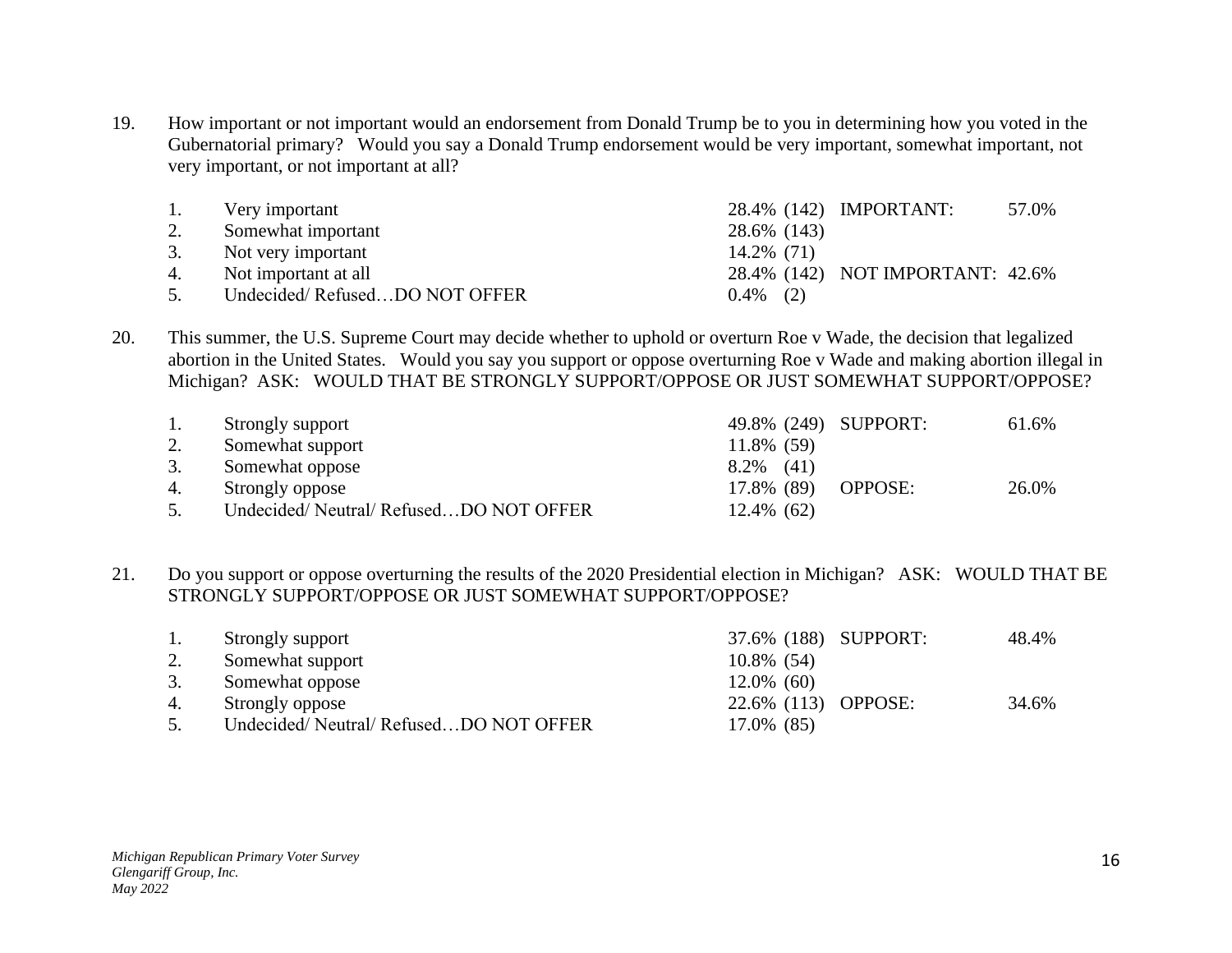22. Would you say you are more or a social conservative or would you say you are more of a fiscal conservative?

| 1.                | Social conservative           | 22.0\% (110) |
|-------------------|-------------------------------|--------------|
| 2.                | Fiscal conservative           | 40.0% (200)  |
| 3.                | BothDO NOT OFFER              | 14.8% (74)   |
| $\mathbf{\Delta}$ | Undecided/RefusedDO NOT OFFER | 23.2% (116)  |

23. And would you say you are or are not an evangelical Christian?

| 1. | Yes, evangelical Christian       | 50.0% (250) |  |
|----|----------------------------------|-------------|--|
|    | No, not an evangelical Christian | 44.6% (223) |  |
| 3. | Undecided/RefusedDO NOT OFFER    | 5.4% (27)   |  |

24. And would you say you are more a supporter of the Republican Party or would you say you are more a support of Donald Trump?

| 1. Classic Republican         | 56.6% (283)  |  |
|-------------------------------|--------------|--|
| 2. Trump Republican           | 27.6% (138)  |  |
| BothDO NOT OFFER              | $9.0\%$ (45) |  |
| Undecided/RefusedDO NOT OFFER | $6.8\%$ (34) |  |
|                               |              |  |

#### 25. And would you say you live in an urban area, a suburban area, a small town or a rural area?

| 1.             | Urban                          | $7.2\%$ (36) |  |
|----------------|--------------------------------|--------------|--|
| 2.             | Suburban                       | 30.4% (152)  |  |
| 3.             | Small town                     | 25.8% (129)  |  |
| 4 <sup>1</sup> | Rural                          | 35.6% (178)  |  |
| $\sim$         | Don't Know/RefusedDO NOT OFFER | $1.0\%$ (5)  |  |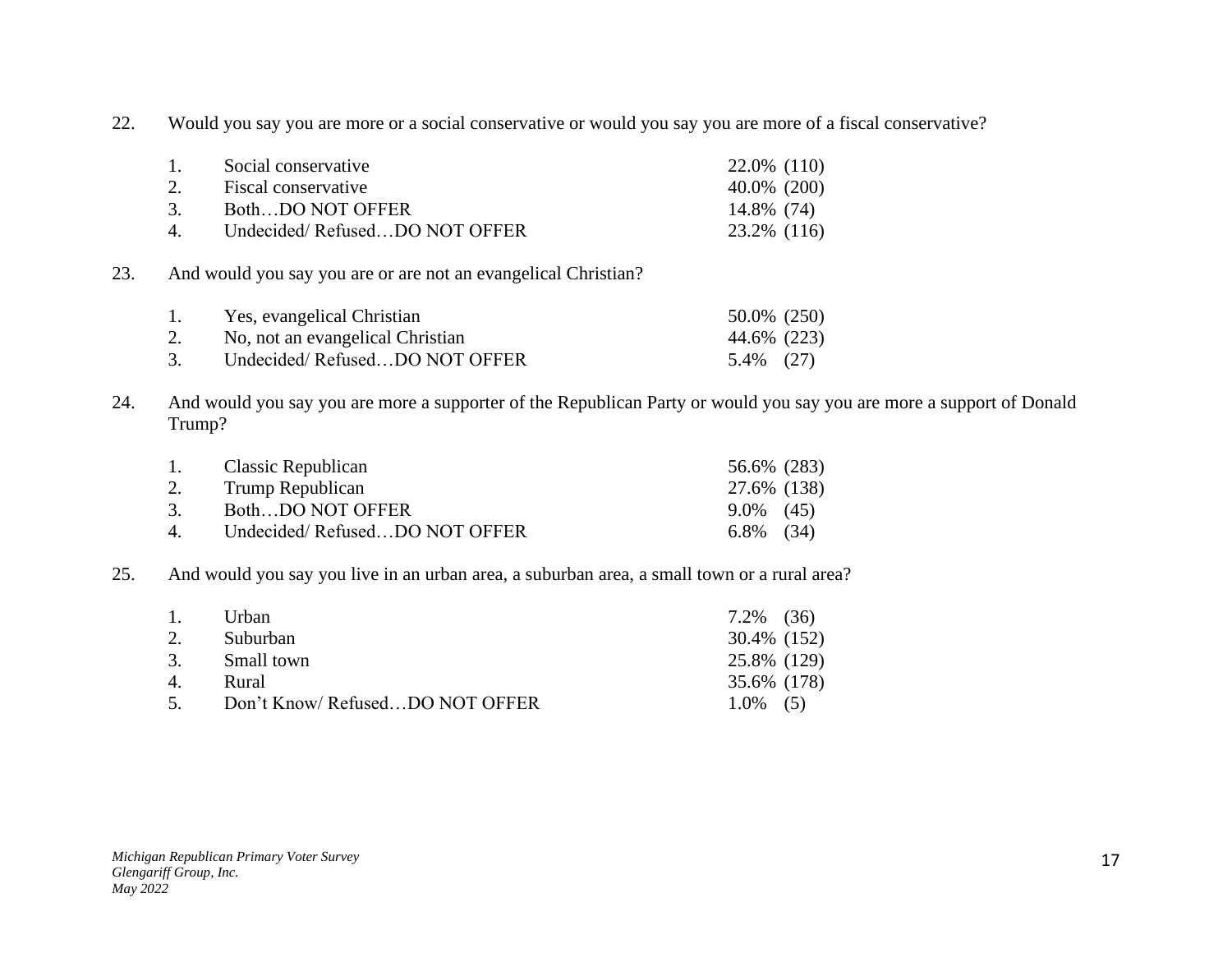26. What would be the last year of schooling you completed?

| 1. | High school graduate or less                       | 19.6% (98)  |  |
|----|----------------------------------------------------|-------------|--|
|    | Vocational Training/Community College/Some College | 35.8% (179) |  |
| 3. | College graduate                                   | 43.8% (219) |  |
| 4  | Don't Know/RefusedDO NOT OFFER                     | $0.8\%$ (4) |  |

27. Could you please tell me in what year you were born?

| 1. | - 18-39 | 1983-2004                        | $11.0\%$ (55) |  |
|----|---------|----------------------------------|---------------|--|
| 2. | 40-54   | 1968-1982                        | 25.8% (129)   |  |
| 3. | 55-64   | 1958-1967                        | 21.8% (109)   |  |
|    |         | 4. 65 and older 1957 and earlier | 39.8% (199)   |  |
| 5. |         | Don't Know/RefusedDO NOT OFFER   | $1.6\%$ (8)   |  |

28. And on a scale of one to ten, with one being very low and ten being very high, how excited are you to vote in the August primary. You can choose any number between one and ten.

|  |  |  |  |                                                                            | <b>SCORE: 7.9</b>           |  |
|--|--|--|--|----------------------------------------------------------------------------|-----------------------------|--|
|  |  |  |  |                                                                            | 1 2 3 4 5 6 7 8 9 10 DK/Ref |  |
|  |  |  |  | 2.0% 1.2% 1.4% 2.6% 15.0% 4.6% 9.2% 13.2% 6.0% 43.8% 1.0%                  |                             |  |
|  |  |  |  | $(10)$ $(6)$ $(7)$ $(13)$ $(75)$ $(23)$ $(46)$ $(66)$ $(30)$ $(219)$ $(5)$ |                             |  |

### 29. GENDER

|    | Male   | 52.0% (260) |  |
|----|--------|-------------|--|
| 2. | Female | 48.0% (240) |  |

#### 30. TELEPHONE

| Cell phone  | 60.0% (300)     |  |
|-------------|-----------------|--|
| 2. Landline | $40.05$ $(200)$ |  |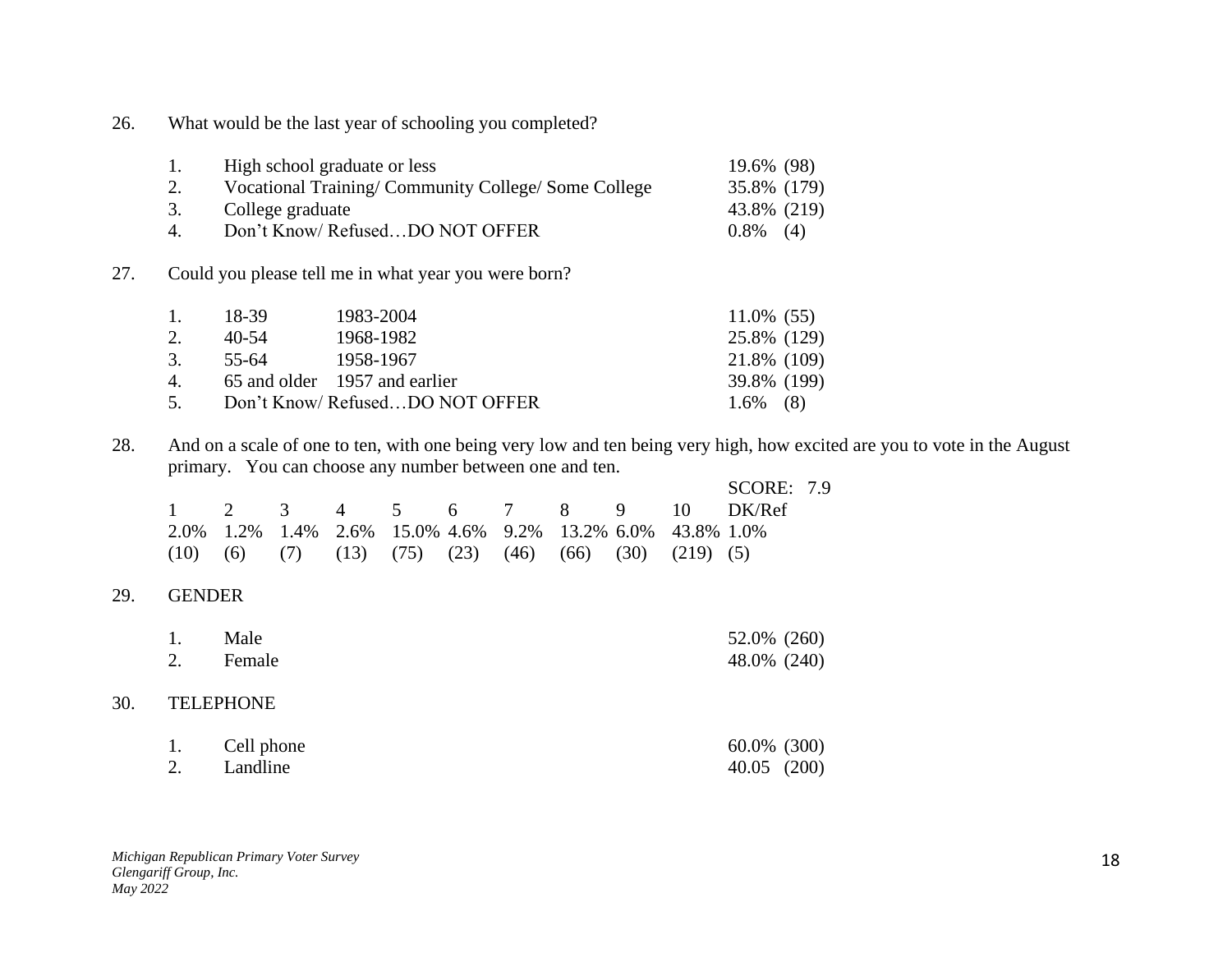| 6.               | Donald Trump |             |            |             |
|------------------|--------------|-------------|------------|-------------|
|                  | Favorable    | Unfavorable | No Opinion | Never Heard |
| Def              | 83.7%        | 7.3%        | 7.5%       | 0.0%        |
| Prob             | 68.5%        | 21.3%       | 10.1%      | 0.0%        |
| Metro            | 79.4%        | 11.3%       | 8.2%       | 0.0%        |
| <b>Out State</b> | 82.0%        | 8.8%        | 7.8%       | 0.0%        |
| Social           | 84.5%        | 10.9%       | 4.5%       | 0.0%        |
| Fiscal           | 74.0%        | 12.0%       | 12.5%      | 0.0%        |
| Evangelical      | 87.6%        | 5.2%        | 6.4%       | 0.0%        |
| <b>Not</b>       | 73.5%        | 15.7%       | 10.3%      | 0.0%        |
| Classic          | 70.7%        | 16.3%       | 11.7%      | 0.0%        |
| Trump            | 98.6%        | 0.7%        | 0.7%       | 0.0%        |
| Urban            | 75.0%        | 11.1%       | 13.9%      | 0.0%        |
| Suburban         | 75.7%        | 13.2%       | 10.5%      | 0.0%        |
| Small            | 82.2%        | 10.1%       | 7.0%       | 0.0%        |
| Rural            | 86.5%        | 6.2%        | 5.1%       | 0.0%        |
| 18-39            | 74.5%        | 10.9%       | 12.7%      | 0.0%        |
| 40-54            | 83.7%        | 7.0%        | 7.8%       | 0.0%        |
| 55-64            | 84.4%        | 9.2%        | 5.5%       | 0.0%        |
| $65+$            | 78.4%        | 12.1%       | 8.5%       | 0.0%        |
| Male             | 80.4%        | 10.0%       | 8.1%       | 0.0%        |
| Female           | 81.7%        | 9.6%        | 7.9%       | 0.0%        |
| High             | 90.8%        | 3.1%        | 4.1%       | 0.0%        |
| <b>Some Post</b> | 84.9%        | 8.4%        | 5.6%       | 0.0%        |
| College          | 73.5%        | 13.7%       | 11.9%      | 0.0%        |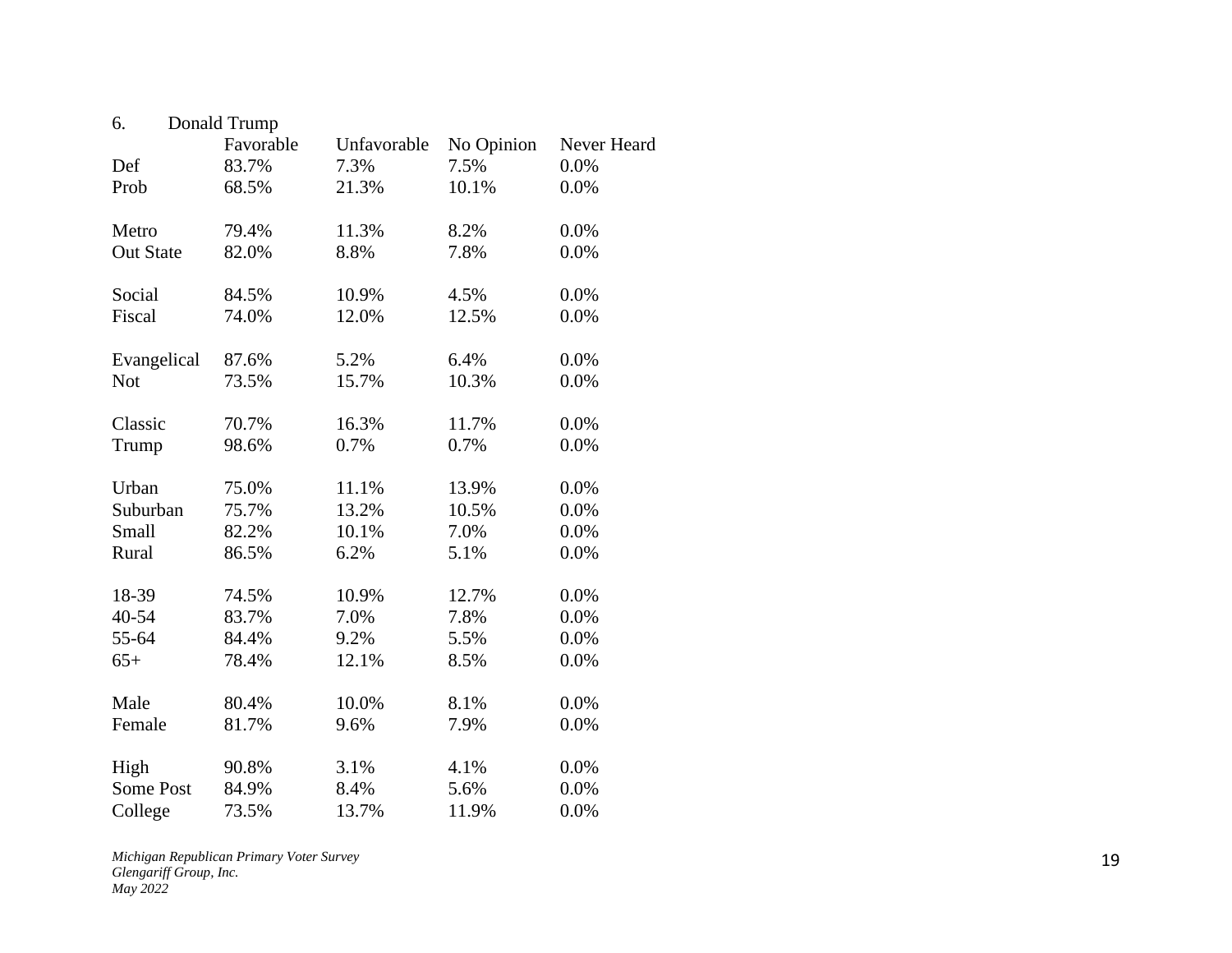| 7.               | Donna Brandenburg |             |            |             |
|------------------|-------------------|-------------|------------|-------------|
|                  | Favorable         | Unfavorable | No Opinion | Never Heard |
| Def              | 1.5%              | 1.9%        | 11.9%      | 83.9%       |
| Prob             | 2.2%              | 0.0%        | 4.5%       | 92.1%       |
| Metro            | 1.0%              | 2.1%        | 13.4%      | 82.0%       |
| <b>Out State</b> | 2.0%              | 1.3%        | 8.8%       | 87.6%       |
| Social           | 2.7%              | 0.9%        | 9.1%       | 86.4%       |
| Fiscal           | 1.0%              | 2.5%        | 13.5%      | 83.0%       |
| Evangelical      | 0.8%              | 2.0%        | 10.0%      | 86.0%       |
| Not              | 2.7%              | 0.4%        | 11.2%      | 85.2%       |
| Classic          | 1.4%              | 1.8%        | 10.6%      | 86.2%       |
| Trump            | 2.2%              | 1.4%        | 10.1%      | 85.5%       |
| Urban            | 2.8%              | 0.0%        | 13.9%      | 80.6%       |
| Suburban         | 0.7%              | 1.3%        | 11.2%      | 86.8%       |
| Small            | 3.1%              | 1.6%        | 9.3%       | 86.0%       |
| Rural            | 1.1%              | 2.2%        | 10.1%      | 84.8%       |
| 18-39            | 3.6%              | 1.8%        | 10.9%      | 81.8%       |
| 40-54            | 2.3%              | 1.6%        | 10.9%      | 84.5%       |
| 55-64            | 0.9%              | 0.0%        | 13.8%      | 84.4%       |
| $65+$            | 1.0%              | 2.5%        | 9.0%       | 86.9%       |
| Male             | 1.2%              | 2.3%        | 13.5%      | 82.7%       |
| Female           | 2.1%              | 0.8%        | 7.5%       | 88.3%       |
| High             | 1.0%              | 2.0%        | 8.2%       | 87.8%       |
| <b>Some Post</b> | 1.7%              | 0.6%        | 14.0%      | 82.7%       |
| College          | 1.8%              | 2.3%        | 9.1%       | 86.3%       |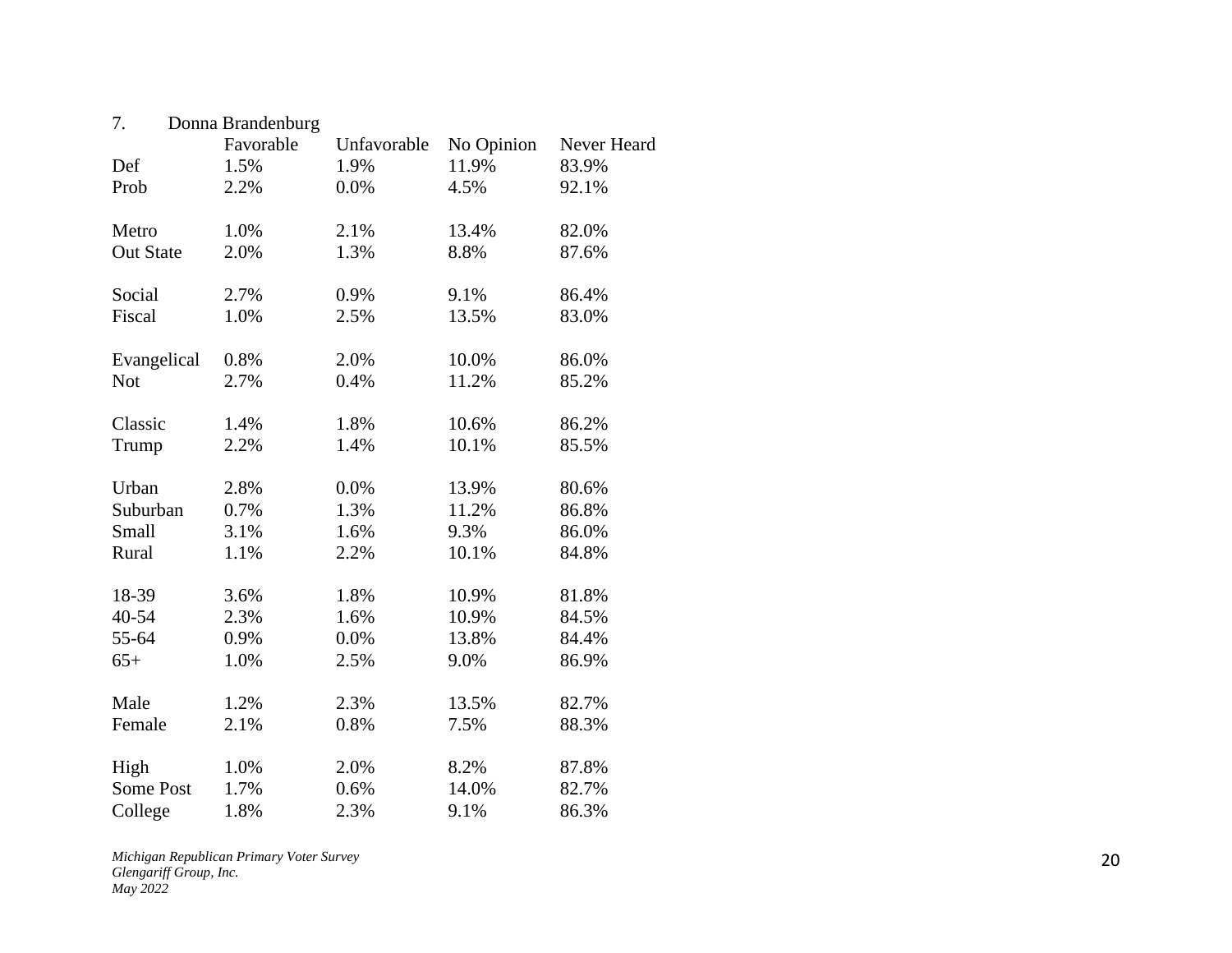| 8.               | Michael Brown |             |            |             |
|------------------|---------------|-------------|------------|-------------|
|                  | Favorable     | Unfavorable | No Opinion | Never Heard |
| Def              | 5.4%          | 0.7%        | 14.8%      | 78.1%       |
| Prob             | 1.1%          | 0.0%        | 10.1%      | 87.6%       |
| Metro            | 4.6%          | 1.0%        | 13.9%      | 78.9%       |
| <b>Out State</b> | 4.6%          | 0.3%        | 14.1%      | 80.4%       |
| Social           | 8.2%          | 0.9%        | 14.5%      | 73.6%       |
| Fiscal           | 5.5%          | 0.5%        | 14.5%      | 79.0%       |
| Evangelical      | 4.8%          | 0.4%        | 17.2%      | 76.8%       |
| <b>Not</b>       | 4.5%          | 0.44%       | 10.8%      | 83.0%       |
| Classic          | 6.0%          | 0.4%        | 13.8%      | 79.5%       |
| Trump            | 0.7%          | 1.4%        | 10.9%      | 86.2%       |
| Urban            | 13.9%         | 0.0%        | 13.9%      | 69.4%       |
| Suburban         | 1.3%          | 0.7%        | 13.8%      | 82.9%       |
| Small            | 6.2%          | 0.8%        | 13.2%      | 79.8%       |
| Rural            | 4.5%          | 0.6%        | 14.6%      | 79.2%       |
| 18-39            | 9.1%          | 0.0%        | 21.8%      | 69.1%       |
| 40-54            | 7.0%          | 0.8%        | 14.7%      | 76.0%       |
| 55-64            | 4.6%          | 1.8%        | 13.8%      | 78.9%       |
| $65+$            | 2.0%          | 0.0%        | 11.1%      | 85.9%       |
| Male             | 5.0%          | 1.2%        | 18.1%      | 75.0%       |
| Female           | 4.2%          | 0.0%        | 9.6%       | 85.0%       |
| High             | 5.1%          | 0.0%        | 6.1%       | 88.8%       |
| <b>Some Post</b> | 2.8%          | 1.1%        | 17.9%      | 77.1%       |
| College          | 5.9%          | 0.5%        | 14.6%      | 77.6%       |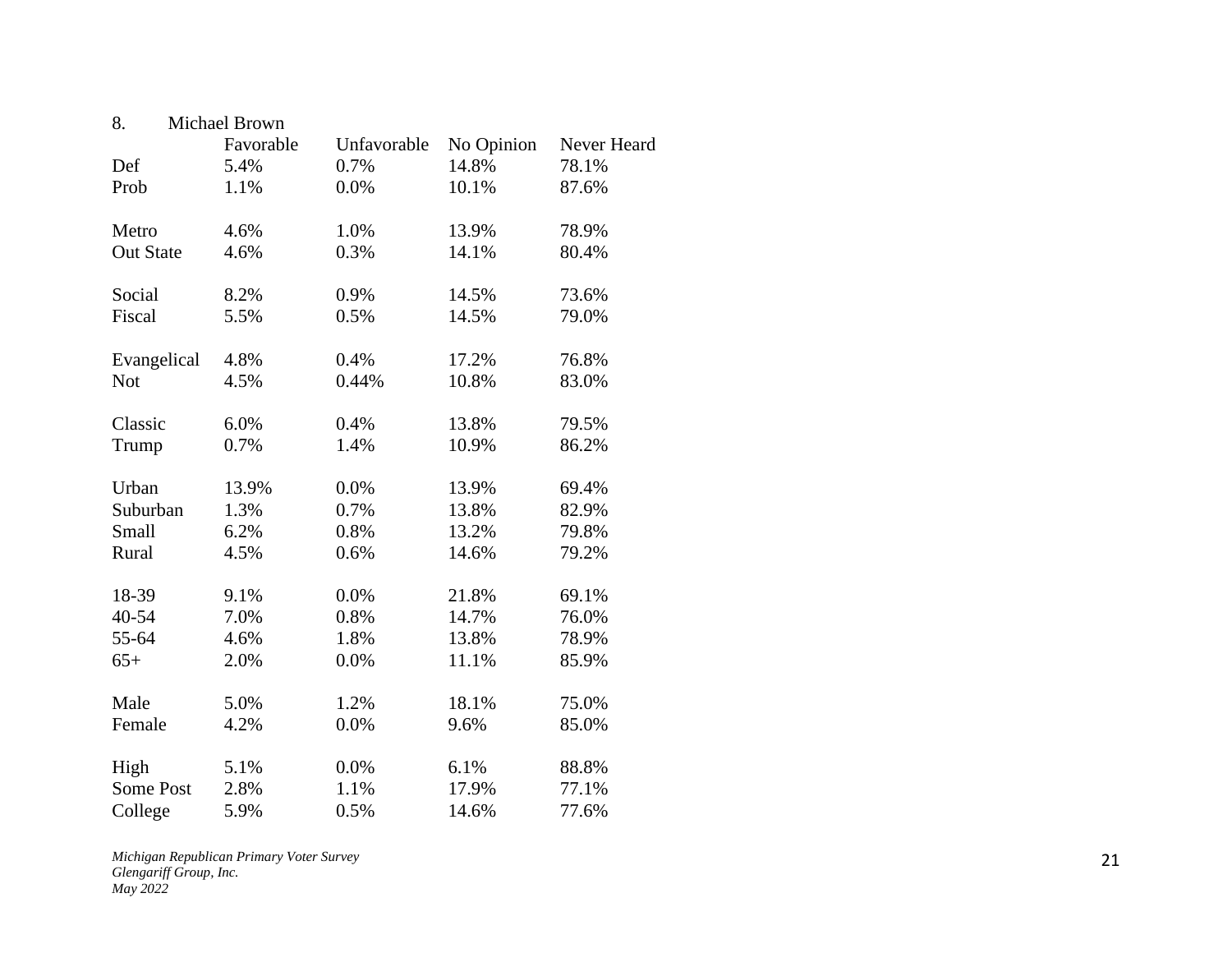| 9.               | James Craig |             |            |             |
|------------------|-------------|-------------|------------|-------------|
|                  | Favorable   | Unfavorable | No Opinion | Never Heard |
| Def              | 33.1%       | 2.9%        | 15.1%      | 48.2%       |
| Prob             | 24.7%       | 2.2%        | 21.3%      | 51.7%       |
| Metro            | 52.6%       | 3.1%        | 13.9%      | 29.4%       |
| <b>Out State</b> | 18.3%       | 2.6%        | 17.6%      | 61.1%       |
| Social           | 28.2%       | 4.5%        | 17.3%      | 50.0%       |
| Fiscal           | 40.0%       | 2.5%        | 14.5%      | 42.0%       |
| Evangelical      | 28.8%       | 2.4%        | 16.4%      | 51.6%       |
| <b>Not</b>       | 36.3%       | 3.6%        | 16.1%      | 43.9%       |
| Classic          | 32.2%       | 2.85        | 17.3%      | 47.3%       |
| Trump            | 30.4%       | 2.9%        | 13.8%      | 52.9%       |
| Urban            | 33.3%       | 2.8%        | 27.8%      | 36.1%       |
| Suburban         | 44.7%       | 3.9%        | 15.8%      | 34.2%       |
| Small            | 28.7%       | 2.3%        | 16.3%      | 52.7%       |
| Rural            | 21.9%       | 2.2%        | 14.6%      | 60.7%       |
| 18-39            | 32.7%       | 5.5%        | 16.4%      | 45.5%       |
| 40-54            | 30.2%       | 1.6%        | 21.7%      | 46.5%       |
| 55-64            | 30.3%       | 1.8%        | 16.5%      | 51.4%       |
| $65+$            | 32.7%       | 3.0%        | 13.1%      | 49.7%       |
| Male             | 38.1%       | 3.1%        | 14.6%      | 43.8%       |
| Female           | 24.6%       | 2.5%        | 17.9%      | 54.2%       |
| High             | 22.4%       | 1.0%        | 9.2%       | 66.3%       |
| <b>Some Post</b> | 34.2%       | 3.4%        | 16.8%      | 45.8%       |
| College          | 33.8%       | 3.2%        | 19.2%      | 42.9%       |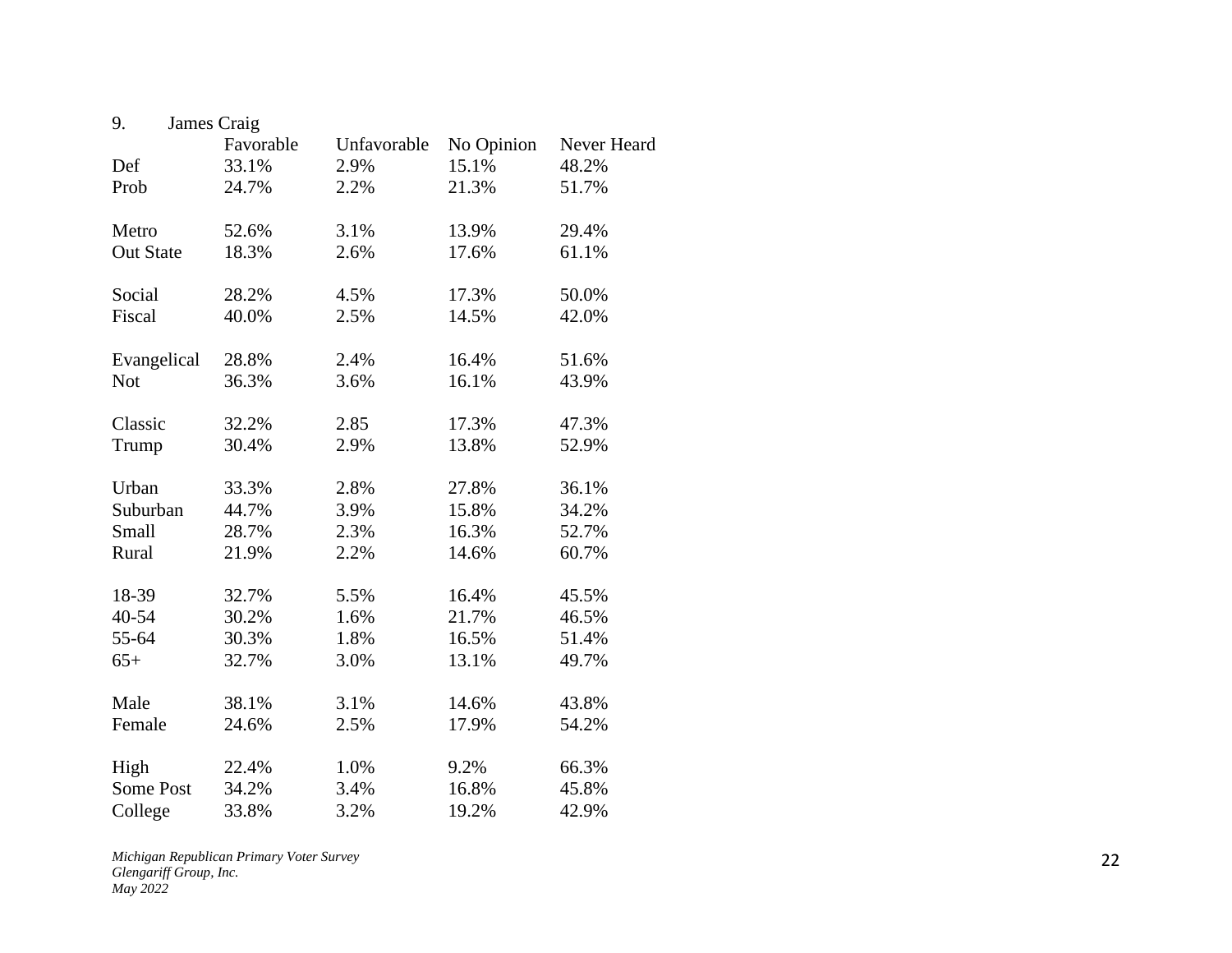| 10.              | <b>Tudor Dixon</b> |             |            |             |
|------------------|--------------------|-------------|------------|-------------|
|                  | Favorable          | Unfavorable | No Opinion | Never Heard |
| Def              | 4.1%               | 2.4%        | 10.7%      | 82.5%       |
| Prob             | 3.4%               | 1.1%        | 11.2%      | 84.3%       |
| Metro            | 4.1%               | 2.1%        | 11.9%      | 81.4%       |
| <b>Out State</b> | 3.9%               | 2.3%        | 10.1%      | 83.7%       |
| Social           | 3.6%               | 3.6%        | 9.1%       | 83.6%       |
| Fiscal           | 5.0%               | 1.5%        | 14.5%      | 79.0%       |
| Evangelical      | 4.8%               | 1.2%        | 11.6%      | 82.0%       |
| <b>Not</b>       | 3.1%               | 3.1%        | 11.2%      | 82.5%       |
| Classic          | 2.1%               | 2.8%        | 10.6%      | 84.5%       |
| Trump            | 6.5%               | 1.4%        | 9.4%       | 82.6%       |
| Urban            | 13.9%              | 2.8%        | 8.3%       | 75.0%       |
| Suburban         | 4.6%               | 2.6%        | 11.8%      | 80.9%       |
| Small            | 3.1%               | 2.3%        | 11.6%      | 82.9%       |
| Rural            | 2.2%               | 1.7%        | 10.1%      | 85.4%       |
| 18-39            | 7.3%               | 0.0%        | 7.3%       | 85.5%       |
| 40-54            | 4.7%               | 2.3%        | 12.4%      | 80.6%       |
| 55-64            | 5.5%               | 2.8%        | 12.8%      | 78.9%       |
| $65+$            | 2.0%               | 2.5%        | 9.5%       | 85.4%       |
| Male             | 5.4%               | 1.9%        | 11.2%      | 81.5%       |
| Female           | 2.5%               | 2.5%        | 10.4%      | 84.2%       |
| High             | 2.0%               | 0.0%        | 7.1%       | 90.8%       |
| Some Post        | 4.5%               | 3.4%        | 14.0%      | 78.2%       |
| College          | 4.6%               | 2.3%        | 10.0%      | 82.6%       |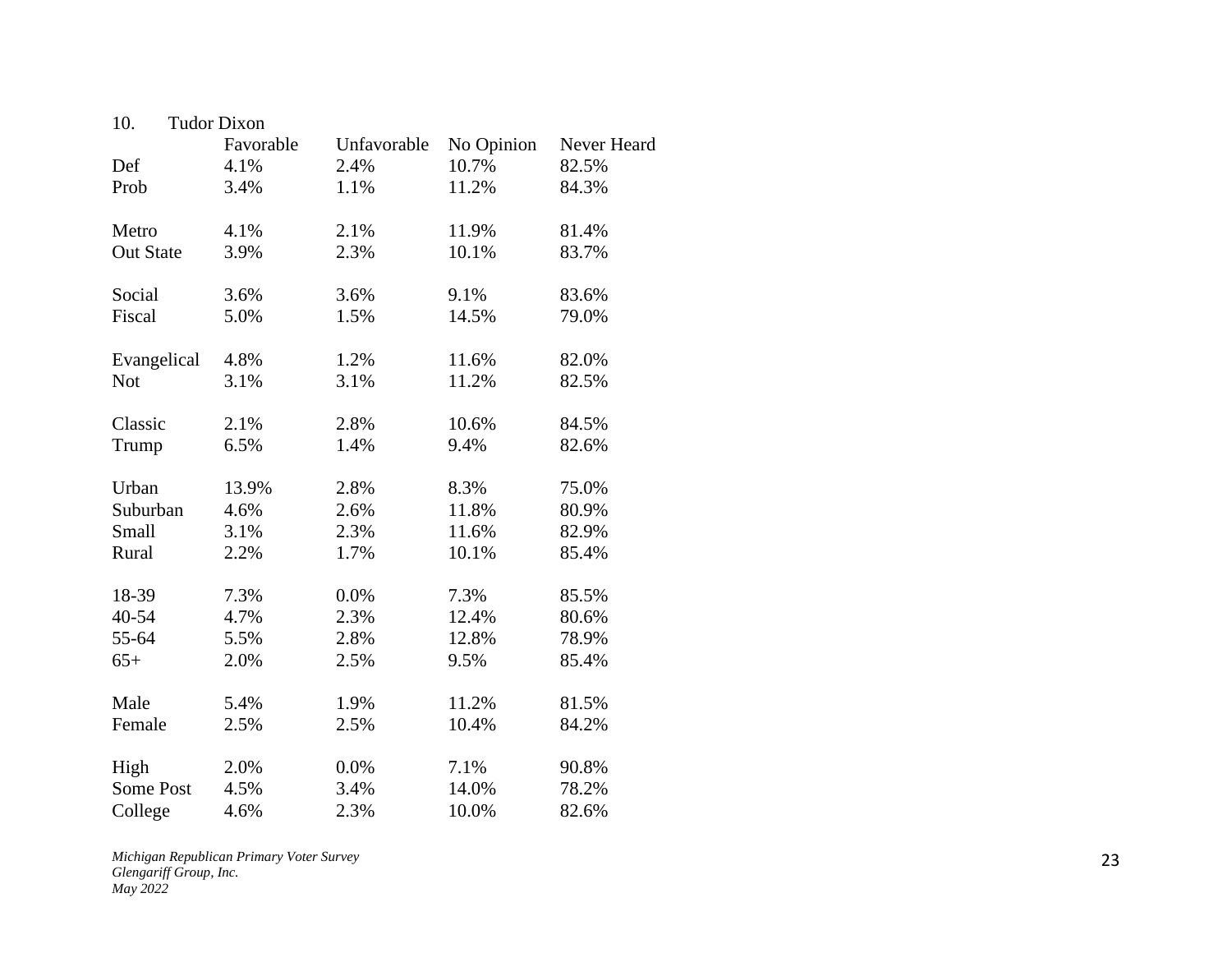| 11.              | Perry Johnson |             |            |             |
|------------------|---------------|-------------|------------|-------------|
|                  | Favorable     | Unfavorable | No Opinion | Never Heard |
| Def              | 11.7%         | 4.6%        | 28.0%      | 55.5%       |
| Prob             | 9.0%          | 5.6%        | 15.7%      | 68.5%       |
| Metro            | 13.4%         | 5.2%        | 25.8%      | 54.6%       |
| <b>Out State</b> | 9.8%          | 4.6%        | 25.8%      | 59.8%       |
| Social           | 10.9%         | 7.3%        | 25.5%      | 55.5%       |
| Fiscal           | 14.5%         | 4.5%        | 26.0%      | 55.0%       |
| Evangelical      | 13.2%         | 4.8%        | 26.4%      | 54.8%       |
| <b>Not</b>       | 8.5%          | 4.9%        | 25.1%      | 61.4%       |
| Classic          | 8.8%          | 6.4%        | 27.2%      | 57.2%       |
| Trump            | 12.3%         | 2.2%        | 21.0%      | 64.5%       |
| Urban            | 13.9%         | 5.6%        | 30.6%      | 50.0%       |
| Suburban         | 15.1%         | 5.9%        | 27.6%      | 50.7%       |
| Small            | 10.1%         | 5.4%        | 19.4%      | 65.1%       |
| Rural            | 8.4%          | 3.4%        | 28.7%      | 59.0%       |
| 18-39            | 10.9%         | 3.6%        | 30.9%      | 52.7%       |
| 40-54            | 9.3%          | 3.9%        | 24.8%      | 62.0%       |
| 55-64            | 10.1%         | 4.6%        | 28.4%      | 56.9%       |
| $65+$            | 13.1%         | 6.0%        | 24.1%      | 56.3%       |
| Male             | 13.1%         | 5.8%        | 25.0%      | 56.2%       |
| Female           | 9.2%          | 3.8%        | 26.7%      | 59.6%       |
| High             | 10.2%         | 3.1%        | 18.4%      | 67.3%       |
| <b>Some Post</b> | 11.2%         | 5.6%        | 28.5%      | 54.7%       |
| College          | 11.9%         | 5.0%        | 27.4%      | 55.3%       |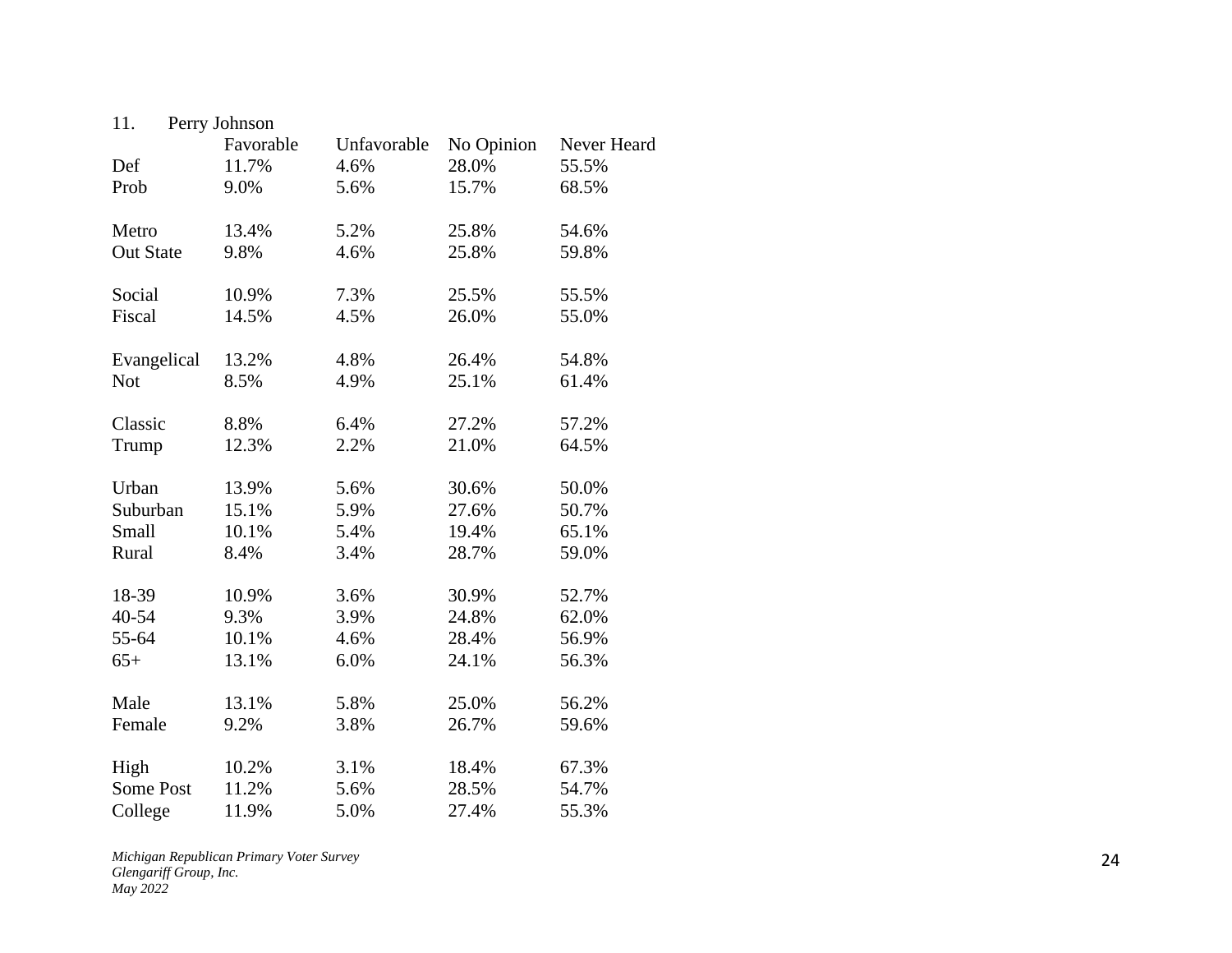| 12.              | <b>Ryan Kelley</b> |             |            |             |
|------------------|--------------------|-------------|------------|-------------|
|                  | Favorable          | Unfavorable | No Opinion | Never Heard |
| Def              | 10.7%              | 3.2%        | 26.5%      | 59.4%       |
| Prob             | 13.5%              | 1.1%        | 23.6%      | 58.4%       |
| Metro            | 11.3%              | 2.6%        | 21.6%      | 63.4%       |
| <b>Out State</b> | 11.1%              | 2.9%        | 28.8%      | 56.5%       |
| Social           | 16.4%              | 5.5%        | 22.7%      | 54.5%       |
| Fiscal           | 11.0%              | 3.5%        | 27.0%      | 58.5%       |
| Evangelical      | 13.2%              | 1.6%        | 29.6%      | 54.4%       |
| <b>Not</b>       | 9.9%               | 4.5%        | 23.3%      | 61.9%       |
| Classic          | 9.9%               | 2.5%        | 29.0%      | 58.0%       |
| Trump            | 13.0%              | 3.6%        | 21.7%      | 60.9%       |
| Urban            | 19.4%              | 2.8%        | 25.0%      | 52.8%       |
| Suburban         | 11.2%              | 2.0%        | 25.7%      | 60.5%       |
| Small            | 11.6%              | 1.6%        | 25.6%      | 59.7%       |
| Rural            | 9.6%               | 4.5%        | 27.0%      | 58.4%       |
| 18-39            | 10.9%              | 7.3%        | 36.4%      | 43.6%       |
| 40-54            | 17.8%              | 1.6%        | 25.6%      | 55.0%       |
| 55-64            | 8.3%               | 2.8%        | 29.4%      | 57.8%       |
| $65+$            | 8.5%               | 2.5%        | 22.1%      | 66.3%       |
| Male             | 12.7%              | 3.5%        | 27.7%      | 55.8%       |
| Female           | 9.6%               | 2.1%        | 24.2%      | 62.9%       |
| High             | 13.3%              | 2.0%        | 17.3%      | 66.3%       |
| <b>Some Post</b> | 8.4%               | 2.8%        | 32.4%      | 55.9%       |
| College          | 12.8%              | 3.2%        | 25.1%      | 58.0%       |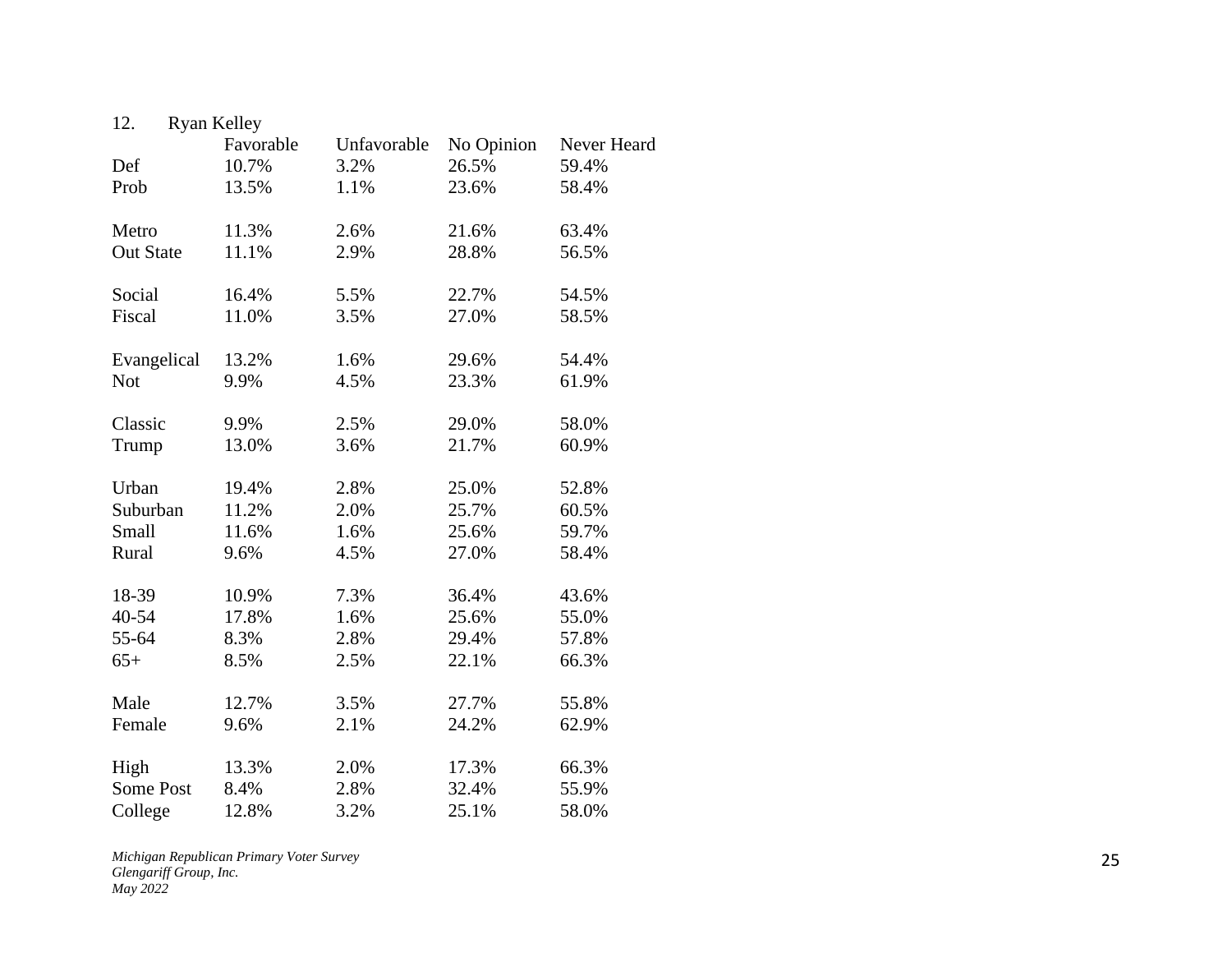| 13.              | Michael Markey Jr. |             |                 |             |
|------------------|--------------------|-------------|-----------------|-------------|
|                  | Favorable          | Unfavorable | No Opinion      | Never Heard |
| Def              | 0.7%               | 1.7%        | $7.1^{\circ}\%$ | 90.5%       |
| Prob             | 0.0%               | 0.0%        | 10.1%           | 89.9%       |
| Metro            | 0.5%               | 2.1%        | 7.2%            | 90.2%       |
| <b>Out State</b> | 0.7%               | 1.0%        | 7.8%            | 90.5%       |
| Social           | 0.8%               | 1.8%        | 9.1%            | 88.2%       |
| Fiscal           | 1.0%               | 1.5%        | 9.0%            | 88.5%       |
| Evangelical      | 1.2%               | 1.2%        | 8.0%            | 89.6%       |
| <b>Not</b>       | 0.0%               | 1.3%        | 8.1%            | 90.6%       |
| Classic          | 0.4%               | 1.4%        | 6.7%            | 91.5%       |
| Trump            | 1.4%               | 0.7%        | 8.7%            | 89.1%       |
| Urban            | 0.0%               | 2.8%        | 2.8%            | 94.4%       |
| Suburban         | 0.7%               | 1.3%        | 10.5%           | 87.5%       |
| Small            | 0.8%               | 2.3%        | 4.7%            | 92.2%       |
| Rural            | 0.6%               | 0.6%        | 8.4%            | 90.4%       |
| 18-39            | 3.6%               | 0.0%        | 9.1%            | 87.3%       |
| 40-54            | 0.8%               | 2.3%        | 7.8%            | 89.1%       |
| 55-64            | 0.0%               | 3.7%        | 4.6%            | 91.7%       |
| $65+$            | 0.0%               | 0.0%        | 8.5%            | 91.5%       |
| Male             | 1.2%               | 1.5%        | 7.7%            | 89.6%       |
| Female           | 0.0%               | 1.3%        | 7.5%            | 91.3%       |
| High             | 0.0%               | 1.0%        | 4.1%            | 94.9%       |
| <b>Some Post</b> | 0.6%               | 1.1%        | 7.8%            | 90.5%       |
| College          | 0.9%               | 1.8%        | 9.1%            | 88.1%       |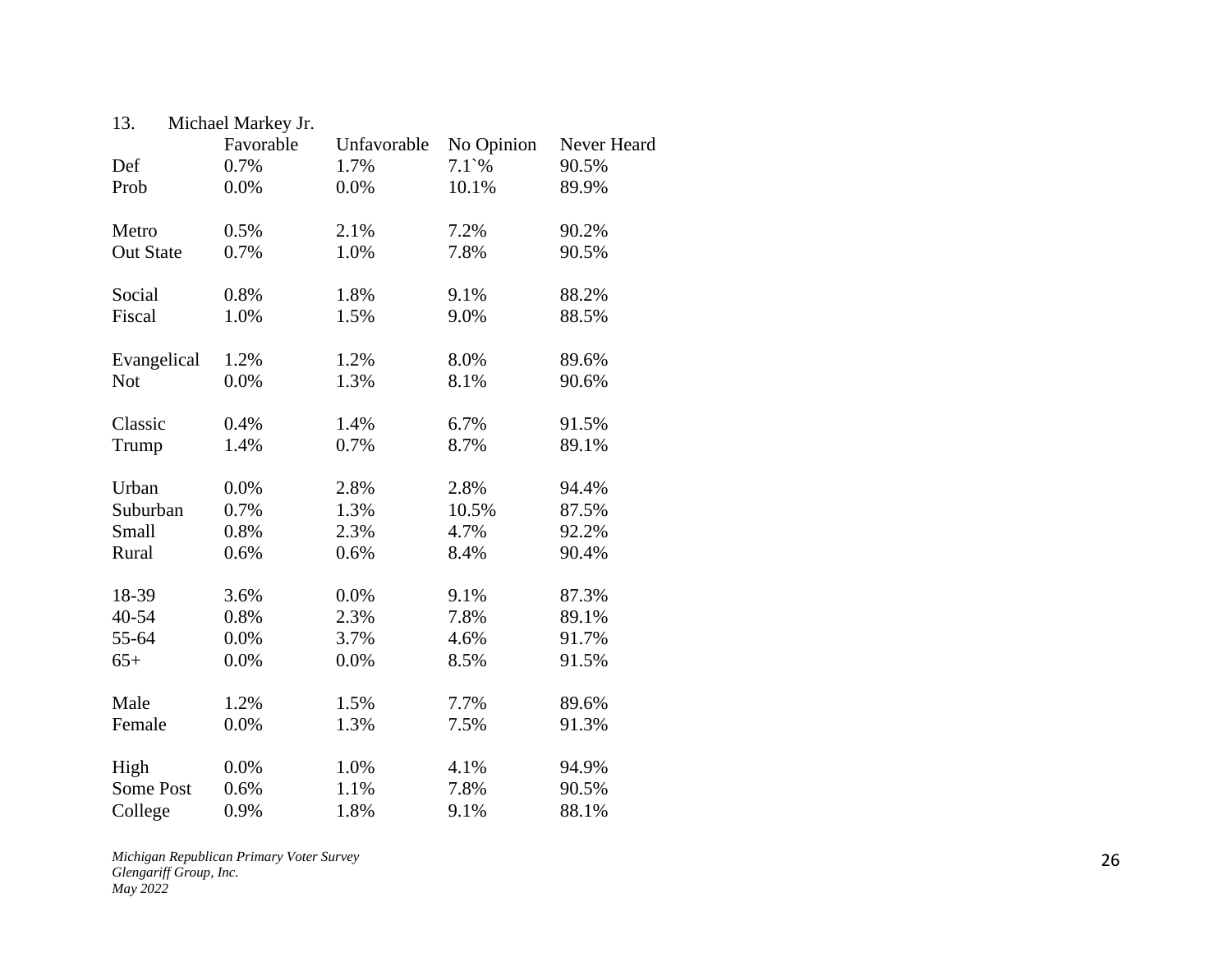| 14.              | Ralph Rebandt |             |            |             |
|------------------|---------------|-------------|------------|-------------|
|                  | Favorable     | Unfavorable | No Opinion | Never Heard |
| Def              | 0.7%          | 1.2%        | 6.1%       | 91.7%       |
| Prob             | 3.4%          | 0.0%        | 1.1%       | 95.5%       |
| Metro            | 2.1%          | 1.0%        | 7.2%       | 89.2%       |
| <b>Out State</b> | 0.7%          | 1.0%        | 3.9%       | 94.4%       |
| Social           | 3.6%          | 0.0%        | 4.5%       | 91.8%       |
| Fiscal           | 0.5%          | 2.5%        | 7.5%       | 89.0%       |
| Evangelical      | 2.0%          | 1.6%        | 4.4%       | 91.6%       |
| <b>Not</b>       | 0.4%          | 0.4%        | 6.7%       | 92.4%       |
| Classic          | 1.4%          | 1.8%        | 6.7%       | 90.1%       |
| Trump            | 1.4%          | 0.0%        | 3.6%       | 94.2%       |
| Urban            | 2.8%          | 2.8%        | 8.3%       | 86.1%       |
| Suburban         | 2.6%          | 0.7%        | 5.9%       | 90.1%       |
| Small            | 0.8%          | 0.8%        | 7.0%       | 91.5%       |
| Rural            | 0.0%          | 1.1%        | 2.8%       | 96.1%       |
| 18-39            | 3.6%          | 1.8%        | 7.3%       | 87.3%       |
| 40-54            | 0.0%          | 2.3%        | 4.7%       | 93.0%       |
| 55-64            | 0.9%          | 0.9%        | 7.3%       | 89.9%       |
| $65+$            | 1.5%          | 0.0%        | 4.0%       | 94.5%       |
| Male             | 1.2%          | 1.5%        | 5.8%       | 91.5%       |
| Female           | 1.3%          | 0.4%        | 4.6%       | 93.3%       |
| High             | 1.0%          | 1.0%        | 3.1%       | 93.9%       |
| <b>Some Post</b> | 1.1%          | 0.0%        | 3.9%       | 95.0%       |
| College          | 1.4%          | 1.8%        | 7.3%       | 89.5%       |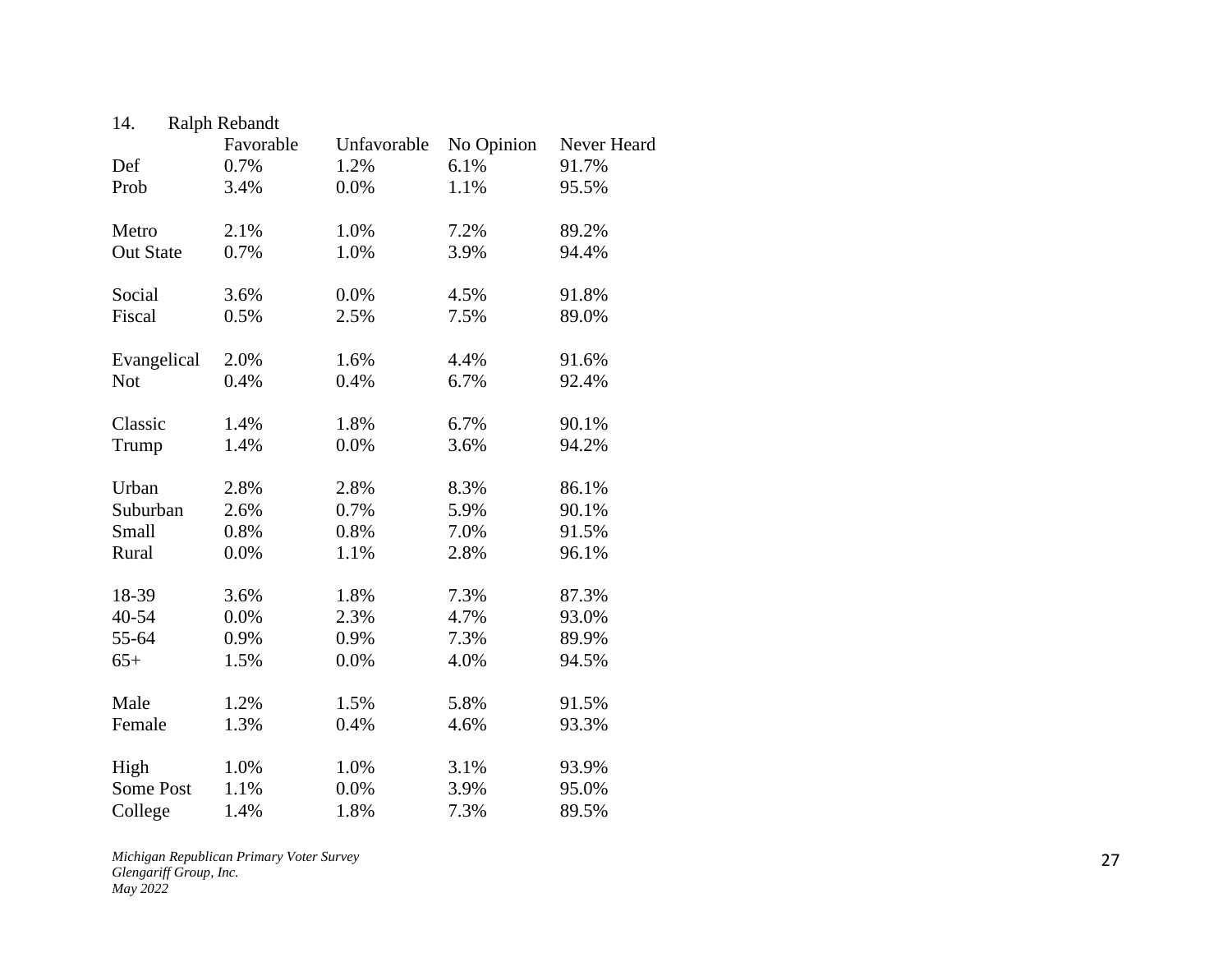| 15.              | Kevin Rinke |             |            |             |
|------------------|-------------|-------------|------------|-------------|
|                  | Favorable   | Unfavorable | No Opinion | Never Heard |
| Def              | 12.7%       | 1.7%        | 26.8%      | 58.9%       |
| Prob             | 6.7%        | 0.0%        | 22.5%      | 70.8%       |
| Metro            | 13.4%       | 1.5%        | 28.4%      | 56.7%       |
| <b>Out State</b> | 10.5%       | 1.3%        | 24.5%      | 63.7%       |
| Social           | 9.1%        | 1.8%        | 31.8%      | 57.3%       |
| Fiscal           | 15.0%       | 2.0%        | 28,5%      | 54.5%       |
| Evangelical      | 10.4%       | 1.6%        | 28.0%      | 60.0%       |
| <b>Not</b>       | 12.6%       | 1.3%        | 24.2%      | 61.9%       |
| Classic          | 13.1%       | 1.8%        | 27.6%      | 57.6%       |
| Trump            | 10.1%       | 1.4%        | 21.7%      | 66.7%       |
| Urban            | 16.7%       | 2.8%        | 16.7%      | 63.9%       |
| Suburban         | 12.5%       | 0.7%        | 27.0%      | 59.9%       |
| Small            | 14.7%       | 0.8%        | 26.4%      | 58.1%       |
| Rural            | 7.3%        | 2.2%        | 25.3%      | 65.2%       |
| 18-39            | 9.1%        | 1.8%        | 29.1%      | 60.0%       |
| 40-54            | 8.5%        | 0.0%        | 27.1%      | 64.3%       |
| 55-64            | 10.1%       | 2.8%        | 23.9%      | 63.3%       |
| $65+$            | 15.6%       | 1.5%        | 23.6%      | 59.3%       |
| Male             | 13.5%       | 1.9%        | 26.9%      | 57.7%       |
| Female           | 9.6%        | 0.8%        | 25.0%      | 64.6%       |
| High             | 9.2%        | 1.0%        | 18.4%      | 71.4%       |
| <b>Some Post</b> | 10.1%       | 1.7%        | 29.6%      | 58.7%       |
| College          | 14.2%       | 1.4%        | 25.6%      | 58.9%       |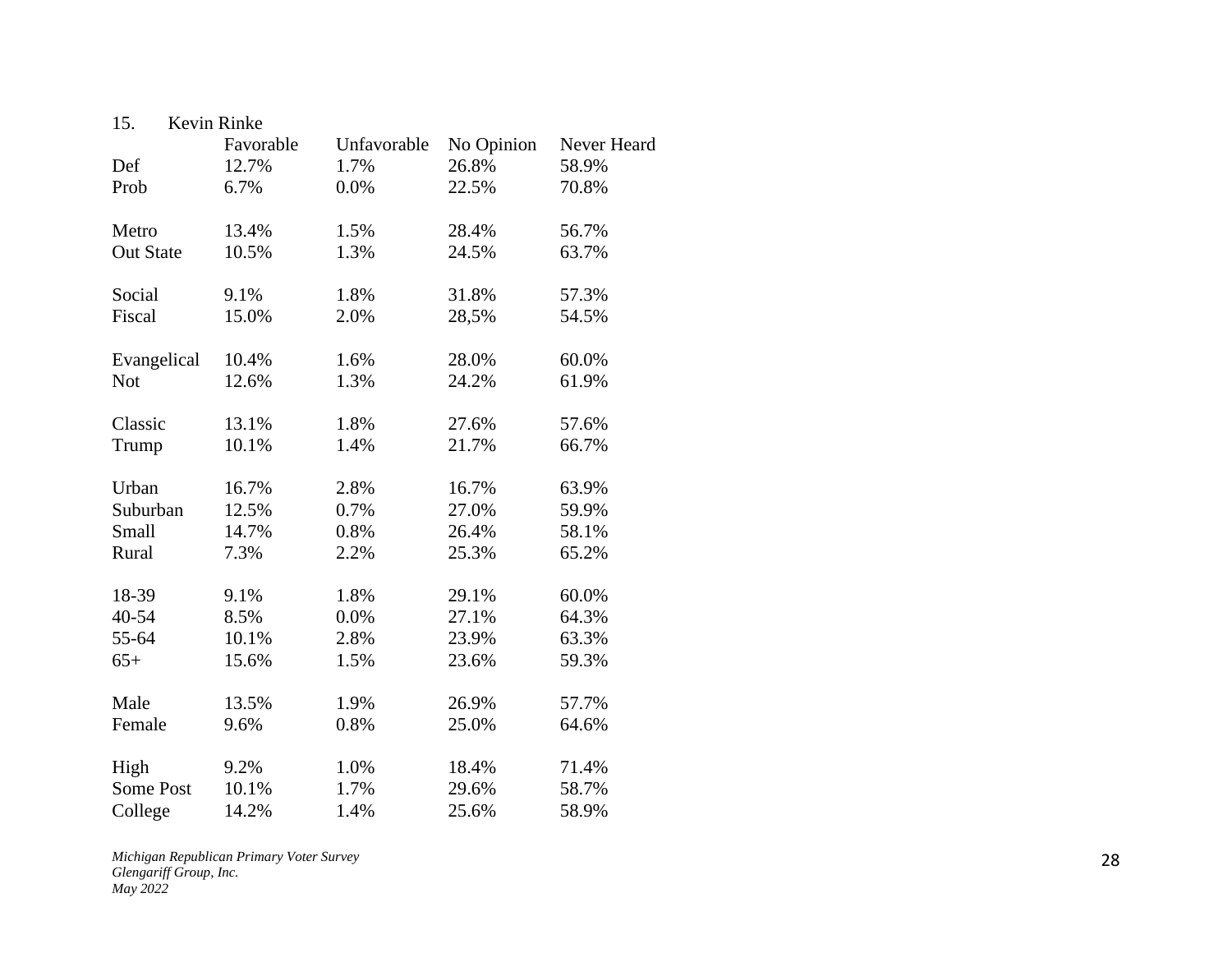| 16.              | Garrett Soldano |             |            |             |
|------------------|-----------------|-------------|------------|-------------|
|                  | Favorable       | Unfavorable | No Opinion | Never Heard |
| Def              | 12.9%           | 1.5%        | 12.9%      | 72.3%       |
| Prob             | 11.2%           | 1.1%        | 11.2%      | 76.4%       |
| Metro            | 8.8%            | 1.0%        | 11.3%      | 78.9%       |
| <b>Out State</b> | 15.0%           | 1.6%        | 13.4%      | 69.3%       |
| Social           | 12.7%           | $00\%$      | 13.6%      | 73.6%       |
| Fiscal           | 14.0%           | 2.0%        | 11.5%      | 72.5%       |
| Evangelical      | 15.6%           | 0.8%        | 12.0%      | 71.2%       |
| <b>Not</b>       | 10.8%           | 2.2%        | 13.9%      | 73.1%       |
| Classic          | 10.6%           | 1.8%        | 13.1%      | 73.9%       |
| Trump            | 13.8%           | 0.7%        | 10.9%      | 74.6%       |
| Urban            | 13.9%           | 2.8%        | 13.95      | 69.4%       |
| Suburban         | 13.2%           | 2.0%        | 13.8%      | 71.1%       |
| Small            | 15.5%           | 0.0%        | 11.6%      | 72.9%       |
| Rural            | 10.1%           | 1.7%        | 11.8%      | 75.3%       |
| 18-39            | 21.8%           | 3.6%        | 16.4%      | 58.2%       |
| 40-54            | 20.2%           | 1.6%        | 16.3%      | 62.0%       |
| 55-64            | 11.9%           | 0.9%        | 11.9%      | 75.2%       |
| $65+$            | 5.5%            | 1.0%        | 10.1%      | 82.4%       |
| Male             | 11.5%           | 1.5%        | 11.9%      | 75.0%       |
| Female           | 13.8%           | 1.3%        | 13.3%      | 70.8%       |
| High             | 8.2%            | 0.0%        | 6.1%       | 84.7%       |
| <b>Some Post</b> | 13.4%           | 1.7%        | 14.0%      | 70.9%       |
| College          | 14.2%           | 1.8%        | 13.7%      | 69.9%       |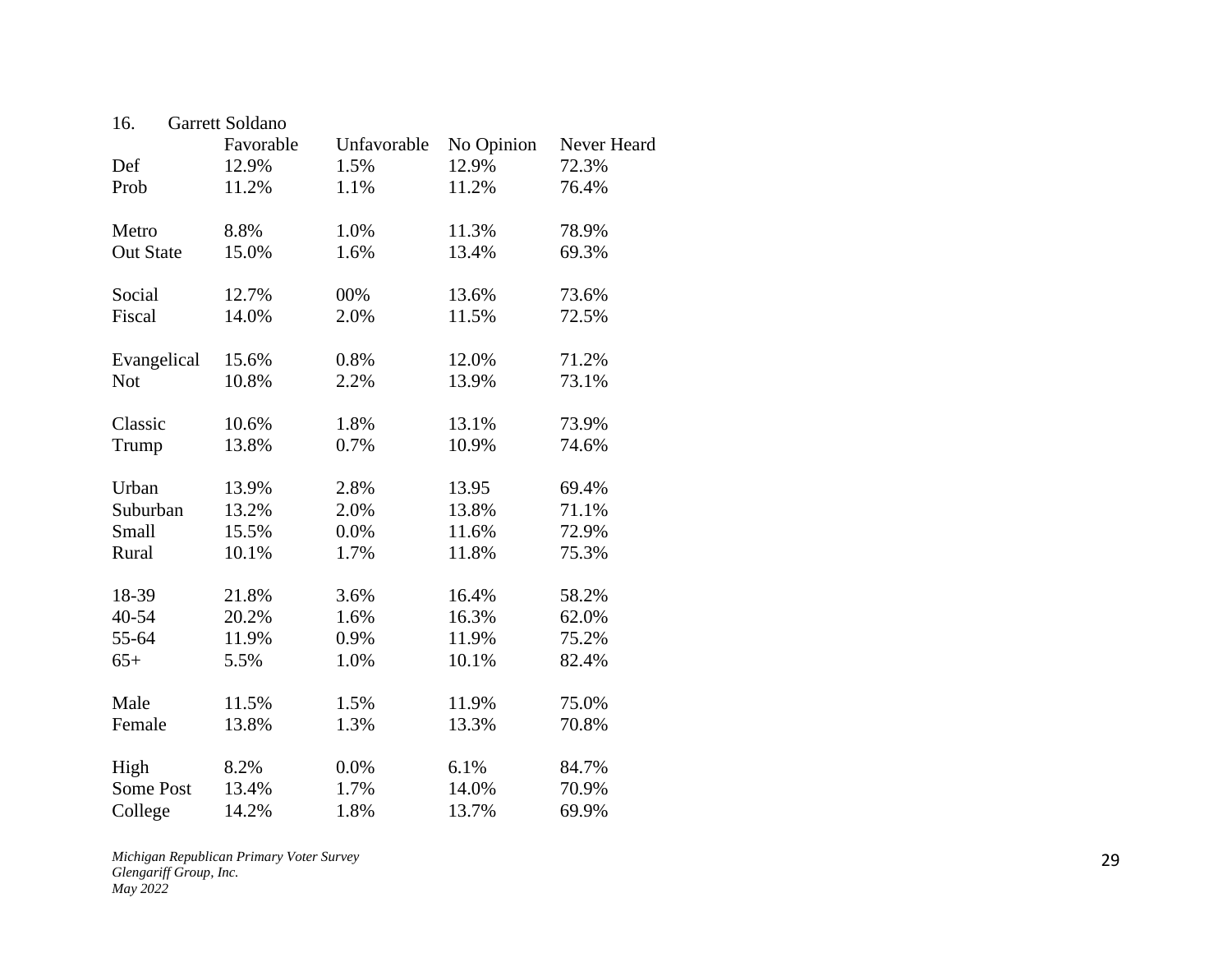17. On August 2<sup>nd</sup>, Michigan Republican voters will go to the polls to select a Republican nominee for Governor. I am going to read you the list of candidates in alphabetical order. Please tell me which one candidate you would support to the Republican nominee for Governor in Michigan? [READ FULL LIST 1-10]. IF DON'T KNOW ASK: WHICH WAY DO YOU LEAN?

|                  | <b>Brandenburg</b> |      |            | Brown Craig Dixon Johnson |            | Kelley Markey | Rebandt |      | Rinke Soldano | DK    |
|------------------|--------------------|------|------------|---------------------------|------------|---------------|---------|------|---------------|-------|
| Def              | 2.2%               | 2.2% | 23.4% 1.5% | 5.6%                      | 4.6%       | 0.2%          | 0.5%    | 6.6% | 9.0%          | 43.6% |
| Prob             | 1.1%               | 2.2% | 21.3% 3.4% | 3.4%                      | 9.0%       | $0.0\%$       | 2.2%    | 1.1% | 4.5%          | 49.4% |
| Metro            | 1.5%               | 0.5% | 40.7% 1.0% | 3.1%                      | 3.1%       | $0.0\%$       | 1.0%    | 5.7% | 4.1%          | 39.2% |
| <b>Out State</b> | 2.3%               | 3.3% | 11.8% 2.3% | 6.5%                      | 6.9%       | 0.3%          | 0.7%    | 5.6% | 10.8%         | 48.0% |
| Social           | 1.8%               | 5.5% | 15.5% 2.7% | 8.2%                      | 8.2%       | $0.0\%$       | 1.8%    | 1.8% | 10.0%         | 43.6% |
| Fiscal           | 2.0%               | 1.5% | 32.5% 2.0% | 4.5%                      | 4.0%       | 0.5%          | 0.0%    | 6.5% | 9.0%          | 36.5% |
| Evangelical      | 1.2%               | 3.6% | 20.0% 3.2% | 5.6%                      | 6.0%       | 0.4%          | 1.6%    | 4.8% | 10.4%         | 42.4% |
| <b>Not</b>       | 2.7%               | 0.9% | 27.8% 0.4% | 4.5%                      | 5.4%       | 0.0%          | 0.0%    | 6.3% | 6.7%          | 44.4% |
| Classic          | 1.8%               | 2.5% | 24.0% 1.8% | 3.5%                      | 3.5%       | 0.4%          | 0.7%    | 7.4% | 8.1%          | 45.6% |
| Trump            | 2.2%               | 2.2% | 21.7% 2.2% | 8.0%                      | 7.2%       | 0.0%          | 1.4%    | 3.6% | 7.2%          | 43.5% |
| Urban            | 0.0%               | 0.0% | 30.6% 5.6% | 5.6%                      | $0.0\%$    | 2.8%          | $0.0\%$ | 2.8% | 8.3%          | 44.4% |
| Suburban         | 0.7%               | 2.0% | 36.2% 2.0% | 4.6%                      | 5.3%       | 0.0%          | 1.3%    | 3.3% | 7.2%          | 36.2% |
| Small            | 3.1%               | 0.8% | 15.5% 2.3% | 5.4%                      | 5.4%       | 0.0%          | 1.6%    | 8.5% | 10.1%         | 45.7% |
| Rural            | 2.8%               | 3.9% | 15.7% 0.6% | 5.6%                      | 6.7%       | $0.0\%$       | 0.0%    | 5.1% | 7.9%          | 51.1% |
| 18-39            | 0.0%               | 5.5% | 20.0% 7.3% | 5.5%                      | 10.9% 0.0% |               | 3.6%    | 1.8% | 14.5%         | 30.9% |
| $40 - 54$        | 3.1%               | 2.3% | 20.9% 1.6% | 0.8%                      | 7.0%       | 0.8%          | 0.0%    | 3.1% | 15.5%         | 43.4% |
| 55-64            | 0.9%               | 2.8% | 23.9% 1.8% | 7.3%                      | 3.7%       | 0.0%          | 0.9%    | 4.6% | 6.4%          | 46.8% |
| $65+$            | 2.5%               | 1.0% | 25.1% 0.5% | 7.0%                      | 4.0%       | $0.0\%$       | 0.5%    | 7.5% | 2.5%          | 48.2% |
| Male             | 1.5%               | 2.7% | 28.1% 2.7% | 5.0%                      | 6.2%       | $0.0\%$       | 1.2%    | 5.8% | 5.8%          | 39.2% |
| Female           | 2.5%               | 1.7% | 17.5% 0.8% | 5.4%                      | 4.6%       | 0.4%          | 0.4%    | 5.4% | 10.8%         | 50.4% |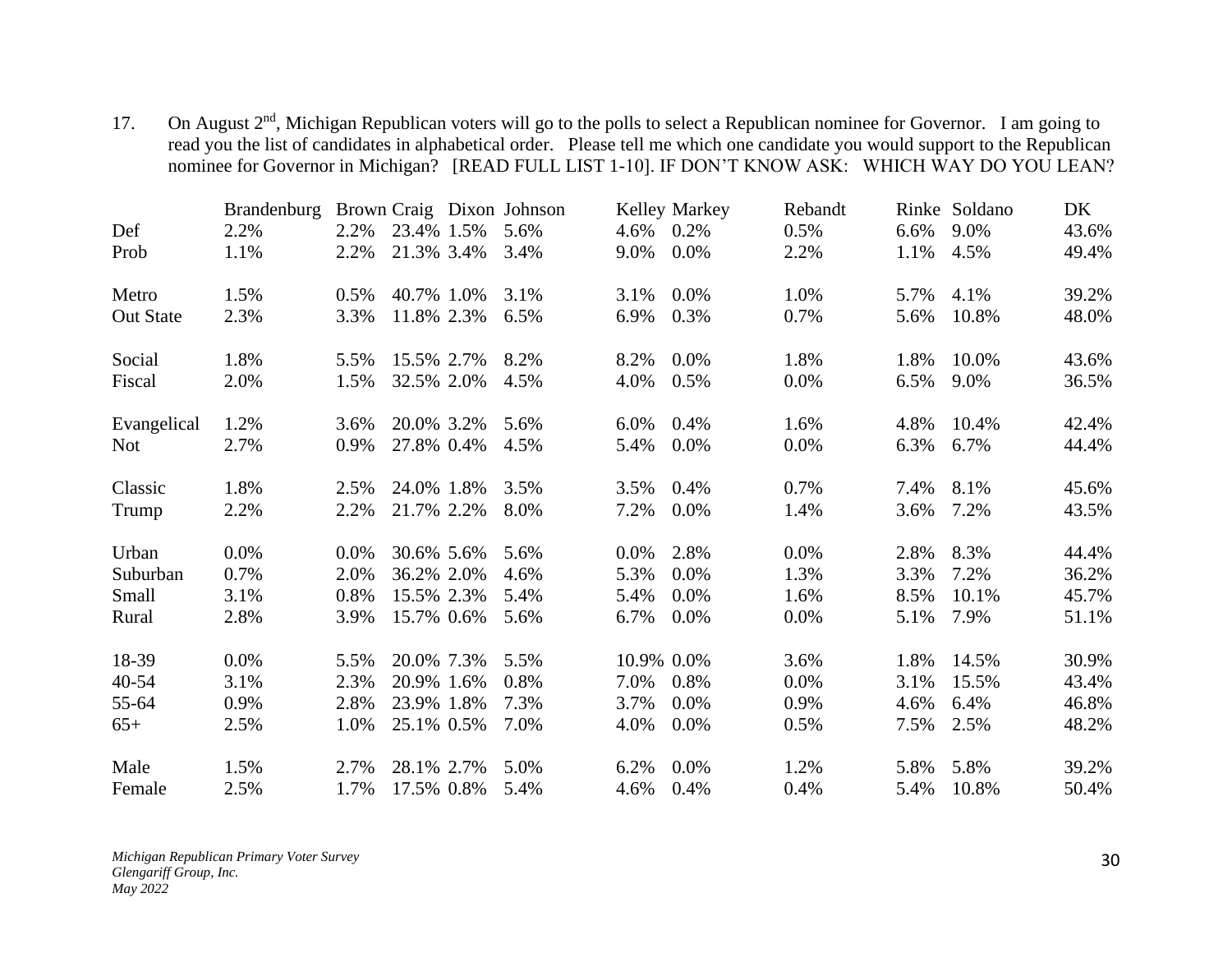| High      | 2.0% | 1.0% 18.4% 0.0% 5.1%     |  | 7.1\% 0.0\% | 2.0% | $4.1\%$ 6.1\% | 53.1% |
|-----------|------|--------------------------|--|-------------|------|---------------|-------|
| Some Post | 2.8% | 2.2\% 24.6\% 2.2\% 5.6\% |  | 5.0% 0.0%   | 0.0% | 5.6% 7.8%     | 43.6% |
| College   | 4%   | 2.7% 23.7% 2.3% 5.0%     |  | 5.0% 0.5%   | 0.9% | 5.9% 9.6%     | 41.6% |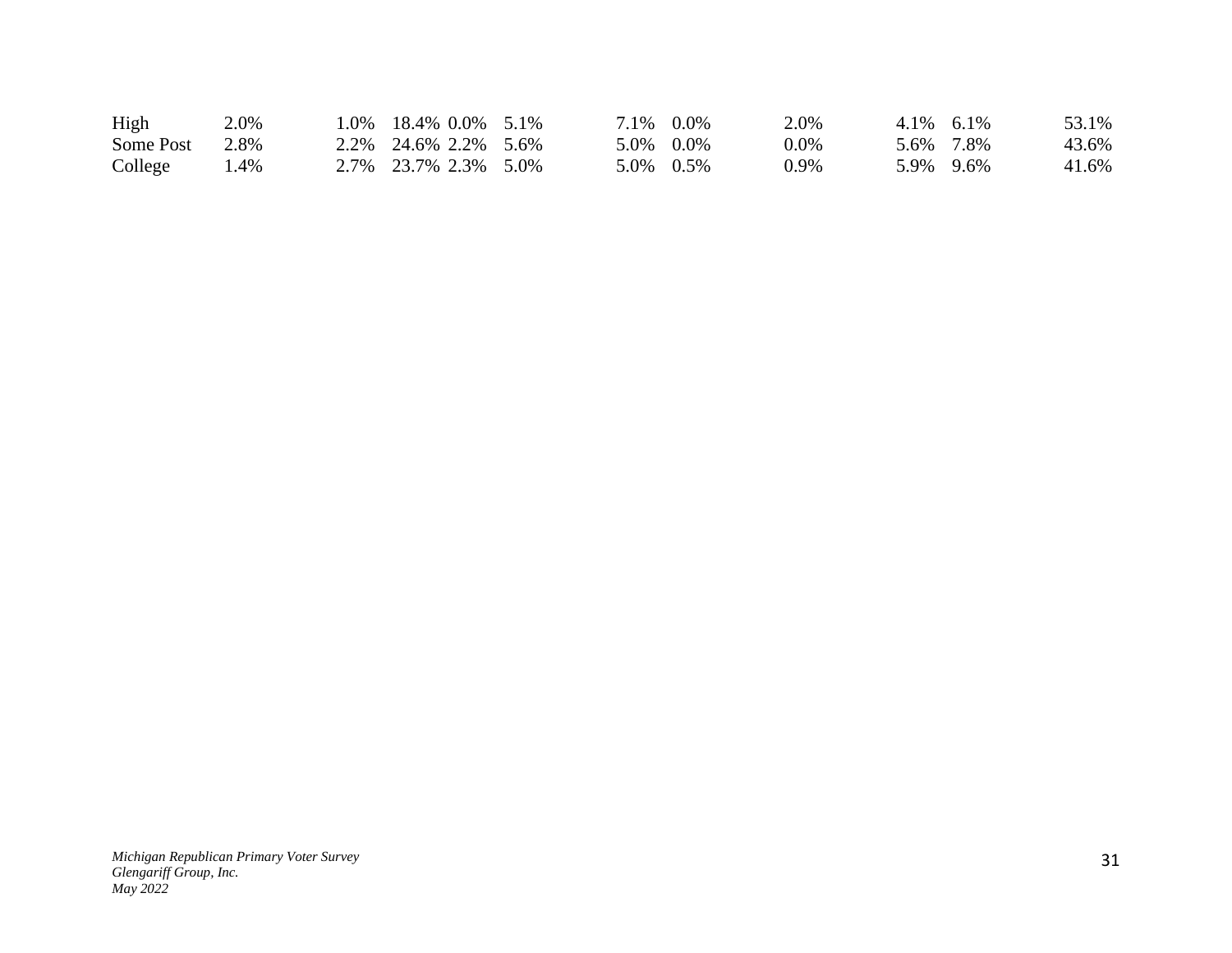# 18. And who would be your second choice?

| Def              | <b>Brandenburg</b><br>1.3% | 4.4% | 10.9% 1.3% |         | Brown Craig Dixon Johnson<br>7.4% | 8.3%       | Kelley Markey<br>$0.0\%$ | Rebandt<br>1.3% | 8.7%       | Rinke Soldano. DK<br>4.4% | 23.1% 28.4  | NO <sub>2</sub> |
|------------------|----------------------------|------|------------|---------|-----------------------------------|------------|--------------------------|-----------------|------------|---------------------------|-------------|-----------------|
| Prob             | 4.7%                       | 4.7% | 7.0%       | $0.0\%$ | 16.3%                             | 9.3%       | 0.0%                     | 0.0%            | 9.3%       | 7.0%                      | 25.6% 16.3  |                 |
| Metro            | 2.5%                       | 4.2% | 11.9% 0.8% |         | 10.2%                             | 5.9%       | $0.0\%$                  | 0.8%            | 8.5%       | 2.5%                      | 23.7%, 28.8 |                 |
| <b>Out State</b> | 1.3%                       | 4.5% | 9.1%       | 1.3%    | 7.8%                              | 10.4% 0.0% |                          | 1.3%            | 9.1%       | 6.5%                      | 23.4% 24.7  |                 |
| Social           | $0.0\%$                    | 6.6% | 9.8%       | 1.6%    | 9.8%                              | 13.1% 0.0% |                          | 1.6%            | 9.8%       | 3.3%                      | 21.3%. 23.0 |                 |
| Fiscal           | 2.4%                       | 3.2% | 12.0% 1.6% |         | 10.4%                             | 8.8%       | $0.0\%$                  | 1.6%            | 8.8%       | 4.8%                      | 16.8% 28.8  |                 |
| Evangelical      | 2.1%                       | 4.9% | 12.0% 1.4% |         | 8.5%                              | 8.5%       | 0.0%                     | 1.4%            | 9.2%       | 7.0%                      | 22.5%. 22.5 |                 |
| <b>Not</b>       | 0.8%                       | 4.1% | 8.2%       | 0.8%    | 9.8%                              | 9.0%       | 0.0%                     | 0.8%            | 8.2%       | 2.5%                      | 23.8% 23.8  |                 |
| Classic          | 1.3%                       | 3.3% | 10.5% 0.0% |         | 11.8%                             | 12.5% 0.0% |                          | 0.7%            | 6.6%       | 3.3%                      | 23.0% 27.0  |                 |
| Trump            | 2.6%                       | 9.1% | 6.5%       | 3.9%    | 3.9%                              | 2.6%       | $0.0\%$                  | 0.0%            | 11.7% 6.5% |                           | 28.6% 23.4  |                 |
| Urban            | 5.0%                       | 5.0% | 20.0% 0.0% |         | 10.0%                             | 15.0% 0.0% |                          | 0.0%            | $0.0\%$    | $0.0\%$                   | 15.0% 30.0  |                 |
| Suburban         | 2.1%                       | 5.3% | 10.5% 1.1% |         | 11.6%                             | 5.3%       | 0.0%                     | 1.1%            | 12.6% 8.4% |                           | 16.8% 25.3  |                 |
| Small            | 0.0%                       | 4.4% | 11.8% 0.0% |         | 5.9%                              | 8.8%       | 0.0%                     | 1.5%            | 11.8% 2.9% |                           | 29.4%.23.5  |                 |
| Rural            | 2.3%                       | 3.5% | 7.0% 2.3%  |         | 8.1%                              | 10.5% 0.0% |                          | 1.2%            | 4.7%       | 3.5%                      | 26.7% 29.1  |                 |
| 18-39            | $0.0\%$                    | 7.9% | 10.5% 0.0% |         | 2.6%                              | 7.9%       | $0.0\%$                  | 5.3%            | 2.6%       | 10.5%                     | 23.7% 28.9  |                 |
| $40 - 54$        | $0.0\%$                    | 4.2% | 14.1% 1.4% |         | 5.6%                              | 15.5% 0.0% |                          | 0.0%            | 4.2%       | 8.5%                      | 18.3%.28.2  |                 |
| 55-64            | 1.8%                       | 7.0% | 8.8%       | 3.5%    | 10.5%                             | 12.3% 0.0% |                          | 1.8%            | 8.8%       | 1.8%                      | 22.8% 21.1  |                 |
| $65+$            | 3.0%                       | 2.0% | 8.9%       | $0.0\%$ | 12.9%                             | 1.0%       | $0.0\%$                  | 0.0%            | 14.9% 2.0% |                           | 27.7% 26.7  |                 |
| Male             | 0.7%                       | 7.8% | 10.5% 0.7% |         | 11.1%                             | 5.2%       | 0.0%                     | 1.3%            | 7.8%       | 4.6%                      | 22.9%.26.8  |                 |
| Female           | 3.4%                       | 0.0% | 10.1% 1.7% |         | 5.9%                              | 12.6% 0.0% |                          | 0.8%            | 10.1% 5.0% |                           | 24.4% 26.1  |                 |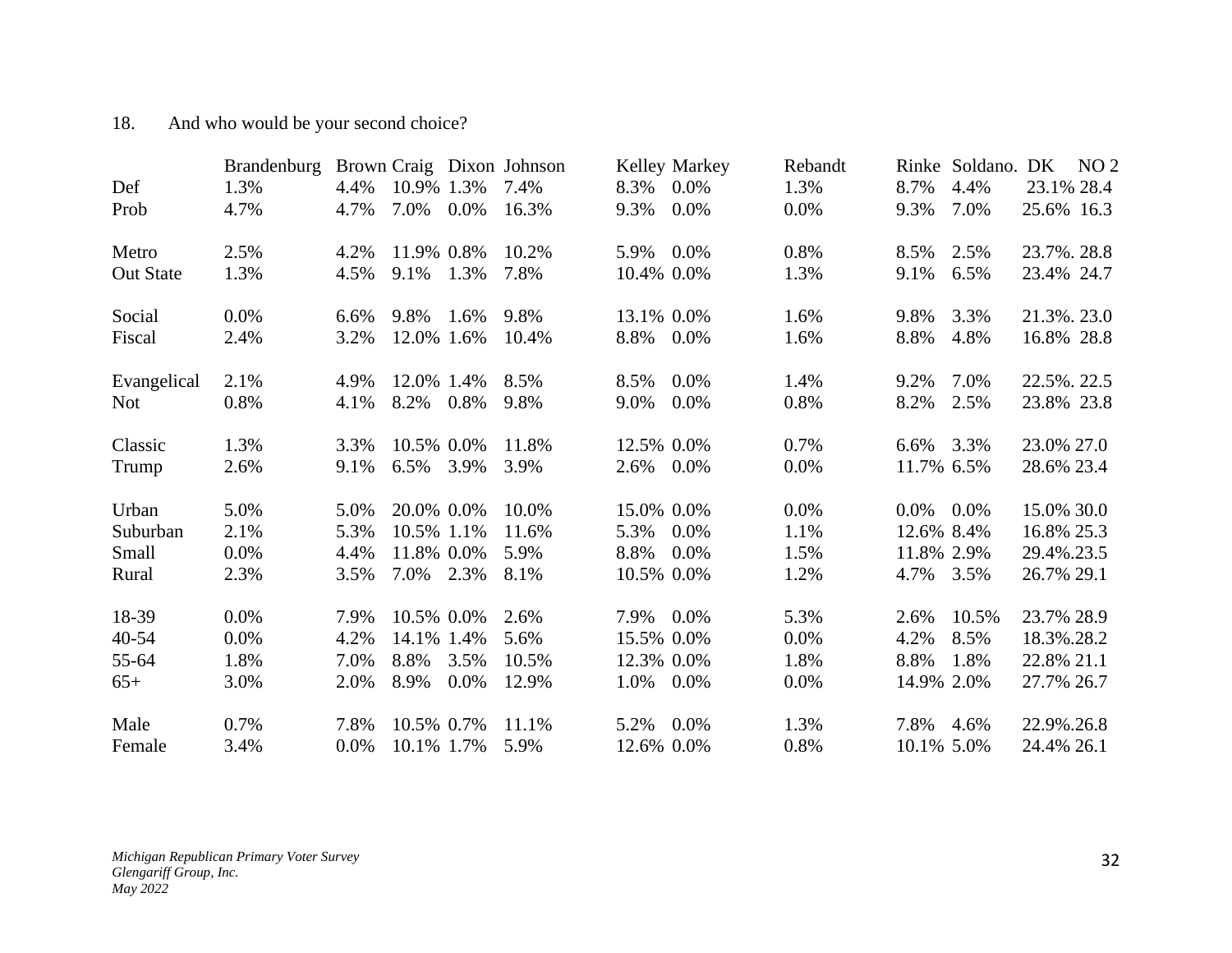| High           | 8.9% | 2.2\% 6.7\% 2.2\% 2.2\%    |  | $6.7\%$ 0.0% | $0.0\%$ | $15.6\%$ 6.7% | 22.2\% 24.4             |
|----------------|------|----------------------------|--|--------------|---------|---------------|-------------------------|
| Some Post 0.0% |      | $6.0\%$ 13.0\% 2.0\% 8.0\% |  | 7.0% 0.0%    | $.0\%$  |               | 7.0\% 4.0\% 24.0\% 28.0 |
| College        | 0.8% | 4.0% 9.6% 0.0% 12.0%       |  | 10.4% 0.0%   | . .6%   |               | 8.0\% 4.8\% 22.4\% 26.4 |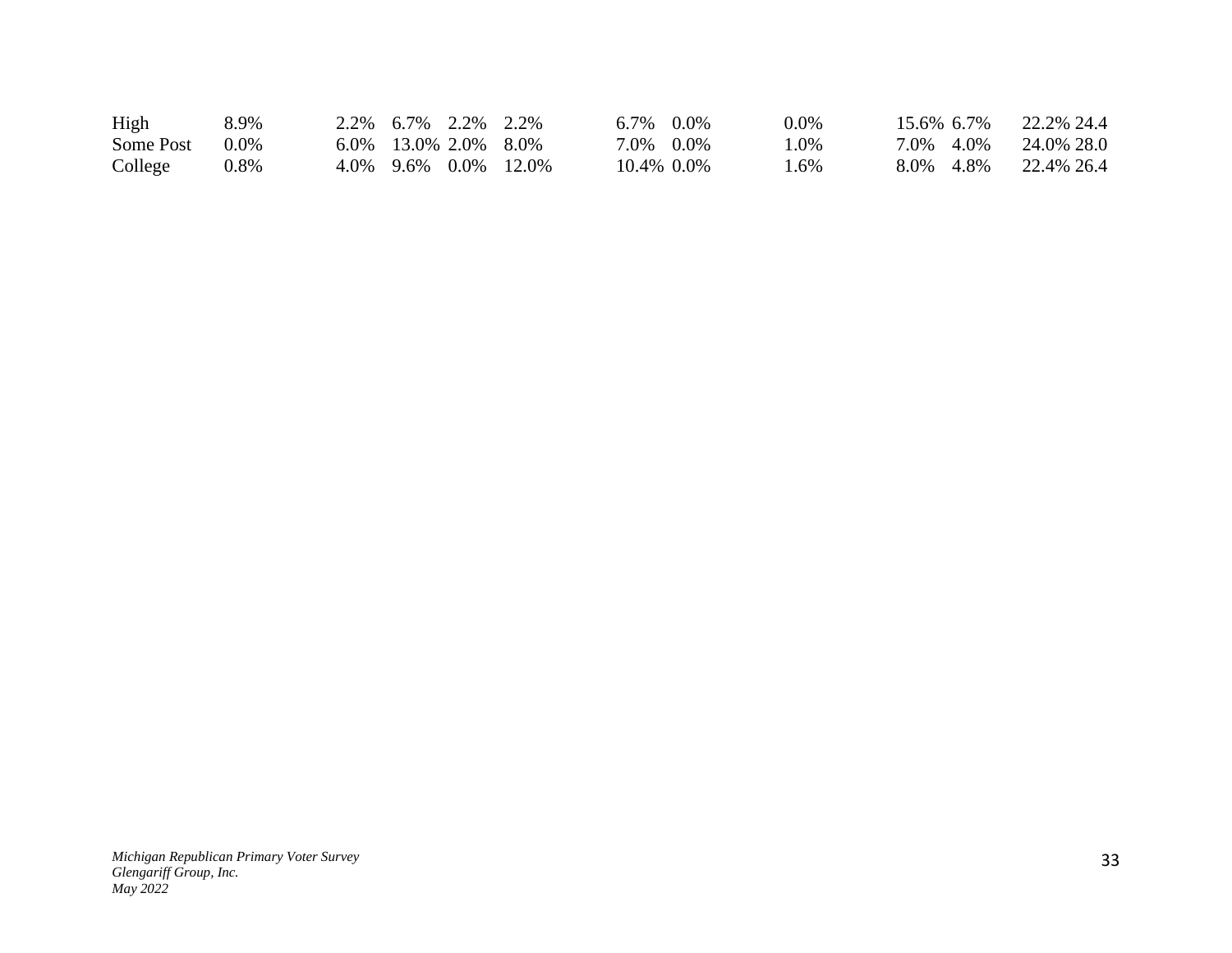19. How important or not important would an endorsement from Donald Trump be to you in determining how you voted in the Gubernatorial primary? Would you say a Donald Trump endorsement would be very important, somewhat important, not very important, or not important at all?

|                  | Very      | Somewhat  | Not Very  | Not Important |
|------------------|-----------|-----------|-----------|---------------|
|                  | Important | Important | Important | At All        |
| Def              | 30.9%     | 27.5%     | 13.1%     | 28.2%         |
| Prob             | 16.9%     | 33.7%     | 19.1%     | 29.2%         |
| Metro            | 25.3%     | 29.9%     | 12.9%     | 32.0%         |
| <b>Out State</b> | 30.4%     | 27.8%     | 15.0%     | 26.1%         |
| Social           | 36.4%     | 28.2%     | 14.5%     | 20.9%         |
| Fiscal           | 22.0%     | 26.0%     | 16.5%     | 35.0%         |
| Evangelical      | 31.2%     | 30.4%     | 14.8%     | 23.6%         |
| <b>Not</b>       | 25.6%     | 26.0%     | 14.3%     | 33.2%         |
| Classic          | 18.4%     | 26.1%     | 17.7%     | 37.8%         |
| Trump            | 50.0%     | 33.3%     | 5.8%      | 10.1%         |
| Urban            | 30.6%     | 22.2%     | 8.3%      | 38.9%         |
| Suburban         | 23.0%     | 34.9%     | 12.5%     | 28.9%         |
| Small            | 27.9%     | 24.8%     | 13.2%     | 33.3%         |
| Rural            | 32.6%     | 28.1%     | 18.0%     | 21.3%         |
| 18-39            | 21.8%     | 23.6%     | 18.2%     | 36.4%         |
| 40-54            | 20.2%     | 24.8%     | 20.9%     | 34.1%         |
| 55-64            | 27.5%     | 34.9%     | 15.6%     | 20.2%         |
| $65+$            | 36.2%     | 28.1%     | 8.5%      | 27.1%         |
| Male             | 30.0%     | 26.5%     | 15.0%     | 28.1%         |
| Female           | 26.7%     | 30.8%     | 13.3%     | 28.8%         |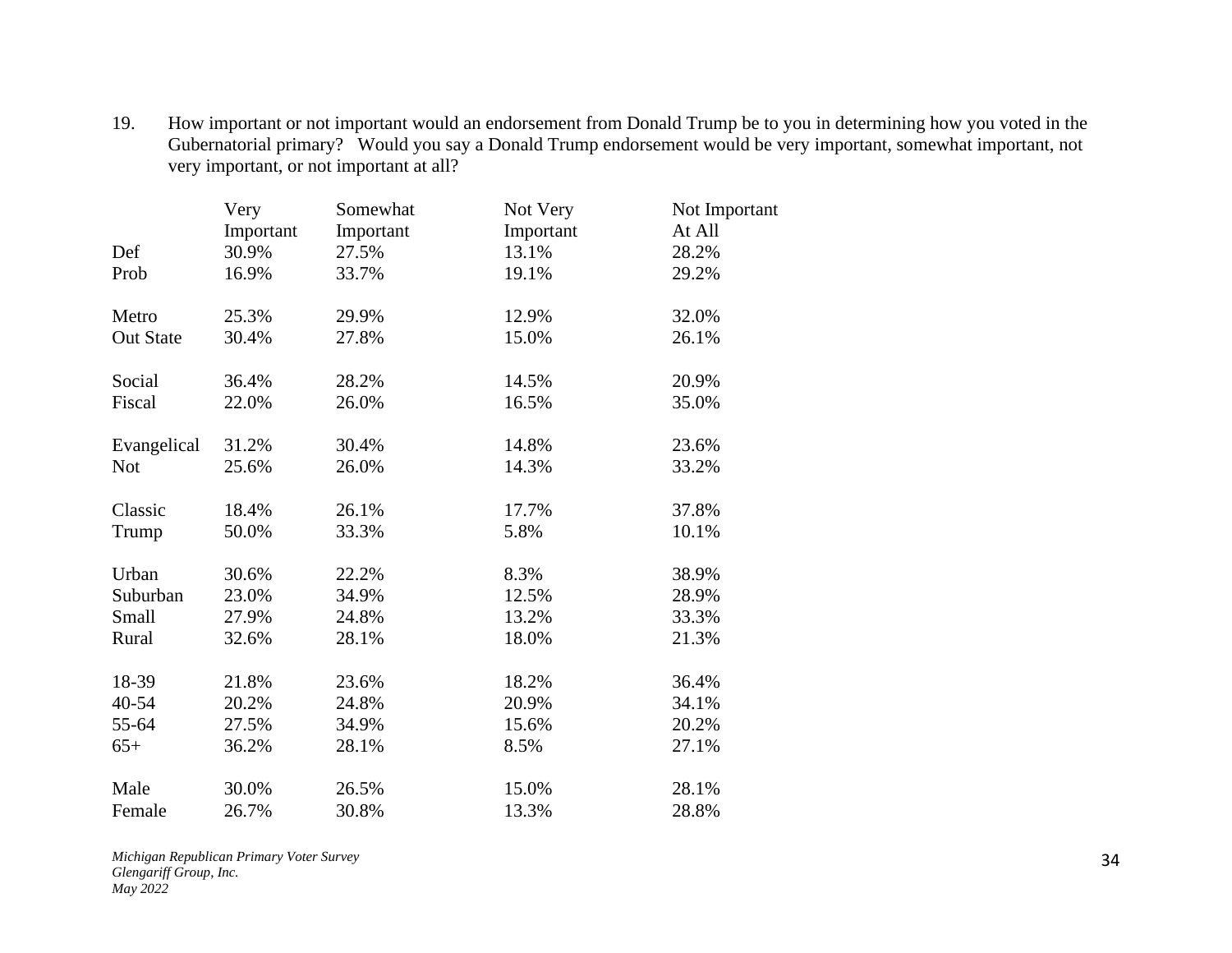| High      | 46.9% | 30.6% | 10.2% | 12.2% |
|-----------|-------|-------|-------|-------|
| Some Post | 26.3% | 29.1% | 15.1% | 29.1% |
| College   | 21.9% | 27.4% | 15.5% | 34.7% |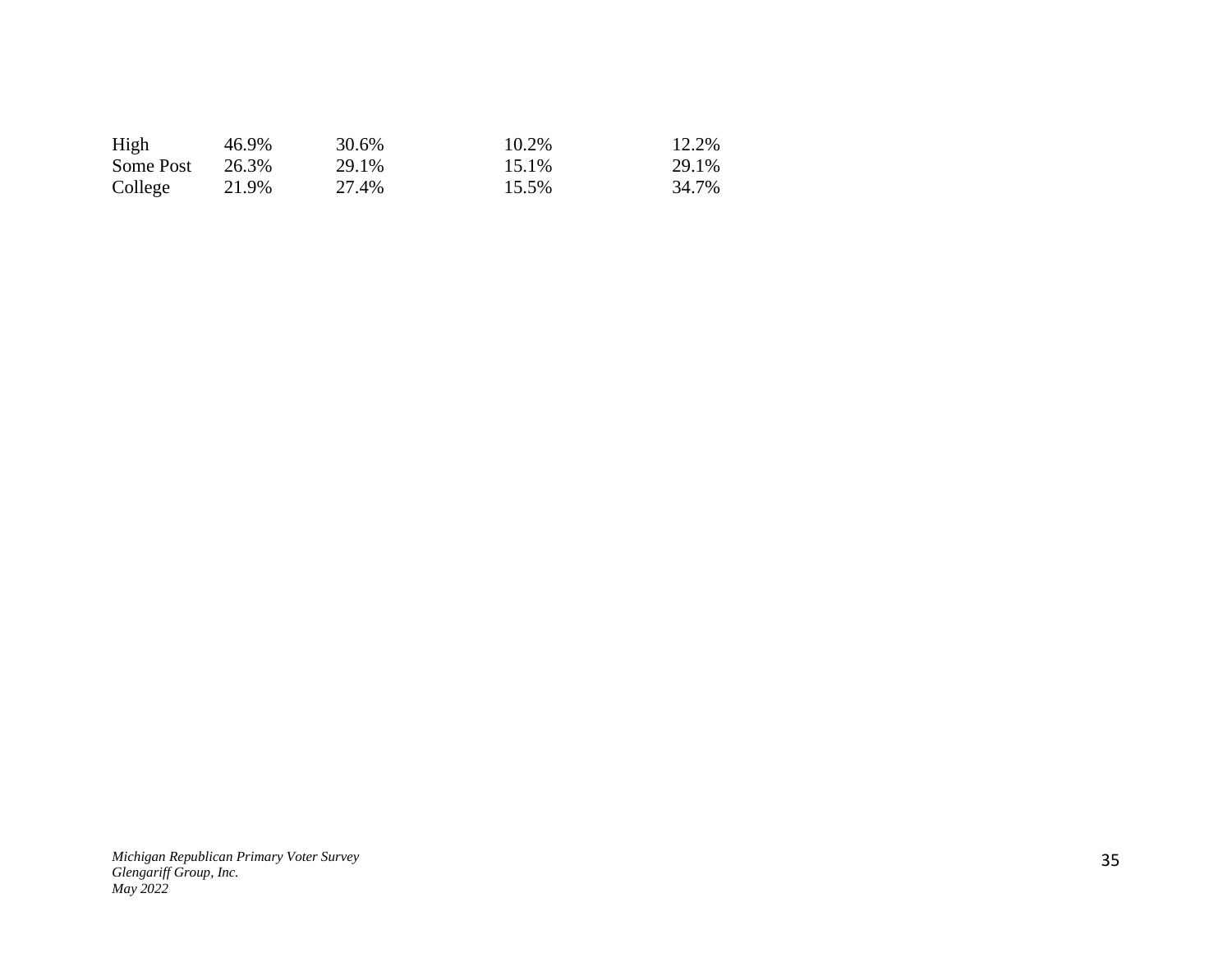20. This summer, the U.S. Supreme Court may decide whether to uphold or overturn Roe v Wade, the decision that legalized abortion in the United States. Would you say you support or oppose overturning Roe v Wade and making abortion illegal in Michigan? ASK: WOULD THAT BE STRONGLY SUPPORT/OPPOSE OR JUST SOMEWHAT SUPPORT/OPPOSE?

|                  | Strongly | Somewhat | Somewhat | Strongly |
|------------------|----------|----------|----------|----------|
|                  | Support  | Support  | Oppose   | Oppose   |
| Def              | 51.3%    | 11.4%    | 8.0%     | 17.0%    |
| Prob             | 42.7%    | 13.5%    | 9.0%     | 21.3%    |
| Metro            | 43.8%    | 12.9%    | 6.7%     | 22.2%    |
| <b>Out State</b> | 53.6%    | 11.1%    | 9.2%     | 15.0%    |
| Social           | 54.5%    | 10.9%    | 5.5%     | 20.9%    |
| Fiscal           | 41.0%    | 14.5%    | 9.5%     | 21.0%    |
| Evangelical      | 64.4%    | 12.0%    | 6.4%     | 10.0%    |
| <b>Not</b>       | 35.0%    | 13.0%    | 10.3%    | 26.5%    |
| Classic          | 41.7%    | 13.8%    | 10.2%    | 20.8%    |
| Trump            | 64.5%    | 10.1%    | 4.3%     | 11.6%    |
| Urban            | 50.0%    | 16.7%    | 13.9%    | 13.9%    |
| Suburban         | 48.7%    | 11.8%    | 5.9%     | 17.8%    |
| Small            | 46.5%    | 12.4%    | 14.0%    | 17.1%    |
| Rural            | 53.9%    | 10.1%    | 5.1%     | 18.0%    |
| 18-39            | 45.5%    | 18.2%    | 7.3%     | 16.4%    |
| 40-54            | 51.2%    | 7.8%     | 9.3%     | 17.1%    |
| 55-64            | 46.8%    | 11.0%    | 13.8%    | 18.3%    |
| $65+$            | 51/8%    | 13.1%    | 5.0%     | 18.1%    |
| Male             | 51.5%    | 14.2%    | 7.7%     | 13.5%    |
| Female           | 47.9%    | 9.2%     | 8.8%     | 22.5%    |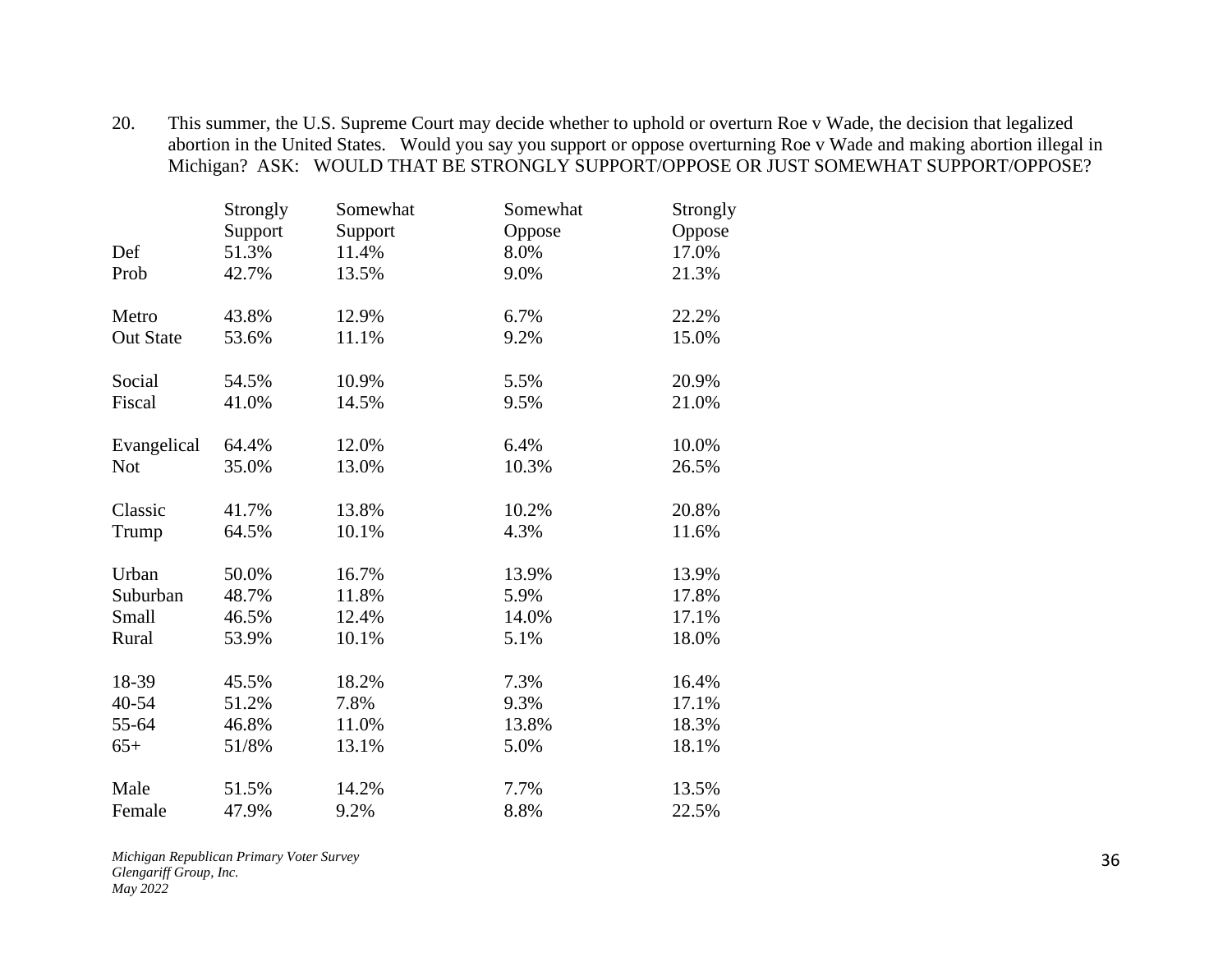| High      | 58.2% | 8.2%  | $6.1\%$ | 17.3% |
|-----------|-------|-------|---------|-------|
| Some Post | 51.4% | 11.7% | $6.1\%$ | 18.4% |
| College   | 45.2% | 13.2% | 11.0%   | 16.9% |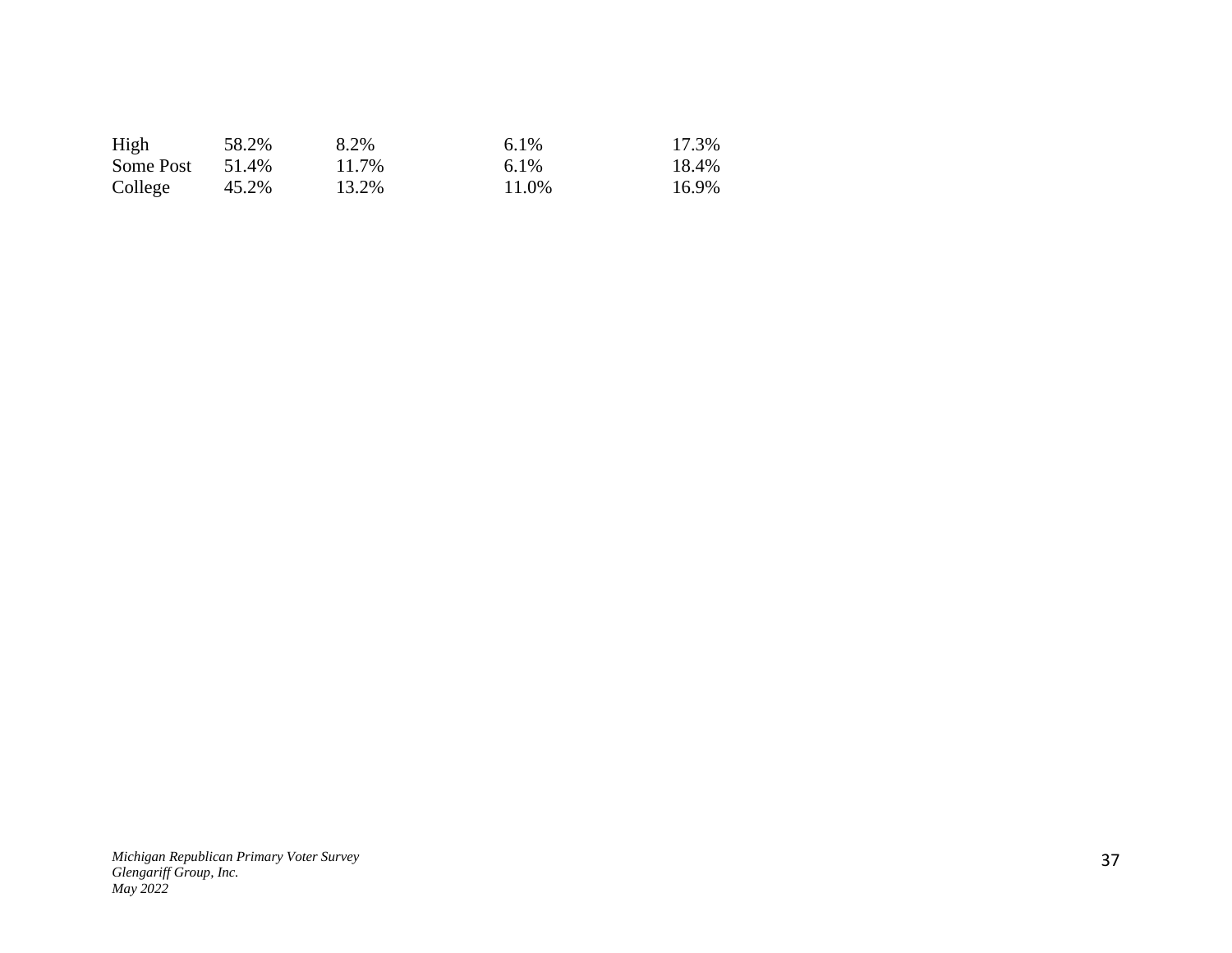#### 21. Do you support or oppose overturning the results of the 2020 Presidential election in Michigan? ASK: WOULD THAT BE STRONGLY SUPPORT/OPPOSE OR JUST SOMEWHAT SUPPORT/OPPOSE?

|                  | Strongly | Somewhat | Somewhat | Strongly |
|------------------|----------|----------|----------|----------|
|                  | Support  | Support  | Oppose   | Oppose   |
| Def              | 39.7%    | 11.2%    | 10.7%    | 21.7%    |
| Prob             | 28.1%    | 9.0%     | 18.0%    | 27.0%    |
| Metro            | 37.1%    | 12.4%    | 10.8%    | 24.7%    |
| <b>Out State</b> | 37.9%    | 9.8%     | 12.7%    | 21.2%    |
| Social           | 41.8%    | 14.5%    | 12.7%    | 20.9%    |
| Fiscal           | 30./0%   | 11.0%    | 15.0%    | 28.0%    |
| Evangelical      | 41.2%    | 13.6%    | 12.0%    | 16.4%    |
| <b>Not</b>       | 35.0%    | 7.6%     | 12.6%    | 29.1%    |
| Classic          | 25.8%    | 10.6%    | 15.5%    | 34.3%    |
| Trump            | 60.1%    | 9.4%     | 7.2%     | 6.5%     |
| Urban            | 33.3%    | 16.7%    | 11.1%    | 30.6%    |
| Suburban         | 34.9%    | 14.5%    | 12.5%    | 25.0%    |
| Small            | 37.2%    | 7.8%     | 10.9%    | 27.9%    |
| Rural            | 41.6%    | 9.0%     | 12.9%    | 15.2%    |
| 18-39            | 43.6%    | 14.5%    | 5.5%     | 23.6%    |
| 40-54            | 38.8%    | 7.0%     | 14.0%    | 19.4%    |
| 55-64            | 41.3%    | 12.8%    | 12.8%    | 19.3%    |
| $65+$            | 32.2%    | 11.6%    | 12.6%    | 27.1%    |
| Male             | 31.5%    | 9.2%     | 13.5%    | 25.8%    |
| Female           | 44.2%    | 12.5%    | 10.4%    | 19.2%    |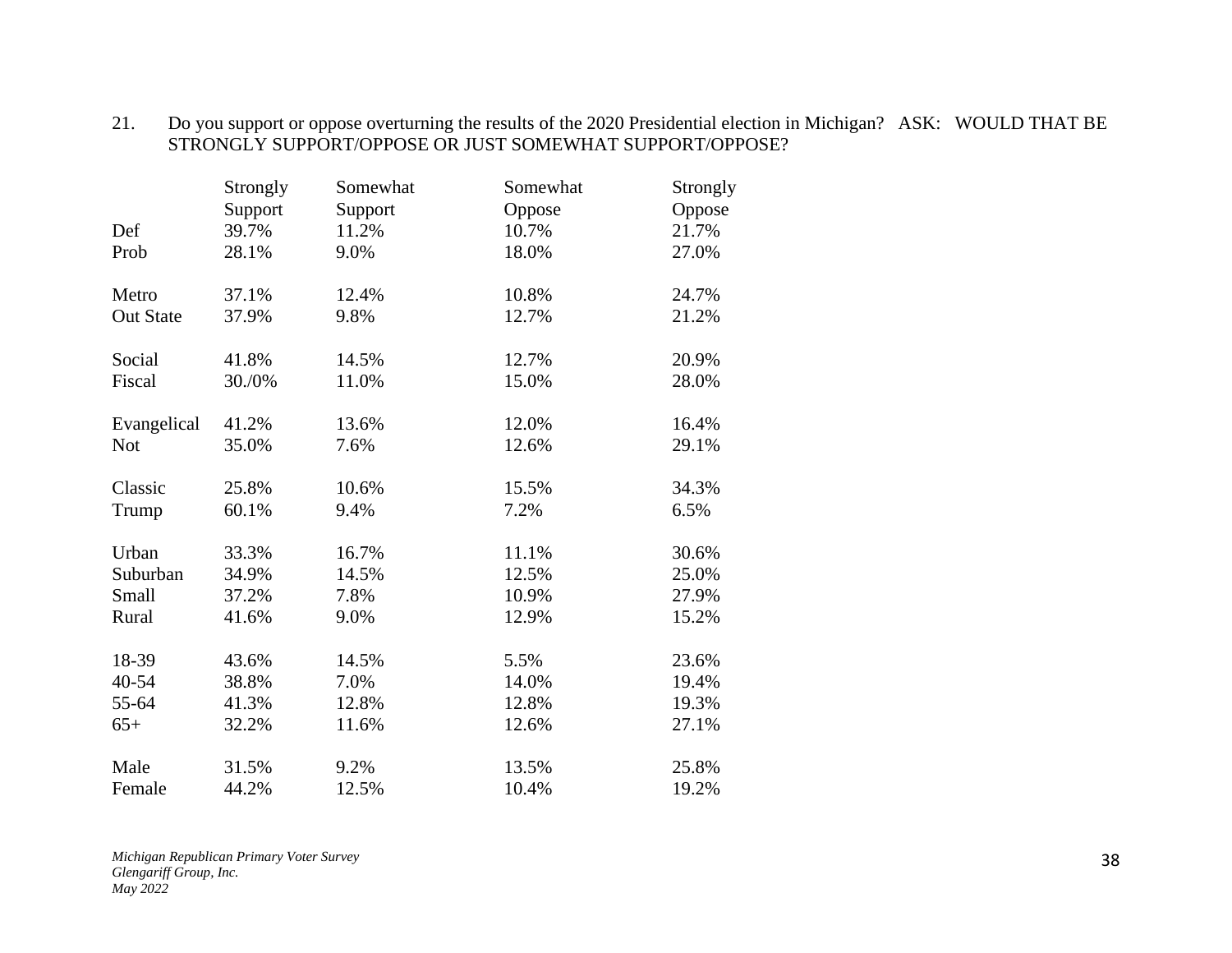| High      | 46.9% | 9.2%  | 12.2% | 19.4% |
|-----------|-------|-------|-------|-------|
| Some Post | 42.5% | 10.1% | 9.5%  | 18.4% |
| College   | 29.7% | 12.3% | 14.2% | 27.4% |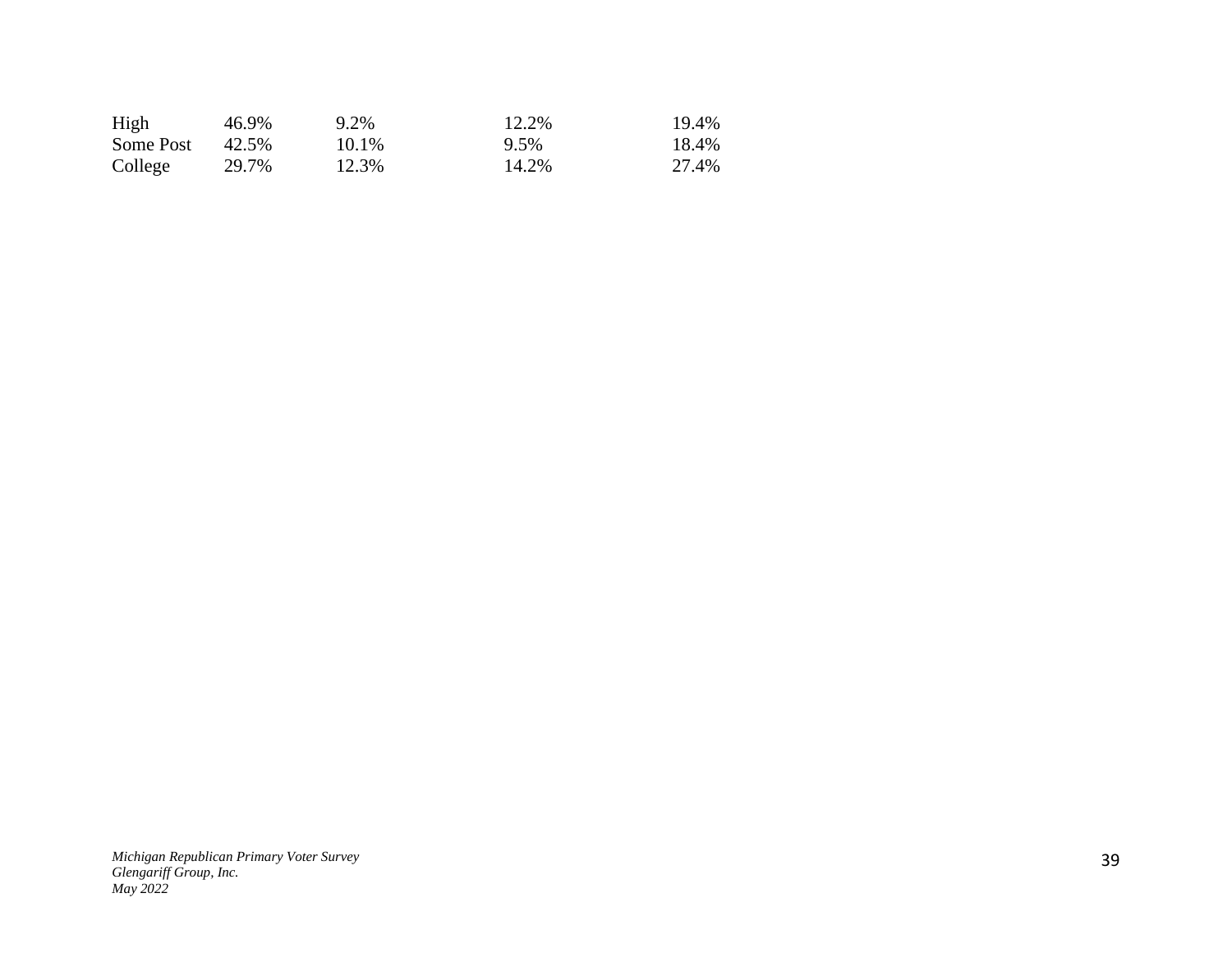28. And on a scale of one to ten with one being very low and ten being very high, how excited are you to vote in the August primary?

| Def<br>Prob      | <b>SCORE</b><br>8.2<br>6.4 |
|------------------|----------------------------|
| Metro            | 7.6                        |
| <b>Out State</b> | 7.9                        |
| Social           | 7.9                        |
| Fiscal           | 8.1                        |
| Evangelical      | 8.1                        |
| Not              | 7.7                        |
| Classic          | 7.7                        |
| Trump            | 8.2                        |
| Urban            | 7.9                        |
| Suburban         | 7.7                        |
| Small            | 8.1                        |
| Rural            | 7.9                        |
| 18-39            | 7.3                        |
| 40-54            | 7.7                        |
| 55-64            | 8.3                        |
| $65+$            | 8.0                        |
| Male             | 8.1                        |
| Female           | 7.7                        |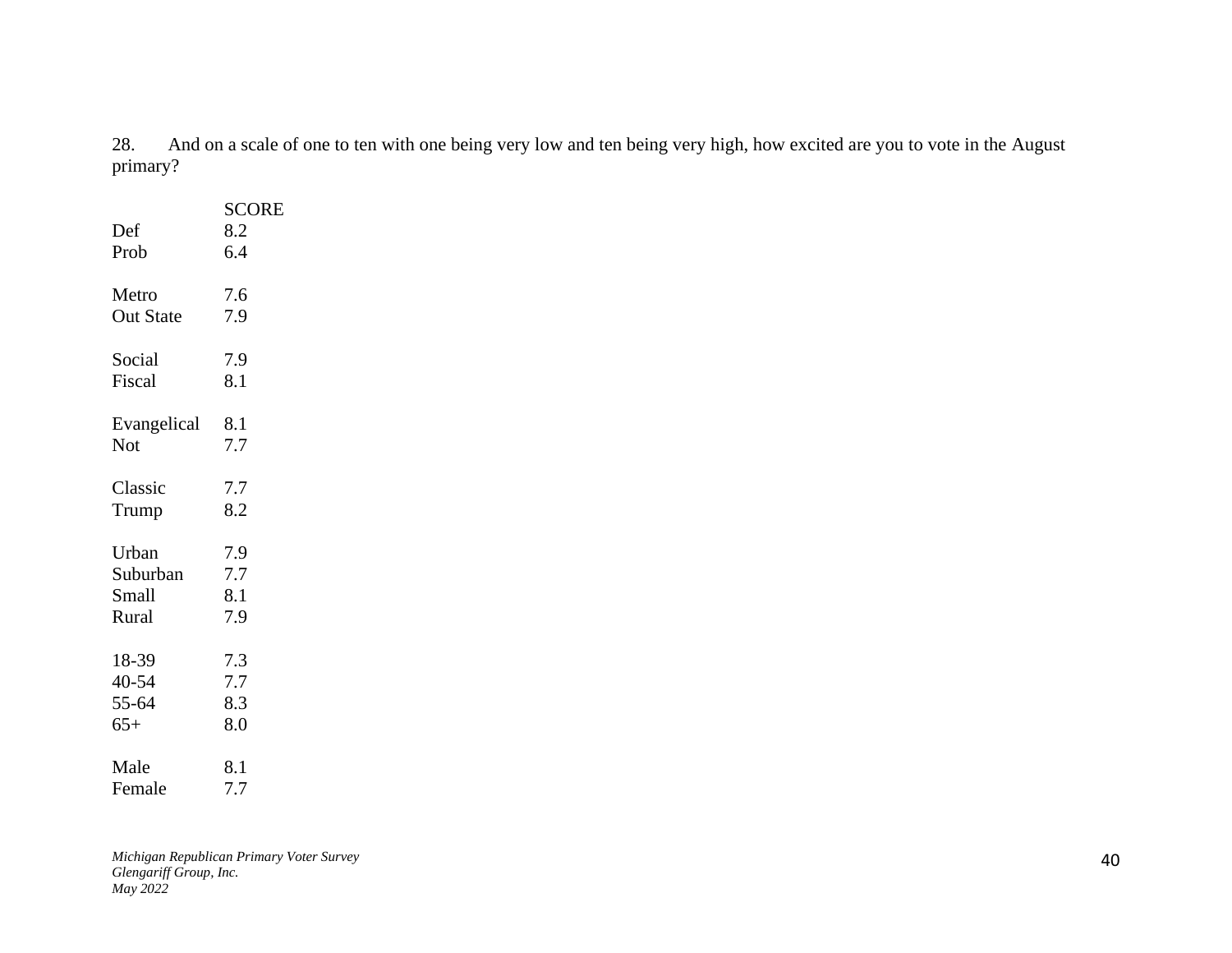High 8.2 Some Post 8.0 College 7.7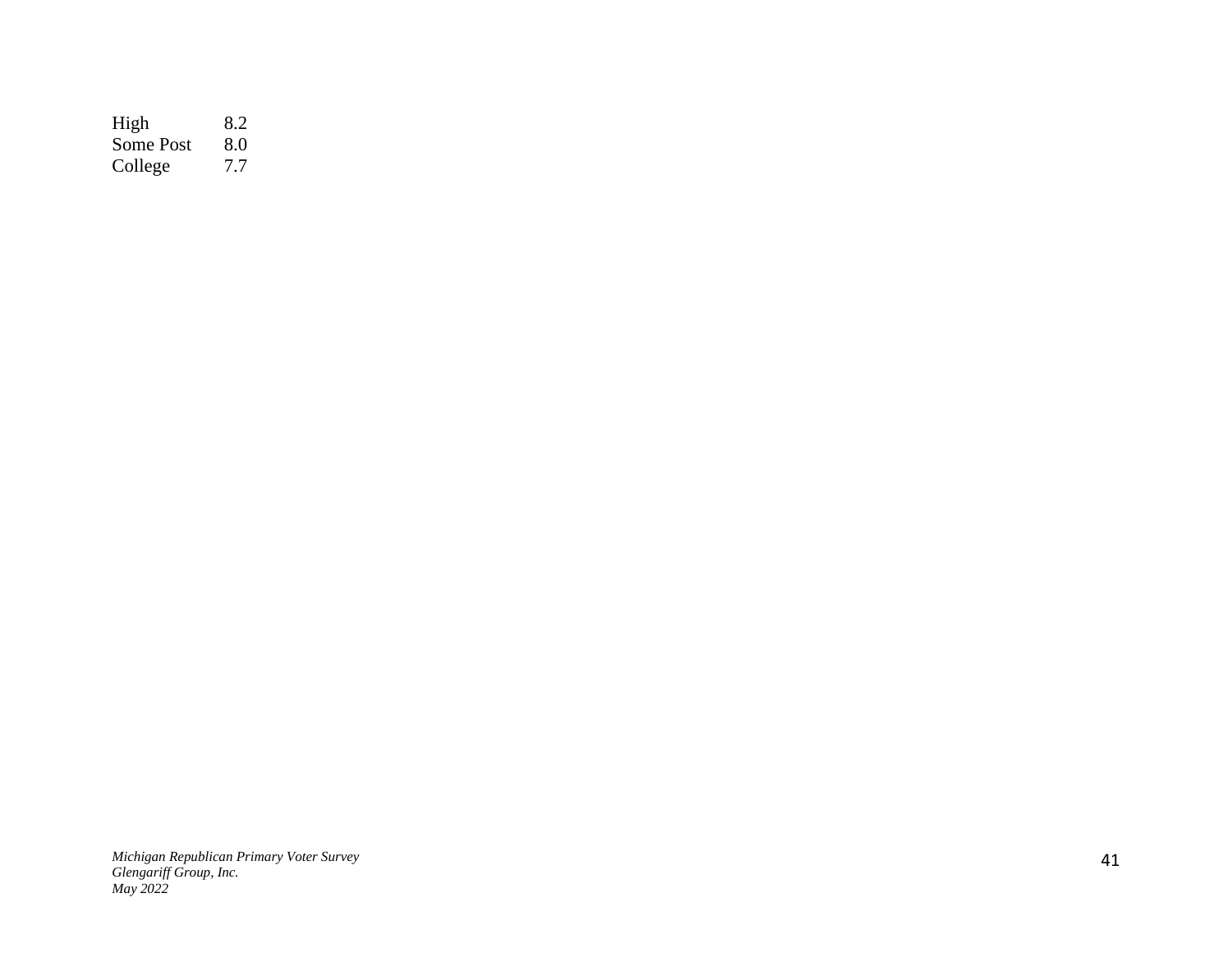## **Appendix A/Question 6: What do you think is the most important issue facing our Michigan?**

| And what would you say is the most                     |                |         |
|--------------------------------------------------------|----------------|---------|
| important issue facing Michigan right now?             | Number         | Percent |
| Our governor is awful.                                 | 1              | 0.2 %   |
| The government is cheating and treating people poorly. | $\mathbf{1}$   | 0.2 %   |
| Roads and infrastructure are pretty bad.               | $\mathbf{1}$   | 0.2 %   |
| Don't know.                                            | 68             | 13.6 %  |
| Health care costs and availability.                    | 1              | 0.2 %   |
| The economy.                                           | 49             | 9.8%    |
| Going too far to the left politically.                 | $\mathbf{1}$   | 0.2 %   |
| Lack of people working.                                | 1              | 0.2 %   |
| Gas prices.                                            | 10             | 2.0 %   |
| The closing of the pipeline.                           | $\mathbf{1}$   | 0.2 %   |
| Good leadership from the people in office.             | 1              | 0.2 %   |
| Corruption of the government.                          | $\mathbf{1}$   | 0.2 %   |
| Inflation.                                             | 44             | 8.8%    |
| The government spending needs to be under control.     | $\mathbf{1}$   | 0.2 %   |
| Governor Whitmer.                                      | $\mathbf{1}$   | 0.2 %   |
| Roads.                                                 | 6              | 1.2%    |
| Our president.                                         | $\mathbf{1}$   | 0.2 %   |
| Loss of rural areas.                                   | $\mathbf{1}$   | 0.2 %   |
| Our governor.                                          | $\overline{2}$ | 0.4%    |
| Government leadership.                                 | $\mathbf{1}$   | 0.2 %   |
| Automotive industries turning all electric.            | $\mathbf{1}$   | 0.2 %   |
| The job situation with a lack of workers.              | 1              | 0.2 %   |
| Lack of jobs.                                          | 5              | 1.0%    |
| In need of a new governor.                             | $\mathbf{1}$   | 0.2 %   |
| Crime and safety.                                      | $\mathbf{1}$   | 0.2 %   |
| Getting people back to work.                           | $\overline{4}$ | 0.8 %   |
| Infrastructure.                                        | 8              | 1.6 %   |
| Abortion bills.                                        | $\mathbf{1}$   | 0.2 %   |
| The governor.                                          | 3              | 0.6 %   |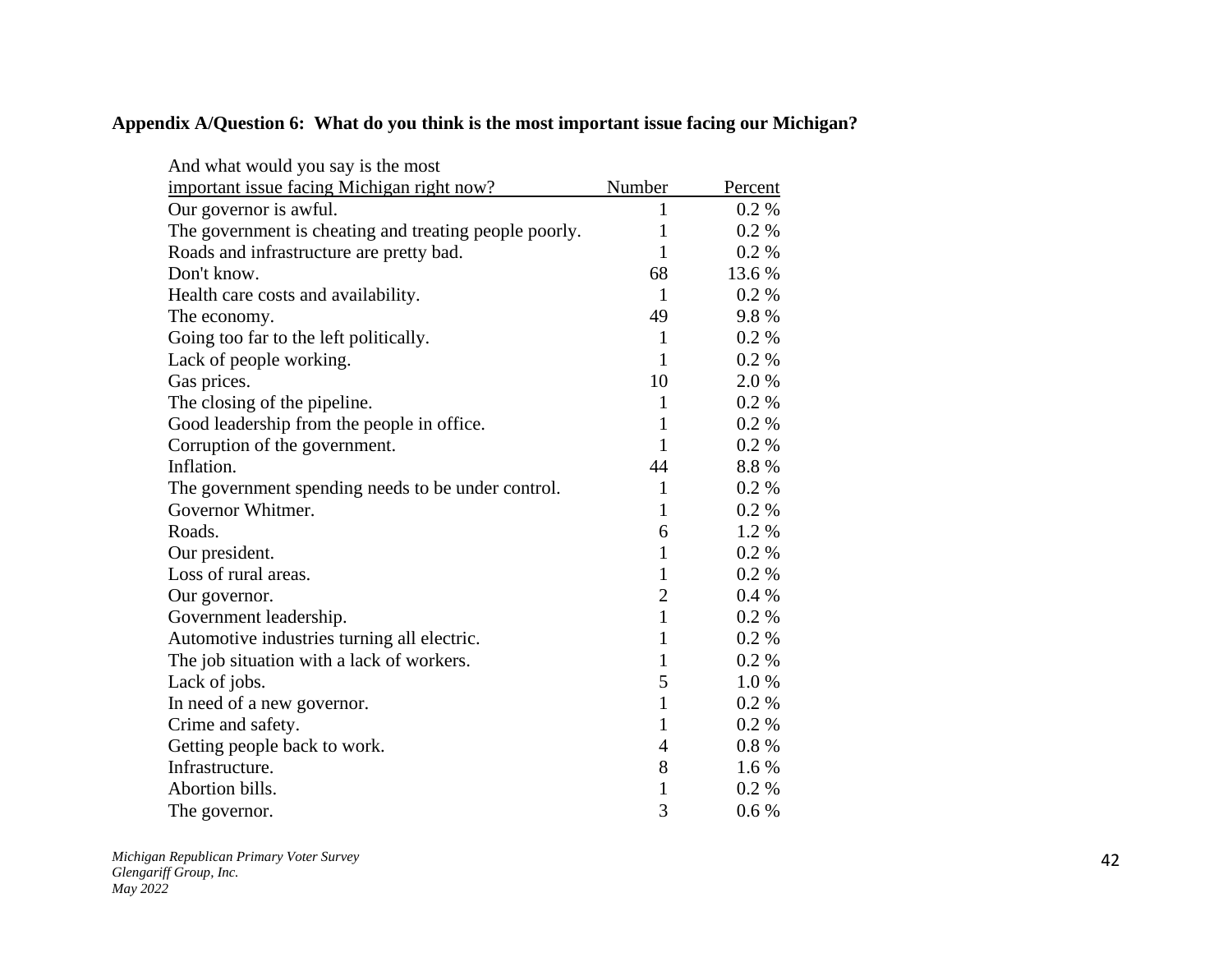| Getting rid of Whitmer.                                 | 5              | 1.0%     |
|---------------------------------------------------------|----------------|----------|
| Price of food.                                          | 1              | 0.2 %    |
| Energy.                                                 | 1              | 0.2 %    |
| Everything.                                             | $\overline{c}$ | 0.4 %    |
| Fuel prices.                                            | $\overline{2}$ | 0.4%     |
| Getting rid of the current governor and changing power. | $\mathbf{1}$   | $0.2\%$  |
| Infrastructure, the roads need to be worked on.         | 1              | 0.2 %    |
| Roads are bad.                                          | 1              | 0.2 %    |
| Acquiring more businesses for more jobs.                | $\mathbf{1}$   | 0.2 %    |
| Affordable housing.                                     | $\mathbf{1}$   | 0.2 %    |
| The economy and inflation.                              | $\mathbf{1}$   | 0.2 %    |
| Recession.                                              | $\mathbf{1}$   | 0.2 %    |
| Holding Governor Whitmer responsible for all the        |                |          |
| grandparents she allowed to die.                        | $\mathbf{1}$   | 0.2 %    |
| Getting rid of the governor in office.                  | $\mathbf{1}$   | 0.2 %    |
| People to work.                                         | $\mathbf{1}$   | 0.2 %    |
| Economy.                                                | $\overline{4}$ | $0.8 \%$ |
| Election integrity.                                     | $\overline{4}$ | $0.8 \%$ |
| Inflation and the economy.                              | $\mathbf{1}$   | 0.2 %    |
| Our border.                                             | $\mathbf{1}$   | 0.2 %    |
| Recovering from Covid.                                  | 1              | 0.2 %    |
| The pot holes.                                          | 1              | $0.2\%$  |
| Medical tyranny.                                        | $\mathbf{1}$   | 0.2 %    |
| I can't hire anyone.                                    | $\mathbf{1}$   | 0.2 %    |
| Inflation prices.                                       | $\mathbf{1}$   | 0.2 %    |
| High fuel prices.                                       | $\mathbf{1}$   | 0.2 %    |
| Getting rid of Gretchen Whitmer.                        | $\overline{2}$ | 0.4%     |
| The roads are still bad.                                | $\mathbf{1}$   | 0.2 %    |
| Abortion.                                               | 4              | $0.8 \%$ |
| Getting Whitmer out of office.                          | $\overline{2}$ | 0.4%     |
| The roads.                                              | $8\,$          | $1.6\%$  |
| Getting a new governor.                                 | $\overline{c}$ | 0.4%     |
| Refused.                                                | $\overline{2}$ | 0.4%     |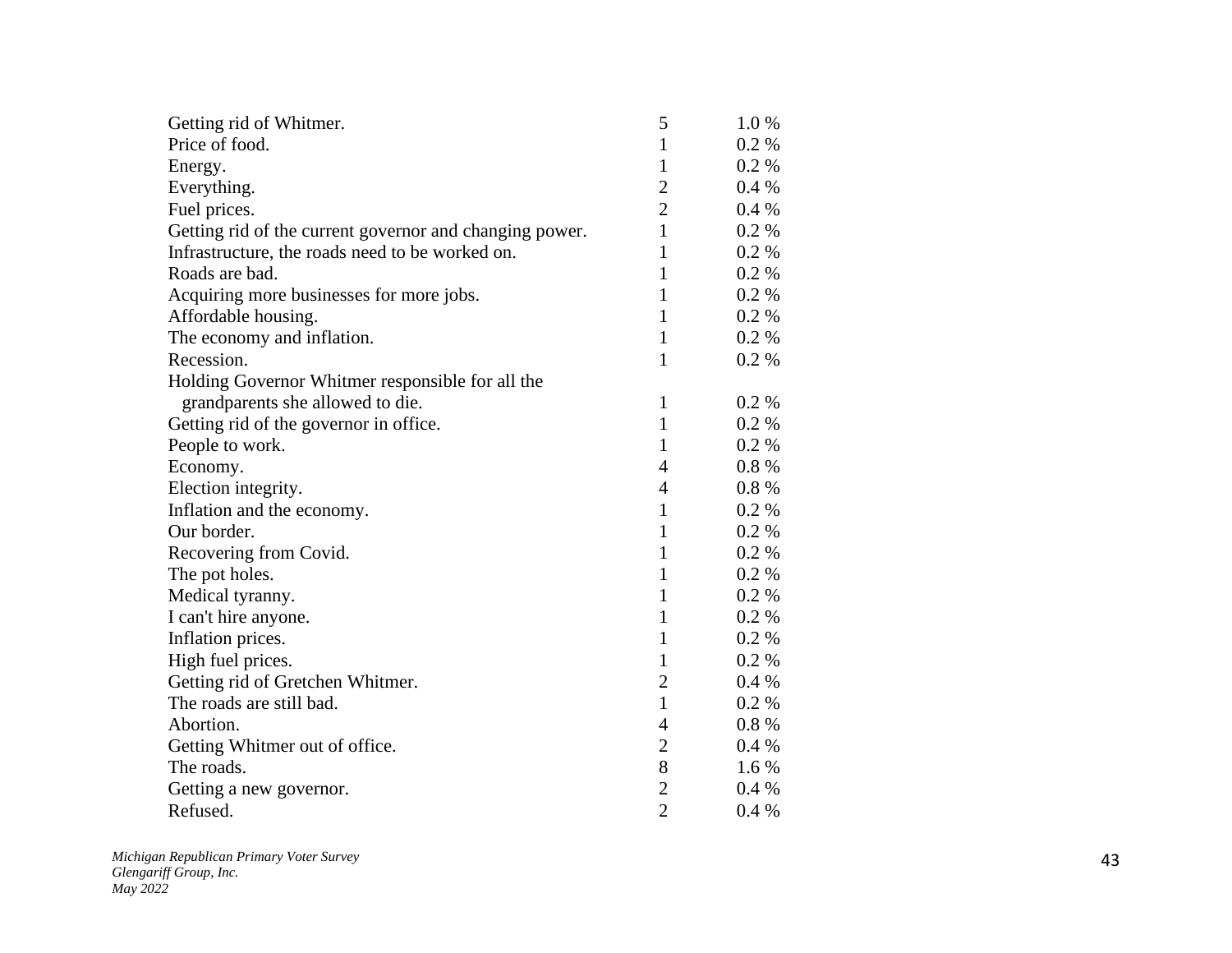| Moral integrity, too many people don't care.          | $\mathbf{1}$   | $0.2 \%$ |
|-------------------------------------------------------|----------------|----------|
| The governor isn't the best.                          | $\mathbf{1}$   | $0.2 \%$ |
| Critical race theory being taught in public schools.  | 1              | 0.2 %    |
| I don't have an answer now.                           | 1              | 0.2 %    |
| We need better people in office.                      | $\overline{c}$ | 0.4%     |
| Overspending by the government.                       | $\mathbf{1}$   | 0.2 %    |
| Roads need fixing.                                    | 1              | 0.2 %    |
| Make sure schools are taken care of, no critical race |                |          |
| theory.                                               | $\mathbf{1}$   | $0.2\%$  |
| Getting the governor out.                             | $\overline{2}$ | 0.4%     |
| The economy is sinking.                               | $\mathbf{1}$   | 0.2 %    |
| Getting rid of the Democrat Governor.                 | $\mathbf{1}$   | 0.2 %    |
| There seems to be a lot of jobs but not enough people |                |          |
| willing to work.                                      | $\mathbf{1}$   | $0.2\%$  |
| Road condition.                                       | $\mathbf{1}$   | 0.2 %    |
| Improving education standards in the state.           | $\mathbf{1}$   | 0.2 %    |
| I would like an honest election.                      | 1              | 0.2 %    |
| Changing our governor.                                | $\mathbf{1}$   | 0.2 %    |
| Get rid of Democrats from office.                     | $\mathbf{1}$   | 0.2 %    |
| The economy is bad.                                   | $\mathbf{1}$   | 0.2 %    |
| Bad roads.                                            | 3              | $0.6\%$  |
| Road conditions.                                      | $\mathbf{1}$   | 0.2 %    |
| Fair election.                                        | 1              | 0.2 %    |
| Government overreach.                                 | $\mathbf{1}$   | 0.2 %    |
| Cost of living.                                       | $\mathbf{1}$   | 0.2 %    |
| Whitmer.                                              | 3              | 0.6 %    |
| Line 5.                                               | $\overline{2}$ | 0.4%     |
| Immigration as sanctuary.                             | $\mathbf{1}$   | $0.2 \%$ |
| Inflation prices continue to rise.                    | $\mathbf{1}$   | 0.2 %    |
| Supporting our public schools.                        | 1              | $0.2 \%$ |
| Governor.                                             | $\mathbf{1}$   | 0.2 %    |
| Economic crisis.                                      | $\mathbf{1}$   | 0.2 %    |
| The Covid restrictions.                               | $\mathbf{1}$   | 0.2 %    |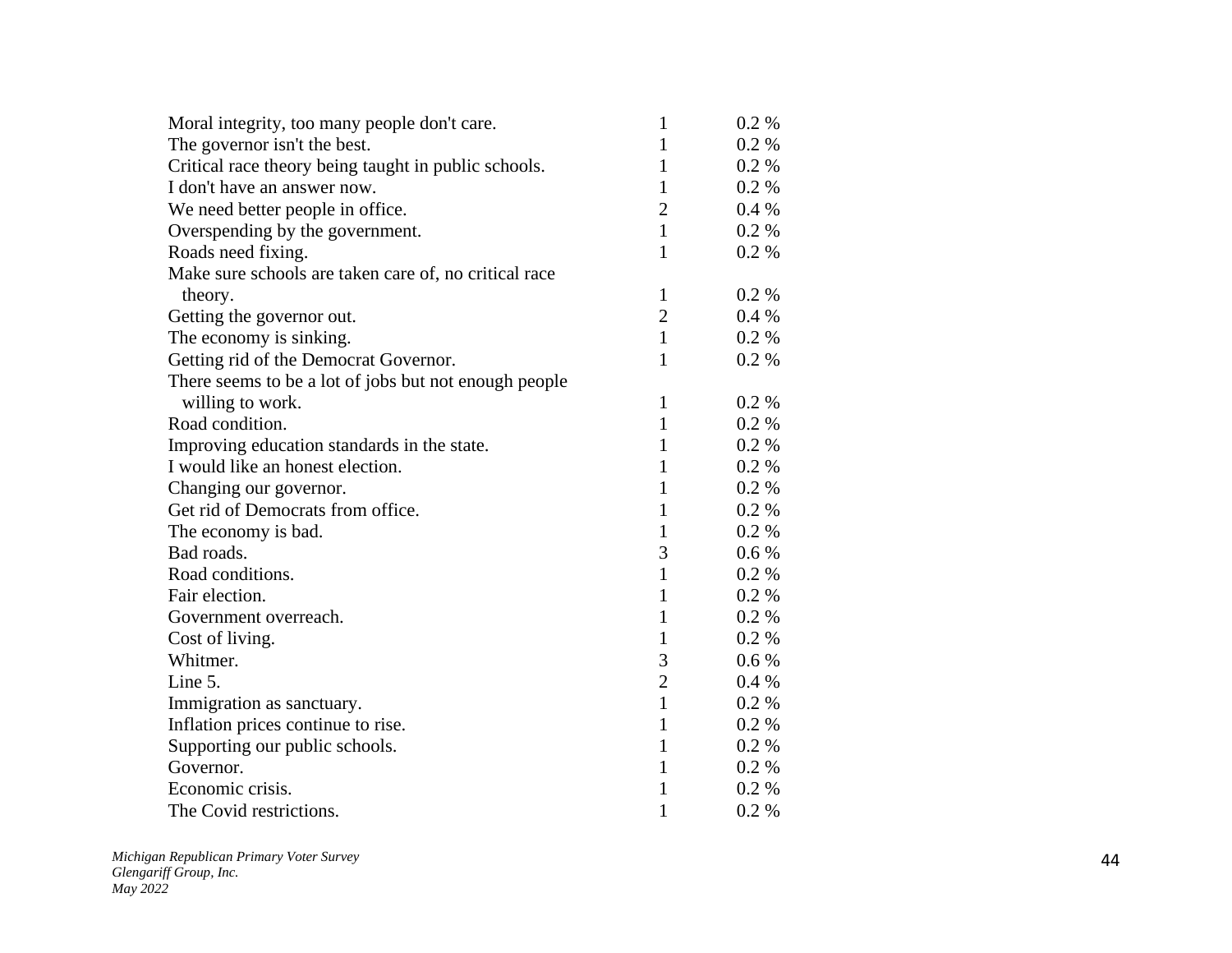| Shakey economy.                                          | $\mathbf{1}$   | $0.2 \%$ |
|----------------------------------------------------------|----------------|----------|
| Immorality.                                              | $\mathbf{1}$   | 0.2 %    |
| Getting rid of the governor.                             | $\overline{2}$ | $0.4\%$  |
| Corruption of the governor.                              | $\mathbf{1}$   | 0.2 %    |
| Biden needs to be gone.                                  | 1              | $0.2 \%$ |
| An unbalanced budget.                                    | 1              | $0.2\%$  |
| Cost of goods.                                           | $\mathbf{1}$   | 0.2 %    |
| New leadership.                                          | $\mathbf{1}$   | 0.2 %    |
| Schools asking for too much money.                       | 1              | 0.2 %    |
| Fixing the economy.                                      | $\mathbf{1}$   | $0.2 \%$ |
| Politics in school against students.                     | $\mathbf{1}$   | 0.2 %    |
| Bad content taught in schools like critical race theory. | 1              | 0.2 %    |
| We need someone who runs the state like a business.      | 1              | $0.2 \%$ |
| We are still being affected by the pandemic.             | 1              | $0.2 \%$ |
| Change of leadership.                                    | $\mathbf{1}$   | 0.2 %    |
| The economy and education.                               | $\mathbf{1}$   | 0.2 %    |
| Lack of funding for salary increases in education.       | $\mathbf{1}$   | $0.2 \%$ |
| Getting Gretchen Whitmer outta office.                   | $\mathbf{1}$   | $0.2 \%$ |
| Gas and food prices.                                     | 3              | $0.6\%$  |
| Employment.                                              | $\mathbf{1}$   | 0.2 %    |
| Roads and infrastructure.                                | $\overline{2}$ | $0.4\%$  |
| Jobs and economic recovery.                              | $\mathbf{1}$   | 0.2 %    |
| The economy and energy.                                  | $\mathbf{1}$   | $0.2 \%$ |
| The crappy roads.                                        | $\mathbf{1}$   | 0.2 %    |
| Getting rid of our current governor.                     | $\mathbf{1}$   | $0.2 \%$ |
| Our economy.                                             | $\mathbf{1}$   | 0.2 %    |
| The governor destroying the economy.                     | $\mathbf{1}$   | 0.2 %    |
| Keeping our rights.                                      | 1              | $0.2 \%$ |
| Budget.                                                  | 2              | 0.4%     |
| Fixing the roads.                                        | $\mathbf{1}$   | 0.2 %    |
| Slow economy.                                            | $\mathbf{1}$   | 0.2 %    |
| Unemployment and the lack of workers.                    | 1              | 0.2 %    |
| Critical race theory.                                    | $\overline{2}$ | 0.4%     |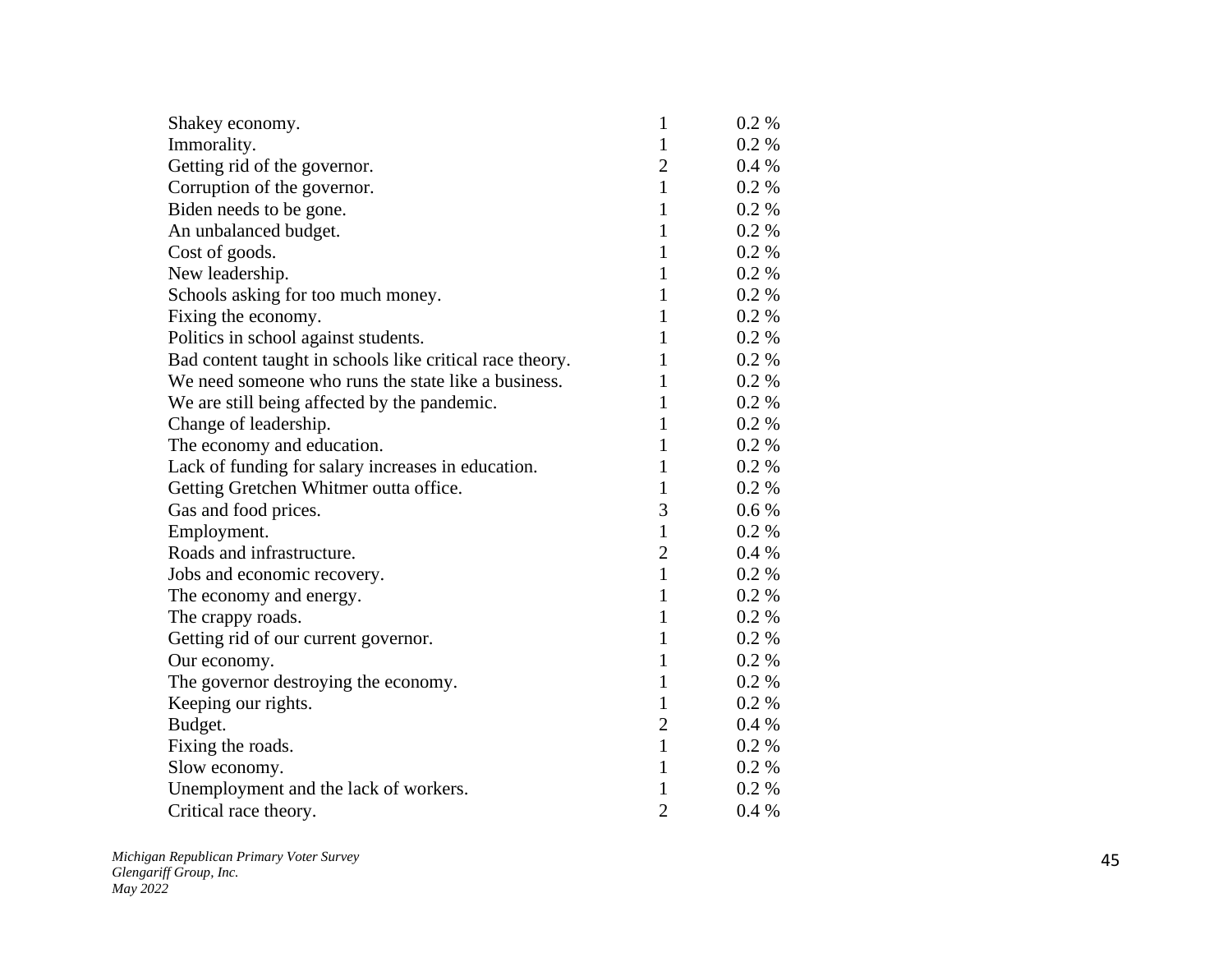| The pro-life issues.                                    | $\mathbf{1}$   | $0.2\%$  |
|---------------------------------------------------------|----------------|----------|
| Gas prices are too high.                                | $\mathbf{1}$   | $0.2 \%$ |
| Waste of money.                                         | $\mathbf{1}$   | 0.2 %    |
| The cost of living.                                     | $\overline{2}$ | 0.4%     |
| The whole country is a mess, inflation is very high.    | $\mathbf{1}$   | 0.2 %    |
| Gas prices and inflation.                               | $\mathbf{1}$   | 0.2 %    |
| The inflation.                                          | $\mathbf{1}$   | 0.2 %    |
| High gas prices.                                        | $\overline{2}$ | 0.4%     |
| Stupidity.                                              | $\mathbf{1}$   | 0.2 %    |
| The prices of everything.                               | $\mathbf{1}$   | 0.2 %    |
| Getting rid of the current governor.                    | 1              | 0.2 %    |
| Supply chain problems.                                  | $\mathbf{1}$   | 0.2 %    |
| Schooling.                                              | $\mathbf{1}$   | $0.2\%$  |
| Financial promises the current governor didn't fulfill. | 1              | $0.2 \%$ |
| Economic development.                                   | $\mathbf{1}$   | 0.2 %    |
| Nothing.                                                | $\overline{2}$ | 0.4%     |
| Crooked governors.                                      | $\mathbf{1}$   | $0.2 \%$ |
| Inflation and wages.                                    | 1              | 0.2 %    |
| Influx of illegal aliens.                               | $\mathbf{1}$   | 0.2 %    |
| Flint water crisis.                                     | $\mathbf{1}$   | $0.2\%$  |
| Corrupt politicians.                                    | 1              | 0.2 %    |
| Jobs availability.                                      | $\mathbf{1}$   | $0.2 \%$ |
| We need more people working.                            | 1              | 0.2 %    |
| Get people back to work.                                | $\mathbf{1}$   | 0.2 %    |
| War within the economy.                                 | $\mathbf{1}$   | 0.2 %    |
| Voter integrity.                                        | $\overline{2}$ | 0.4%     |
| Creating jobs.                                          | $\mathbf{1}$   | 0.2 %    |
| Roads need fixed.                                       | $\mathbf{1}$   | 0.2 %    |
| Price of gas.                                           | 3              | 0.6 %    |
| Lack of worker availability.                            | $\mathbf{1}$   | $0.2 \%$ |
| Our financial problems here in the state.               | $\mathbf{1}$   | 0.2 %    |
| Illegal immigrants.                                     | $\overline{2}$ | 0.4%     |
| Biden.                                                  | $\mathbf{1}$   | 0.2 %    |
|                                                         |                |          |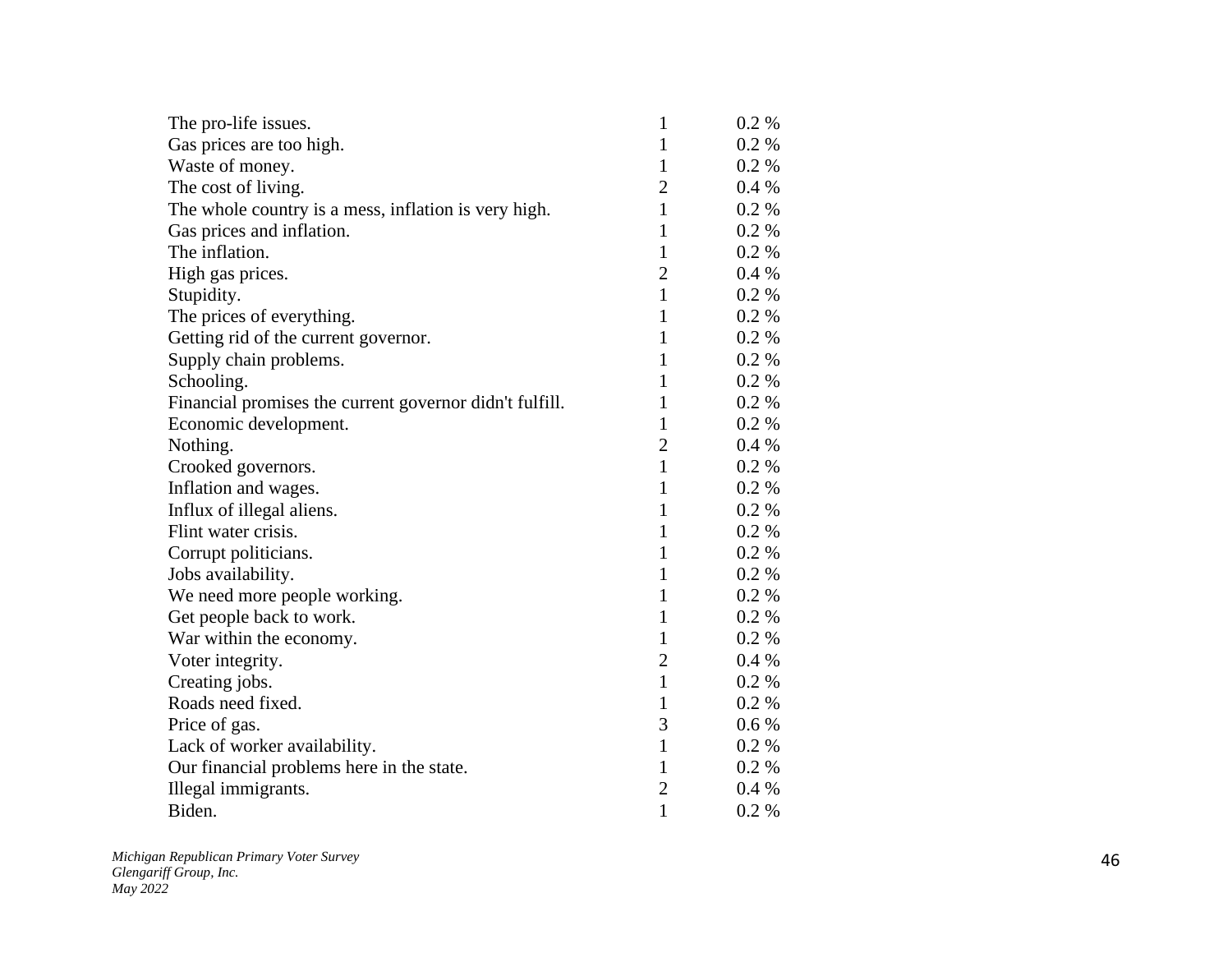| Dishonesty of the government.                             | 1              | $0.2\%$ |
|-----------------------------------------------------------|----------------|---------|
| Getting rid of all Democrats.                             | $\mathbf{1}$   | 0.2 %   |
| I want our governor out.                                  | $\mathbf{1}$   | 0.2 %   |
| Remove Democrats from office.                             | $\mathbf{1}$   | 0.2 %   |
| Get rid of the governor.                                  | $\mathbf{1}$   | 0.2 %   |
| The need to do more on the roads.                         | $\mathbf{1}$   | 0.2 %   |
| Get rid of Governor Whitmer.                              | $\mathbf{1}$   | 0.2 %   |
| Getting our governor out of office.                       | $\mathbf{1}$   | 0.2 %   |
| Energy, get the pipelines going again.                    | $\mathbf{1}$   | 0.2 %   |
| High gas and grocery prices.                              | $\mathbf{1}$   | 0.2 %   |
| Border crisis.                                            | $\mathbf{1}$   | 0.2 %   |
| Illegal immigration.                                      | $\overline{2}$ | 0.4%    |
| Fix the roads.                                            | $\mathbf{1}$   | 0.2 %   |
| Not going through Covid lockdown again.                   | $\mathbf{1}$   | 0.2 %   |
| Taxes.                                                    | $\mathbf{1}$   | 0.2 %   |
| Drugs.                                                    | $\mathbf{1}$   | 0.2 %   |
| Health care quality could be better.                      | $\mathbf{1}$   | 0.2 %   |
| Leadership.                                               | $\overline{2}$ | 0.4%    |
| Our economy crashing.                                     | $\mathbf{1}$   | 0.2 %   |
| Making sure we maintain our freedom.                      | 1              | 0.2 %   |
| Getting rid of Governor Whitmer.                          | 3              | $0.6\%$ |
| High gas taxes.                                           | $\mathbf{1}$   | 0.2 %   |
| Rights for the citizens and not having laws hastily made. | 1              | 0.2 %   |
| I don't trust the governor, the kidnap plot was set up by |                |         |
| the FBI.                                                  | $\mathbf{1}$   | 0.2 %   |
| Our economy and job creation.                             | $\mathbf{1}$   | 0.2 %   |
| We need a better economy.                                 | $\mathbf{1}$   | 0.2 %   |
| Immigration.                                              | 3              | 0.6 %   |
| Crime.                                                    | 3              | 0.6 %   |
| The new governor.                                         | $\mathbf{1}$   | 0.2 %   |
| That the election was stolen in 2020.                     | $\mathbf{1}$   | 0.2 %   |
| Gas prices are high.                                      | 1              | 0.2 %   |
| Abortion rights.                                          | $\mathbf{1}$   | 0.2 %   |
|                                                           |                |         |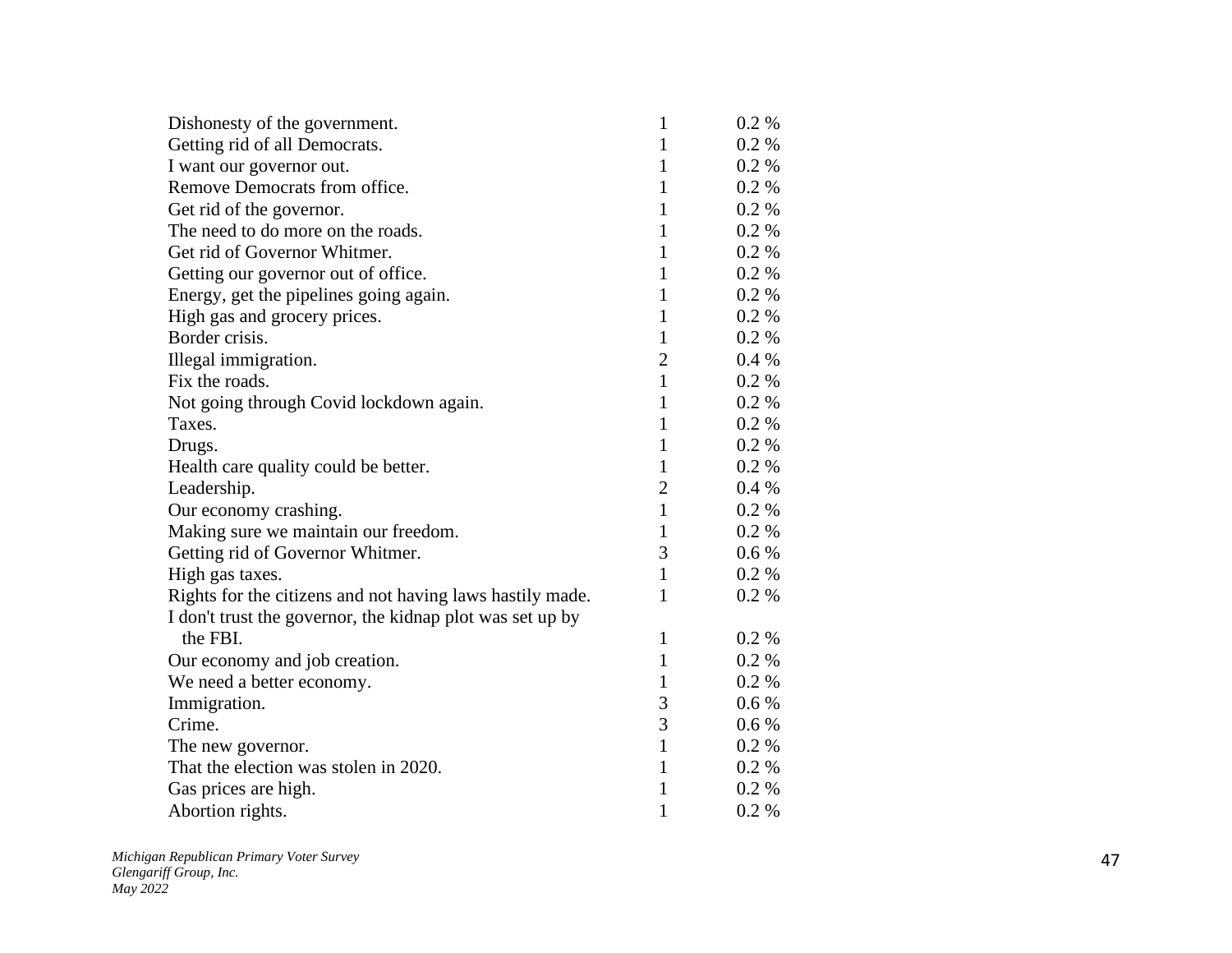| Keeping the Great Lakes clean.                         | 1              | $0.2 \%$ |
|--------------------------------------------------------|----------------|----------|
| Legal elections.                                       | 1              | 0.2 %    |
| The governor is a tyrant.                              | 1              | $0.2 \%$ |
| Get Whitmer out of office.                             | 1              | 0.2%     |
| Our governor has got to go.                            | $\mathbf{1}$   | $0.2 \%$ |
| Our stupid governor.                                   | $\mathbf{1}$   | $0.2 \%$ |
| Roads need fixed badly.                                | $\mathbf{1}$   | $0.2 \%$ |
| Getting Gretchen Whitmer out of office.                | $\mathbf{1}$   | 0.2%     |
| The roads are terrible.                                | $\overline{2}$ | 0.4%     |
| Polarization.                                          | $\mathbf{1}$   | $0.2 \%$ |
| Gas oil pipeline in Mackinaw.                          | $\mathbf{1}$   | $0.2 \%$ |
| Getting grid of Whit-less the half-whit.               | $\mathbf{1}$   | $0.2 \%$ |
| Parents' ability to know the curriculum their children |                |          |
| have at school.                                        | $\mathbf{1}$   | $0.2 \%$ |
| How the governor handled the Covid situation.          | 1              | $0.2 \%$ |
| Replacement of the governor.                           | $\mathbf{1}$   | $0.2 \%$ |
| The roads need to be repaired.                         | 1              | 0.2 %    |
| Rising prices of everything.                           | $\mathbf{1}$   | $0.2 \%$ |
| The governor destroyed the state.                      | $\mathbf{1}$   | $0.2 \%$ |
| High taxes.                                            | $\overline{2}$ | 0.4%     |
| Get rid of the Democrats.                              | $\mathbf{1}$   | $0.2 \%$ |
| We need a new governor.                                | $\mathbf{1}$   | 0.2 %    |
| Education the things they're teaching in school.       | $\mathbf{1}$   | 0.2 %    |
| The price of food and gas.                             | $\mathbf{1}$   | $0.2 \%$ |
| Inflation, prices keep going up.                       | $\mathbf{1}$   | 0.2 %    |
| Schools and what they're teaching.                     | 1              | 0.2 %    |
| We have more jobs than workers, we need people to      |                |          |
| work.                                                  | 1              | 0.2 %    |
| Government.                                            | $\mathbf{1}$   | $0.2 \%$ |
| Roads need to be fixed.                                | 1              | $0.2 \%$ |
| Better paying jobs.                                    | $\mathbf{1}$   | $0.2\%$  |
| Public schools K-12 enrollment decline.                | 1              | $0.2 \%$ |
| The economy is stagnant, gas prices need to go down.   | $\mathbf{1}$   | 0.2 %    |
|                                                        |                |          |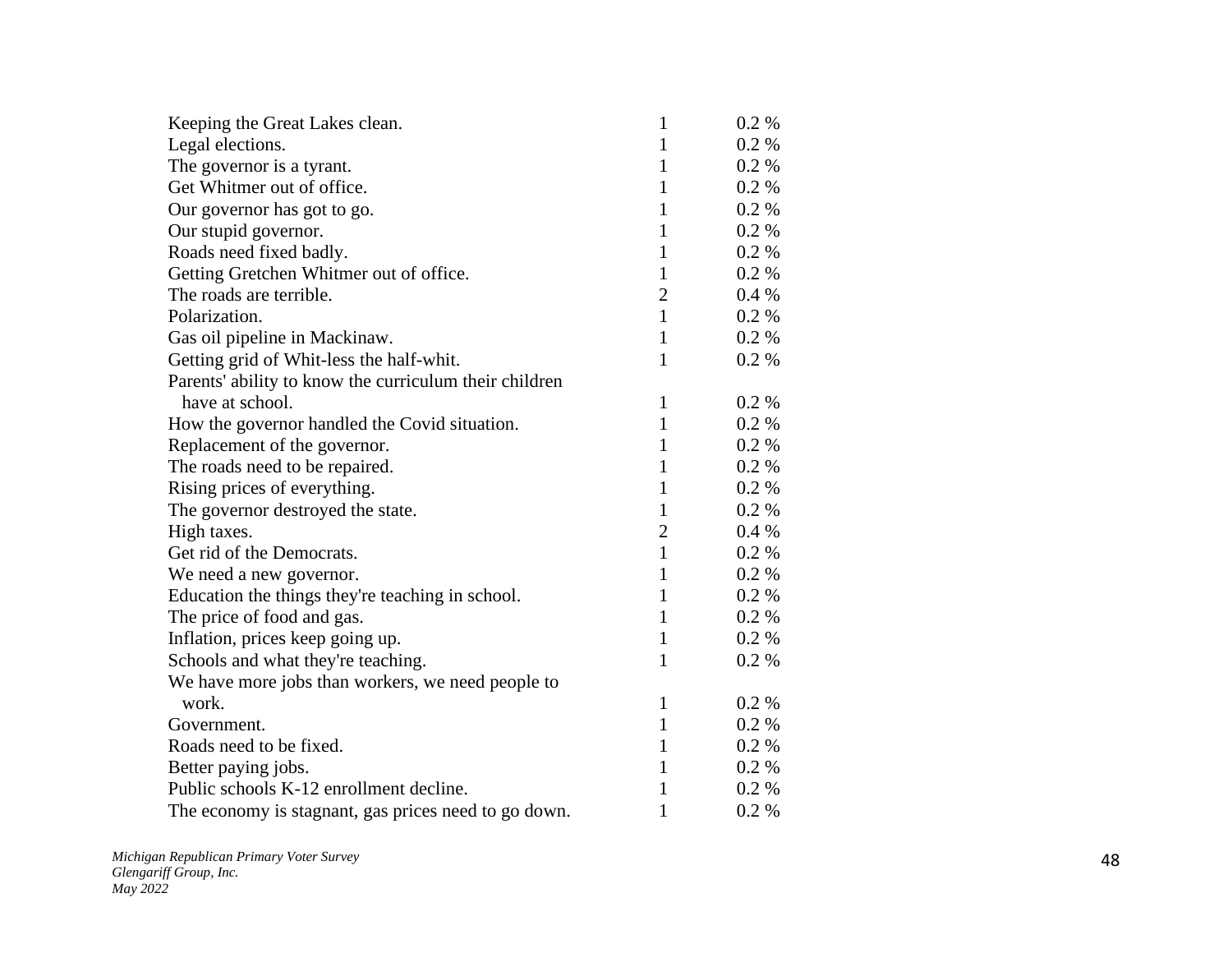| Gas price increases.                                    | $\mathbf{1}$ | $0.2 \%$ |
|---------------------------------------------------------|--------------|----------|
| Cost of gas.                                            | $\mathbf{1}$ | $0.2\%$  |
| Roads need fixing still.                                | 1            | $0.2 \%$ |
| Our freedom of speech.                                  | 1            | 0.2 %    |
| Roads needs to be fixed.                                | $\mathbf{1}$ | 0.2 %    |
| Unfair benefits.                                        | 1            | $0.2 \%$ |
| The abortion law.                                       | 1            | $0.2 \%$ |
| People need to go back to work.                         | $\mathbf{1}$ | $0.2 \%$ |
| Our roads.                                              | $\mathbf{1}$ | 0.2 %    |
| The poor quality of education.                          | $\mathbf{1}$ | 0.2 %    |
| Support from families.                                  | $\mathbf{1}$ | 0.2 %    |
| Inflation's high prices.                                | $\mathbf{1}$ | 0.2 %    |
| Lack of economic growth.                                | 1            | 0.2 %    |
| Mandatory vaccination.                                  | 1            | $0.2 \%$ |
| Getting people to want to go back to work.              | $\mathbf{1}$ | $0.2 \%$ |
| Lack of supplies in stores.                             | $\mathbf{1}$ | $0.2 \%$ |
| Jobs.                                                   | $\mathbf{1}$ | 0.2 %    |
| Make sure the people that are registered to be here and |              |          |
| vote do it in person, not by mail.                      | $\mathbf{1}$ | 0.2 %    |
| Budget access.                                          | $\mathbf{1}$ | $0.2 \%$ |
| Mental health care.                                     | 1            | $0.2 \%$ |
| Our economy isn't good.                                 | $\mathbf{1}$ | 0.2 %    |
| Too many to pick.                                       | $\mathbf{1}$ | $0.2\%$  |
| The economy, fuel prices are too high.                  | $\mathbf{1}$ | $0.2\%$  |
| Lack of individual freedom.                             | $\mathbf{1}$ | 0.2 %    |
| The legislature not cooperating with both Republicans   |              |          |
| and Democrats.                                          | $\mathbf{1}$ | 0.2 %    |
| We need better leadership.                              | 1            | $0.2\%$  |
| Cost of food.                                           | 1            | $0.2 \%$ |
| Fair and honest elections.                              | 1            | 0.2 %    |
| Inflation prices are too high.                          | $\mathbf{1}$ | 0.2 %    |
| The economy and roads.                                  | $\mathbf{1}$ | 0.2 %    |
| A bunch of lazy non working people that live here.      | $\mathbf{1}$ | 0.2 %    |